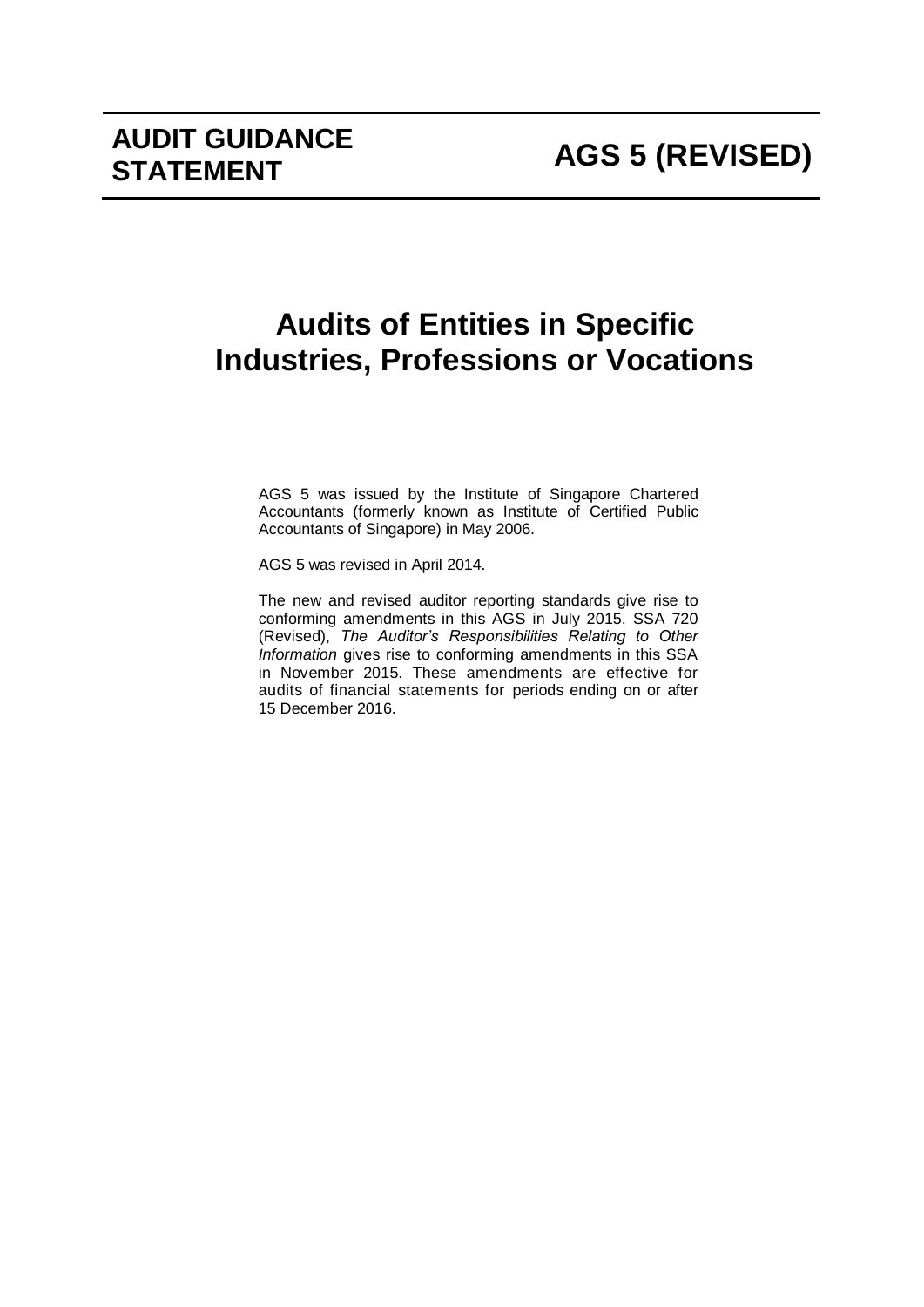## **CONTENTS**

Appendix 1: Audit of Solicitors' Accounts

Appendix 2: Charities

Appendix 3: Audit of Trade Unions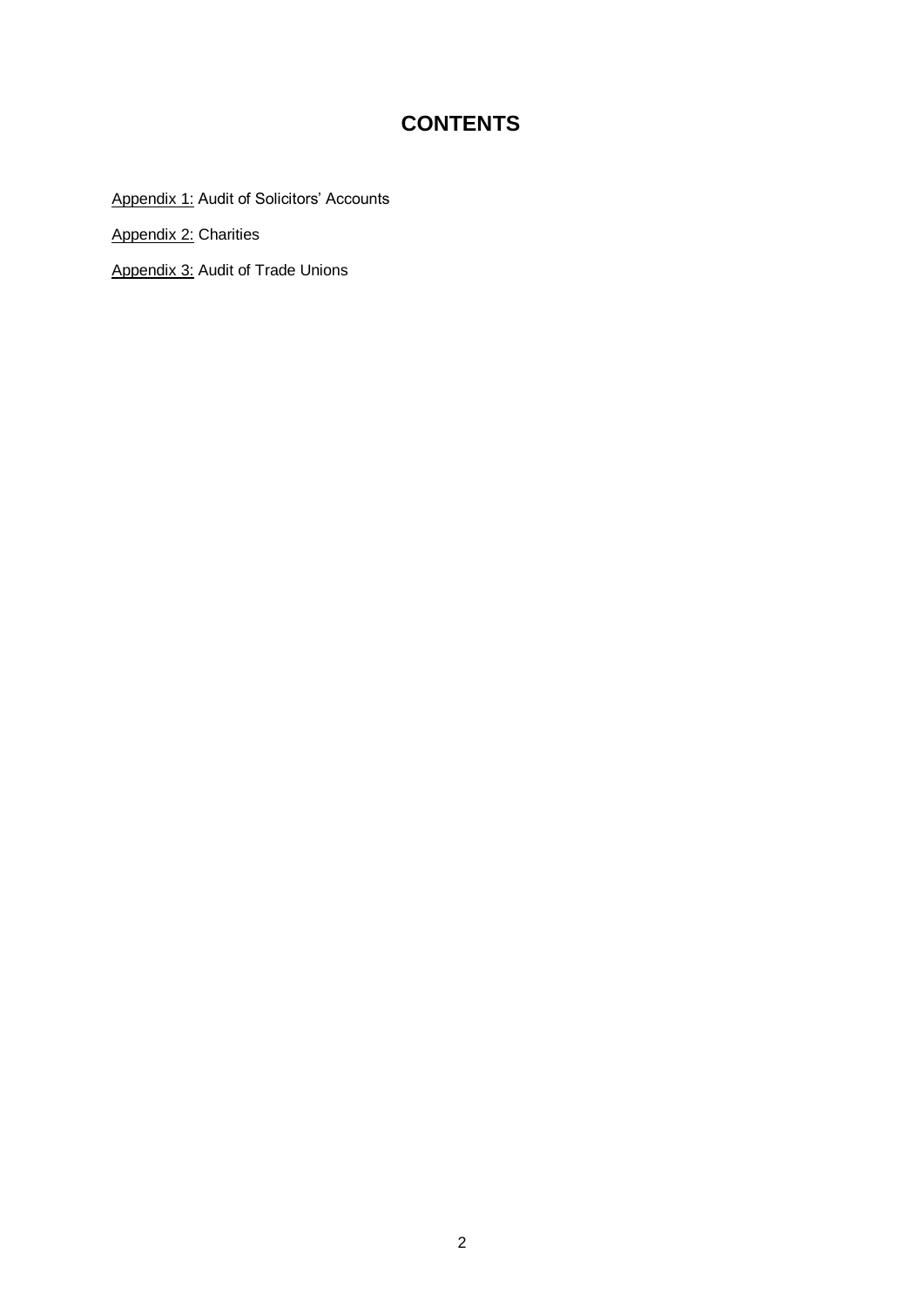## **AUDIT GUIDANCE STATEMENT AGS 5 (REVISED)**

## **Audits of Entities in Specific Industries, Professions or Vocations**

## **Appendix 1 Audit of Solicitors' Accounts**

## **Contents**

|                                                                                                                                                                                            | paragraphs                                                                                    |
|--------------------------------------------------------------------------------------------------------------------------------------------------------------------------------------------|-----------------------------------------------------------------------------------------------|
| Introduction                                                                                                                                                                               | $1 - 2$                                                                                       |
| Part 1: Accountant's Report                                                                                                                                                                | $3 - 27$                                                                                      |
| The Rules<br>Definitions<br>Reporting requirements<br>Client's money<br>Accounting records<br>Solicitor's costs<br>Trust money<br>Interest on client's money<br><b>Accountant's Report</b> | $3 - 4$<br>5<br>$6 - 7$<br>$8 - 11$<br>$12 - 14$<br>$15 - 17$<br>18<br>$19 - 22$<br>$23 - 27$ |
| Part 2: Annual Accounts                                                                                                                                                                    | $28 - 34$                                                                                     |
| Part 3: Example audit programme for the statutory Accountant's Report                                                                                                                      | $35 - 44$                                                                                     |
| Appendix A – Legal Profession (Solicitors' Accounts) Rules                                                                                                                                 |                                                                                               |

Appendix B – Legal Profession (Accountant's Report) Rules

## **Introduction**

- 1. The audit of solicitors' accounts normally has a two-fold purpose, namely
	- (a) Accountant's Report

An examination in compliance with section 73 of the Legal Profession Act (Cap. 161) (Act) and the Legal Profession (Accountant's Report) Rules for the purpose of giving an Accountant's Report.

(b) Annual accounts

The preparation and/or examination of the firm's annual accounts for the purpose of reporting to the partners of the practice.

Although the examination in respect of (a) and (b) above would normally be carried out at the same time, there is an important distinction between the two: the examination to be carried out in respect of (a) is statutorily defined and does not permit the reporting accountant any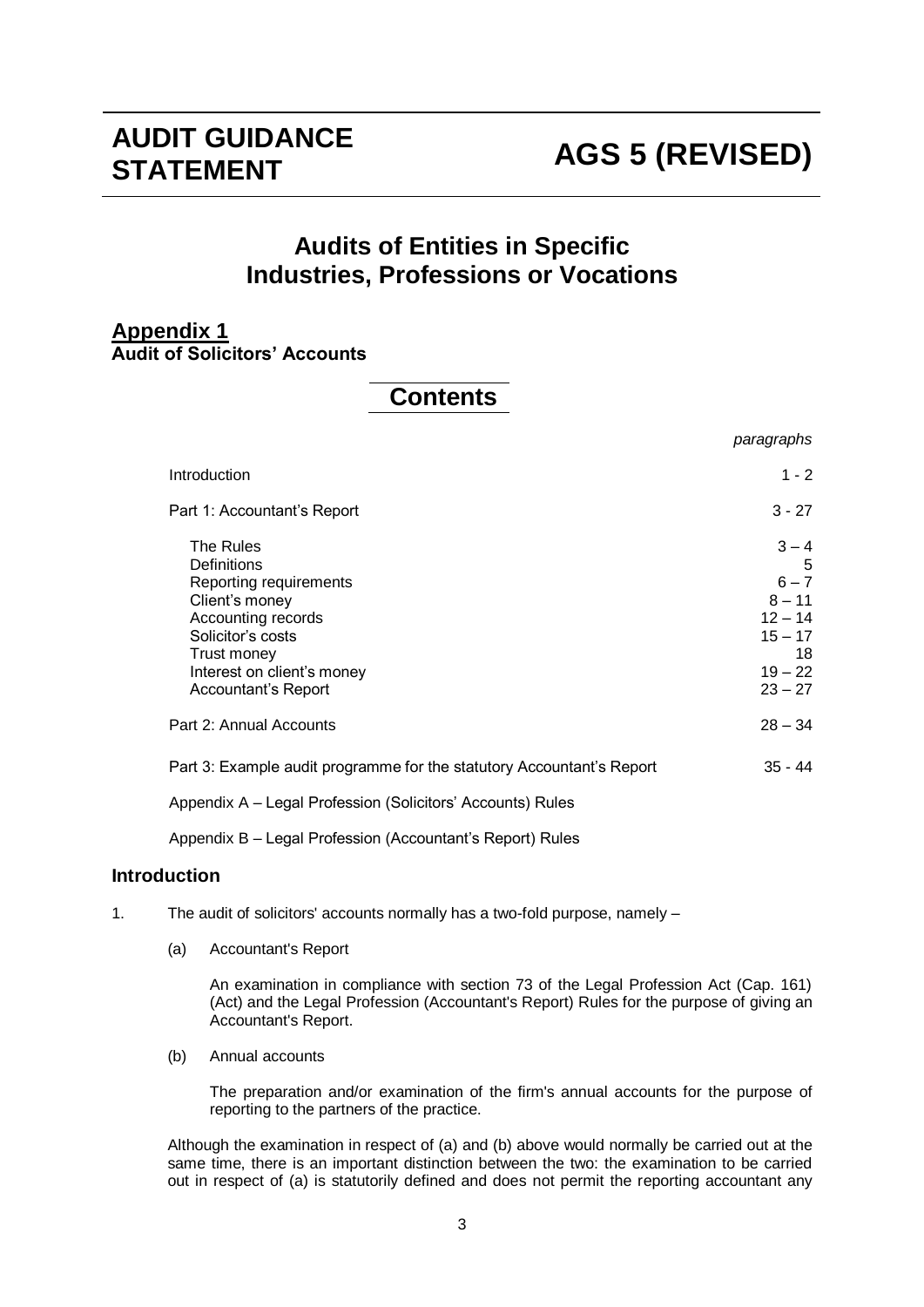discretion whereas the nature of the examination to be carried out in respect of (b) is a matter for agreement between the firm and the auditor and should be set out in the engagement letter.

Note: Solicitors incorporated as limited liability companies (LLCs) will have to comply with Financial Reporting Standards in Singapore (FRSs). Compliance with FRSs is also encouraged for solicitors formed as sole proprietors or partnerships.

2. This Statement is intended as a guide to the audit of solicitors' accounts. Part 1 deals with the accountant's examination leading to the Accountant's Report, Part 2 highlights certain practical considerations in connection with the annual accounts of solicitors and Part 3 provides an audit programme for the examination leading to the Accountant's Report.

## **Part 1**

## **Accountant's Report**

#### *The Rules*

- 3. Solicitors handle large sums of client's money in the course of their work (conveyancing, administration of estates etc) or whilst acting as stakeholders or agents in receiving, holding or paying out sums for their clients or third parties. It is therefore imperative that client's money (as defined in rule 2 of the Legal Profession (Solicitors' Accounts) Rules) is not mixed with the solicitor's own money. For this reason, the custody of client's money is regulated by rules made by the Council of the Law Society of Singapore (Council) under sections 72 and 73 of the Act. There are four sets of such rules, namely –
	- (a) Legal Profession (Solicitors' Accounts) Rules (SAR)
	- (b) Legal Profession (Accountant's Report) Rules (ARR)
	- (c) Legal Profession (Solicitors' Trust Accounts) Rules(STAR)
	- (d) Legal Profession (Deposit Interest) Rules (DIR)

This document refers to the above Rules in abbreviated form followed by paragraph number when applicable, for example, SAR 11 refers to paragraph 11 of the Legal Profession (Solicitors' Accounts) Rules.

4. Every solicitor is required to submit, with an application for a practising certificate, an Accountant's Report in the form prescribed in the Schedule of the ARR. Disciplinary proceedings may be taken against any solicitor who fails to comply with the SAR and ARR. The Council has powers to intervene into the client account of the law practice primarily for the purpose of taking control of the bank account(s) of a law practice where the Council is satisfied that a solicitor has failed to comply with the SAR.

Note: Under Part II of the First Schedule of the Legal Profession Act, the power exercisable on intervention following a breach of the SAR allows the Council to take control of all sums of money held by or on behalf of the solicitor or his firm in connection with his practice or with any trust of which he is or formerly was a trustee (see para 10(2) of Part II First Schedule of the Legal Profession Act).

4A. The Council has the power in accordance with ARR 3(2) to disqualify an accountant where the Public Accountants Oversight Committee has made a disciplinary order against a public accountant or where the Council is satisfied the solicitor has not complied with the SAR in respect of matters not specified in an accountant's report and the accountant who gave the report was negligent in giving the report.

*Definitions*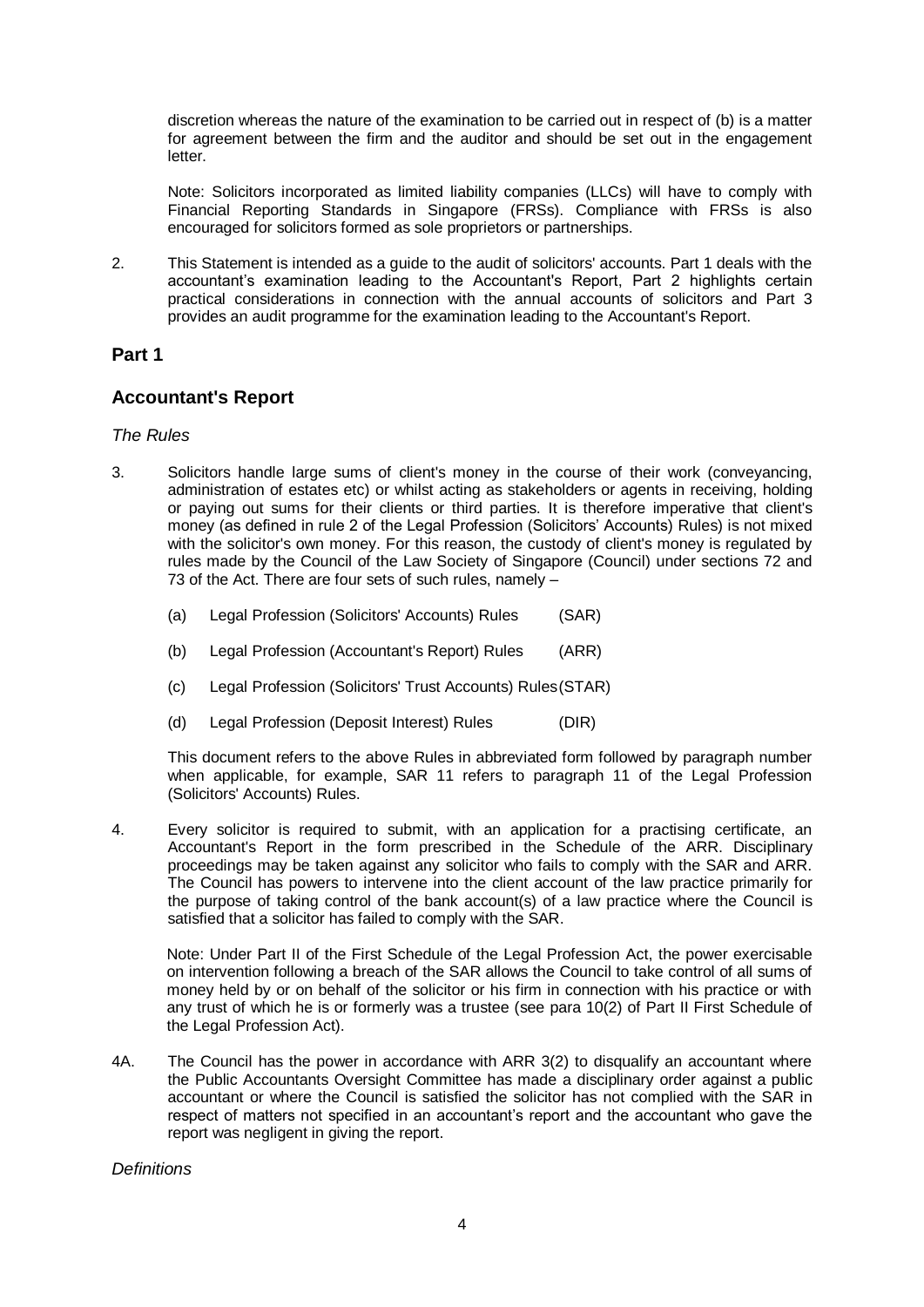5. In this Statement, unless the contrary intention appears, the terms have meanings as follows:

"accounting corporation", "accounting firm" and "accounting LLP" have the same meanings as in the Accountants Act (Cap. 2);

"approved finance company" means any finance company registered under the Finance Companies Act (Cap. 108) which is approved by the Minister to accept either or both of the following:

- (a) deposits of client's money for the purposes of these Rules;
- (b) deposits of conveyancing money for the purposes of these Rules and the Conveyancing Rules;

"bank" has the same meaning as in the Banking Act (Cap. 19);

"bank account" means account held at a bank or approved financial institution;

"bank pass book" and "bank statement" mean, respectively, a pass book and a statement issued by a bank in respect of any client account, conveyancing account or conveyancing (CPF) account maintained at such bank, and includes a pass book and a statement issued by an approved finance company in respect of any client account, conveyancing account or conveyancing (CPF) account maintained at such finance company;

"book-keeper" in the SAR refers to an 'approved book-keeper', and is a person who meets the criteria set by the Law Society of Singapore to write up the book of accounts of a law practice;

"client" means any person on whose account a solicitor holds or receives client's money;

"client account" means –

- (a) a current or deposit account in the name of the solicitor at a bank
- (b) a deposit account maintained in the name of a solicitor with an approved finance company,

in the title of which account the word "client" appears;

"client's money" means money held or received by a solicitor on account of a person for whom he is acting (in relation to the holding or receipt of such money) either as a solicitor, or in connection with his practice as a solicitor, an agent, bailee or a stakeholder or in any other capacity, other than –

- (a) money held or received on account of the trustees of a trust of which the solicitor is solicitor-trustee;
- (b) money to which the only person entitled is the solicitor himself or, in the case of a firm of solicitors, one or more of the partners in the firm; or
- (c) conveyancing money or anticipatory conveyancing money;

"conveyance" has the same meaning as in section 2 of the Conveyancing and Law of Property Act (Cap. 61);

"conveyancing money" has the same meaning as in rule 2(2) of the Conveyancing and Law of Property (Conveyancing) Rules 2011;

"land" has the same meaning as in rule 2(2) of the Conveyancing and Law of Property (Conveyancing) Rules 2011;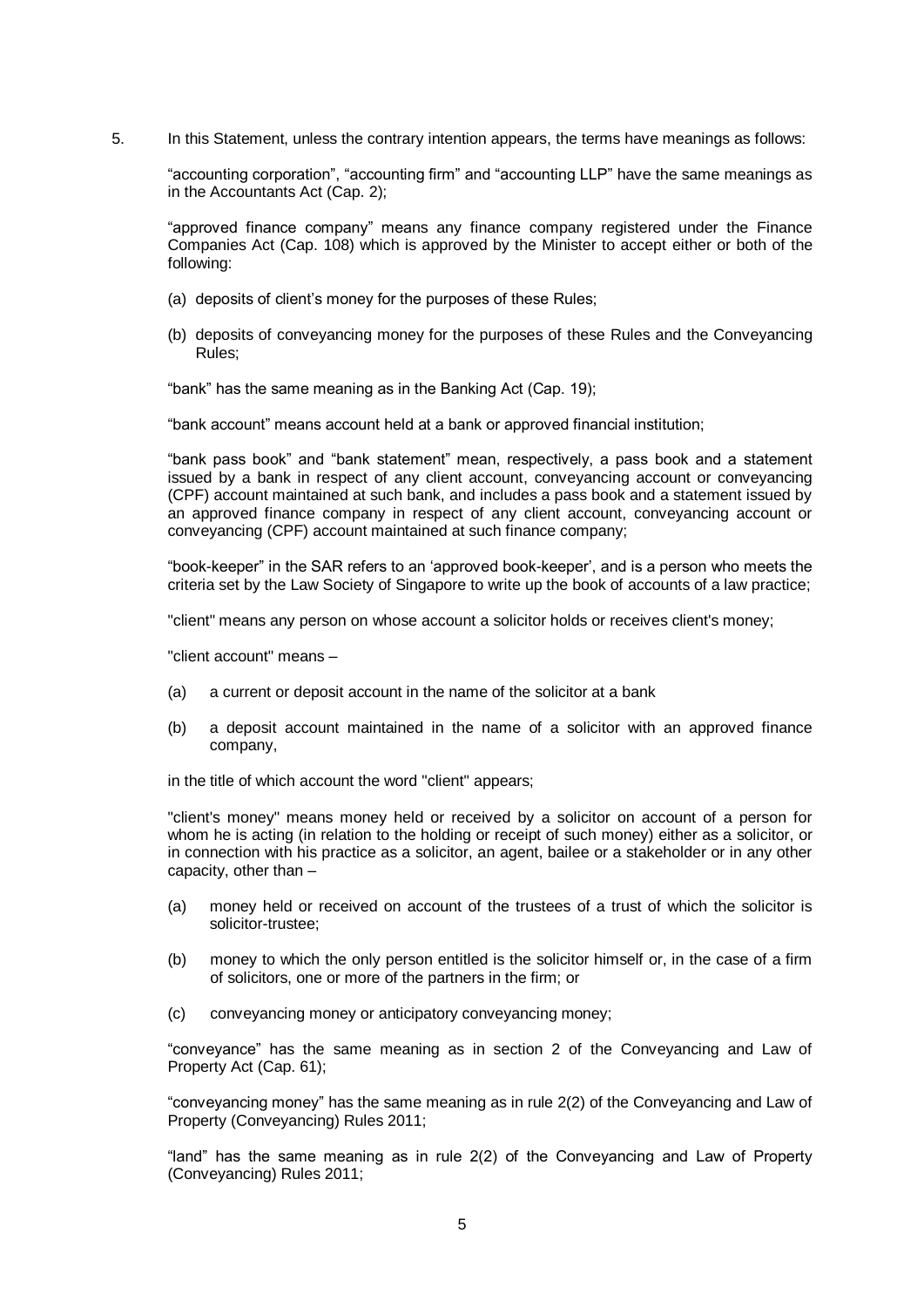"Public accountant" has the same meaning as in the Accountants Act (Cap. 2);

"Public Accountants Oversight Committee" means the Public Accountants Oversight Committee appointed under section 4 of the Accountants Act (Cap. 2);

"signatory", in relation to a client account, means a solicitor who is authorised to sign a cheque or other instruction effecting a withdrawal from the client account;

"Solicitor" means an advocate and solicitor of the Supreme Court and includes a Singapore law practice;

"solicitor-trustee" means a solicitor who is the sole trustee or co-trustee only with one or more of his partners or employees;

"Trust account" has the meaning assigned to it by the Legal Profession (Solicitors' Trust Account) Rules (R9); and

"trust money" means money held or received by a solicitor which is not client's money or conveyancing money and which is subject to a trust of which the solicitor is a trustee whether or not he is the solicitor-trustee of such trust.

#### *Reporting Requirements*

- 6. The reporting requirements are set out in section 73 of the Act and in the ARR. In the Accountant's Report (to be made in a prescribed format) the accountant is required to state –
	- (a) that the accountant has examined to the extent required by the ARR the books, accounts and documents of the solicitor's practice; and
	- (b) whether or not the accountant is satisfied from the examination that the solicitor has complied with the SAR (if not, the matters in respect of which the accountant is not satisfied).

In addition to the above, the Accountant's Report makes reference to certain other matters (the form of the Accountant's Report is found in The Schedule to the ARR - see Appendix B).

7. In the Accountant's Report, the accountant is not specifically required to report on compliance with the STAR nor the DIR. However, trust money may be paid into a client account and therefore becomes subject to the ARR. Moreover, the SAR requires the recording of all transactions of the practice. Thus, the accountant would need to have regard to the STAR and the DIR in his examination for the purposes of the Accountant's Report.

#### *Client's Money*

- 8. Client's money belongs to the individual clients and can only be used as directed by them. The use of one client's money to settle a liability of another client can be criminal breach of trust.
- 9. A solicitor cannot conduct personal or office transactions through a client account. Neither can the solicitor pay into a client account personal monies in order to finance clients. (The SAR does, however, allow the solicitor to pay personal monies into a client account in order to keep the account current.)
- 10. In addition, there is the following 'musts' with regard to client's money:
	- (a) Client's money must without delay be paid into a separate bank account or accounts. The bank account may be a general account holding money belonging to more than one client or separate accounts for individual clients.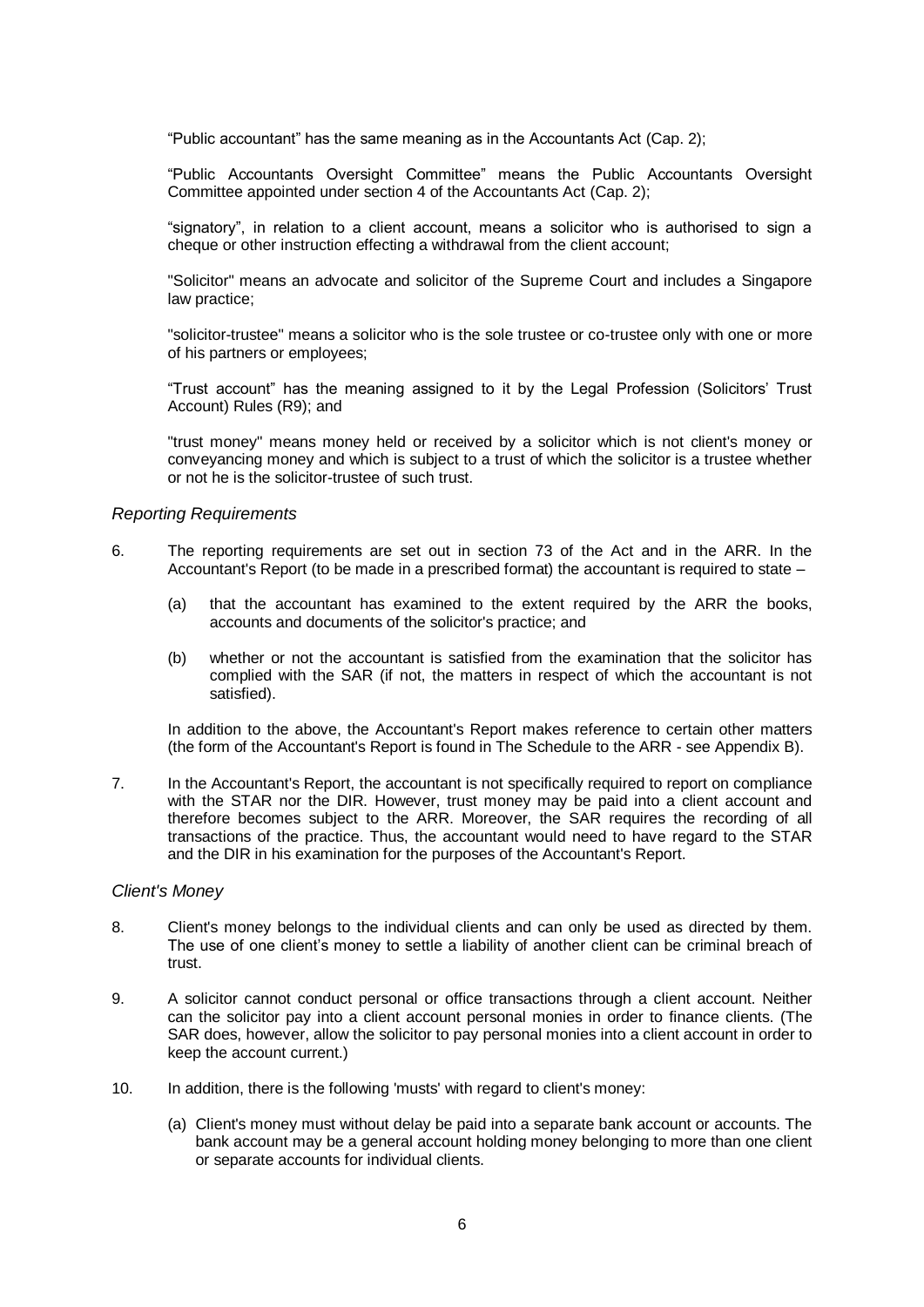- (b) The word 'client' must appear in the title of the account.
- (c) An individual client's account must not be overdrawn.
- (d) Withdrawals or instructions for withdrawal from a bank account which is or forms part of a client account exceeding \$30,000 from the 15 July 2007 must be under the signature of 2 solicitors who hold a current practising certificate that is not subject to any condition prohibiting them from being a signatory to client account cheques or instructions and they have been in practice as a solicitor in Singapore for no less than 3 years in aggregate or employed as a legal service officer for no less than 3 years in aggregate.
- (e) Cheques (or other instructions effecting the withdrawals) exceeding \$5,000 but not exceeding \$30,000 from the 15 July 2007 can be drawn from the client account signed by a qualified sole solicitor, only if an independent book-keeper (who had attended the Council's mandatory book-keepers course within a year of his engagement) approved by the Council has been engaged by the law practice.
- (f) No cash cheque or bearer cheque can be drawn from the 15 July 2007 from a client account except with the leave of a Judge of the High Court.
- No withdrawal of moneys from the client account from the 15 May 2007 by means of an automated teller machine, telephone banking service or on-line banking service.
- 10A. To check that the solicitor is in compliance with rule 8(4) of the SAR, ie. no money shall be drawn from a client account by a cash or bearer cheque except with the leave of a Judge of the High Court on or after 15 July 2007; an accountant must satisfy himself that an order of Court has been obtained from the required Court.
- 10B. To check that a solicitor is in compliance with rule 8(5) & (6) of the SAR, i.e. no sum exceeding \$30,000 from the 15 July 2007 is drawn from the client account except upon a cheque or other instruction effecting the withdrawal signed by 2 qualified solicitors under the SAR, an accountant must check the names of signatories to the client account.
- 10C. To check that the solicitor is in compliance with rule 11A (1) of the SAR, ie. a solicitor has only engaged an independent book-keeper from the 15 July 2007 approved by the Council to keep his books and accounts properly written-up and reconciled; the accountant must satisfy himself by obtaining a copy of the Law Society of Singapore's annual letter of approval of engagement of the book keeper.
- 11. Notwithstanding paragraph 10 above, specific instructions of the client (preferably in writing and acknowledged by the solicitor in writing) can in certain situations take precedence over the Rules in relation to money received or paid on the client's behalf. For example, a client may instruct in writing that the client's money be withheld from a client account or that the money held on the client's behalf be paid out in any manner on the client's authority. However, notwithstanding any instructions of the client, no money can be drawn from the client account by cash cheque or bearer cheque except with the leave of a Judge of the High Court. Generally, unless specifically provided for, it is the Council that has the power to grant a waiver of the provisions of the SAR. In this regard, it should be noted that this does not apply to conveyancing money which is dealt with separately.

#### *Accounting Records*

- 12. SAR 11 requires a solicitor to keep the following accounting records:
	- (a) cash book(s)
	- (b) clients' ledgers
	- (c) journal and record of transfers between clients' ledgers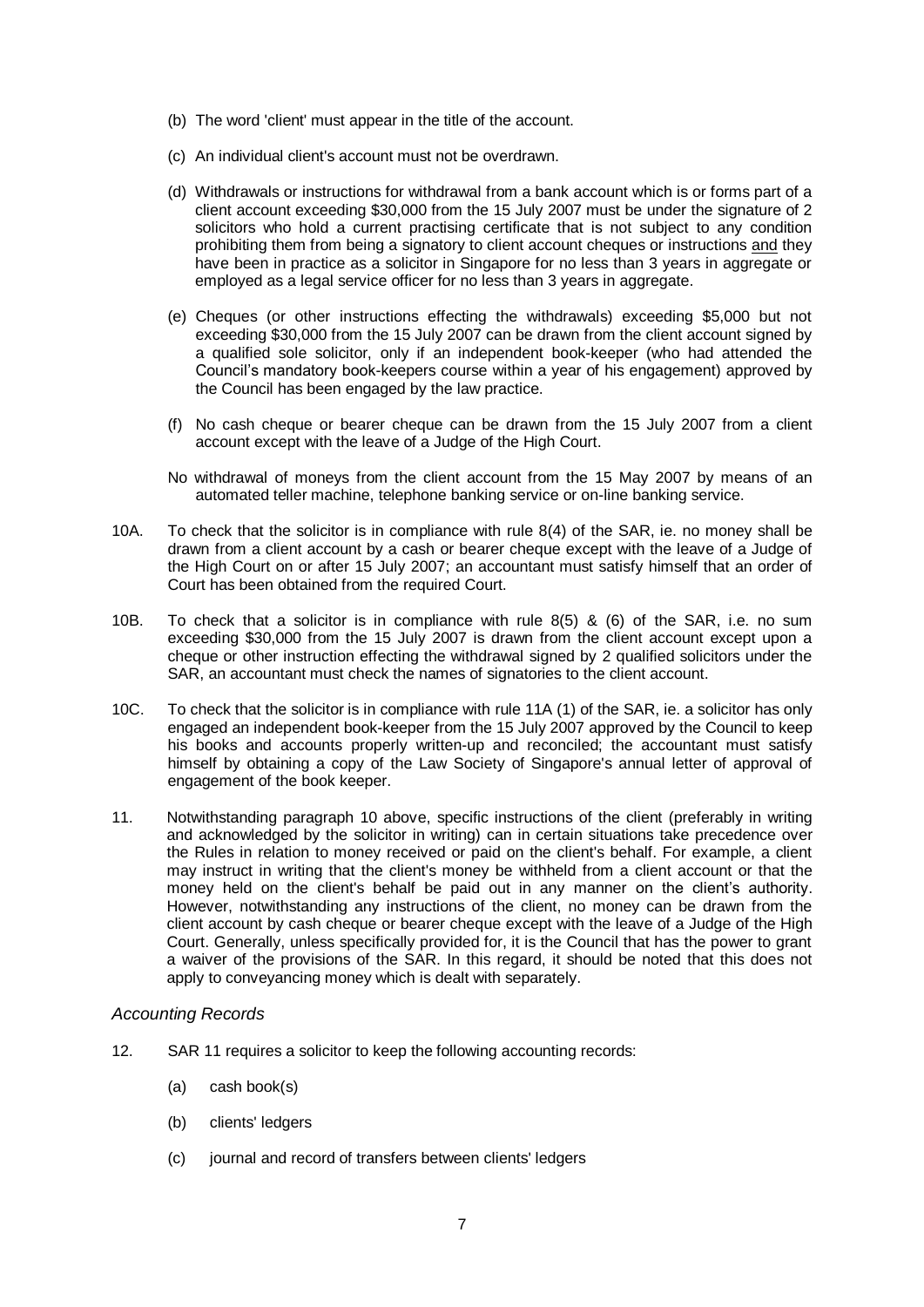(d) record of bills of cost.

The accounting records must be kept in such a way that client's money is clearly distinguished from office money or money belonging to a solicitor and trust money held in a trust account. The necessary accounting records must at all times be properly written up to show all his dealings with –

- (a) client's money received, held or paid by him through a client account;
- (b) conveyancing money received, held or paid by him through a conveyancing account or conveyancing (CPF) account;
- (c) any other money dealt with by him through a client account;
- (d) to show separately in respect of each client all money of the categories specified in (a) to (c) above which is received, held or paid by him on account of that client;
- (e) to distinguish all money of the categories mentioned in (d) above received, held or paid by him, from any other money received, held or paid by him; and
- (f) a record of all bills of costs (distinguishing between profit costs and disbursements) and of all written intimations of costs contained in a bills delivered book or a file of copies thereof.
- 13. The accounting system may be manual, mechanical or computerised and the accounting records must be retained for at least six years.
- 14. A solicitor must ensure that the clients' cash book is reconciled with client bank statements every month and retain the reconciliation statements.

#### *Solicitor's Costs*

- 15. Money received by a solicitor for an agreed fee or on account of an agreed fee for business undertaken or to be undertaken must be paid into office account.
- 16. Money paid to a solicitor on account of costs incurred must generally be paid into client account and remain there until a bill of costs or written intimation of the amount of the costs has been delivered to the client for payment. Withdrawals for costs should be for the specific amount related to the bill or written intimation of costs delivered to the client, and the client must be notified that money held for him will be applied towards or in satisfaction of such costs. Therefore fees paid towards costs and disbursements or fees paid as deposits or retainers must not be paid into the office account. In addition, the Council has passed a Practice Direction requiring a lapse of 2 working days after delivering the bill to the client and notification that the bill amount is to be deducted from the client account money, before the money may be deducted from the client account or transferred to the office account. However, funds held on account of disbursements can be transferred to office account once the disbursements have been made.
- 17. Money due to a solicitor (for or towards the solicitor's costs, repayment of a debt, reimbursement of money expended on behalf of the client) must be drawn either by a cheque in favour of the solicitor or a transfer to a bank account in the solicitor's name, that is, a solicitor's own debts may not be paid out of money due to the solicitor in a client's bank account by means of a cheque or cheques drawn in favour of a third party.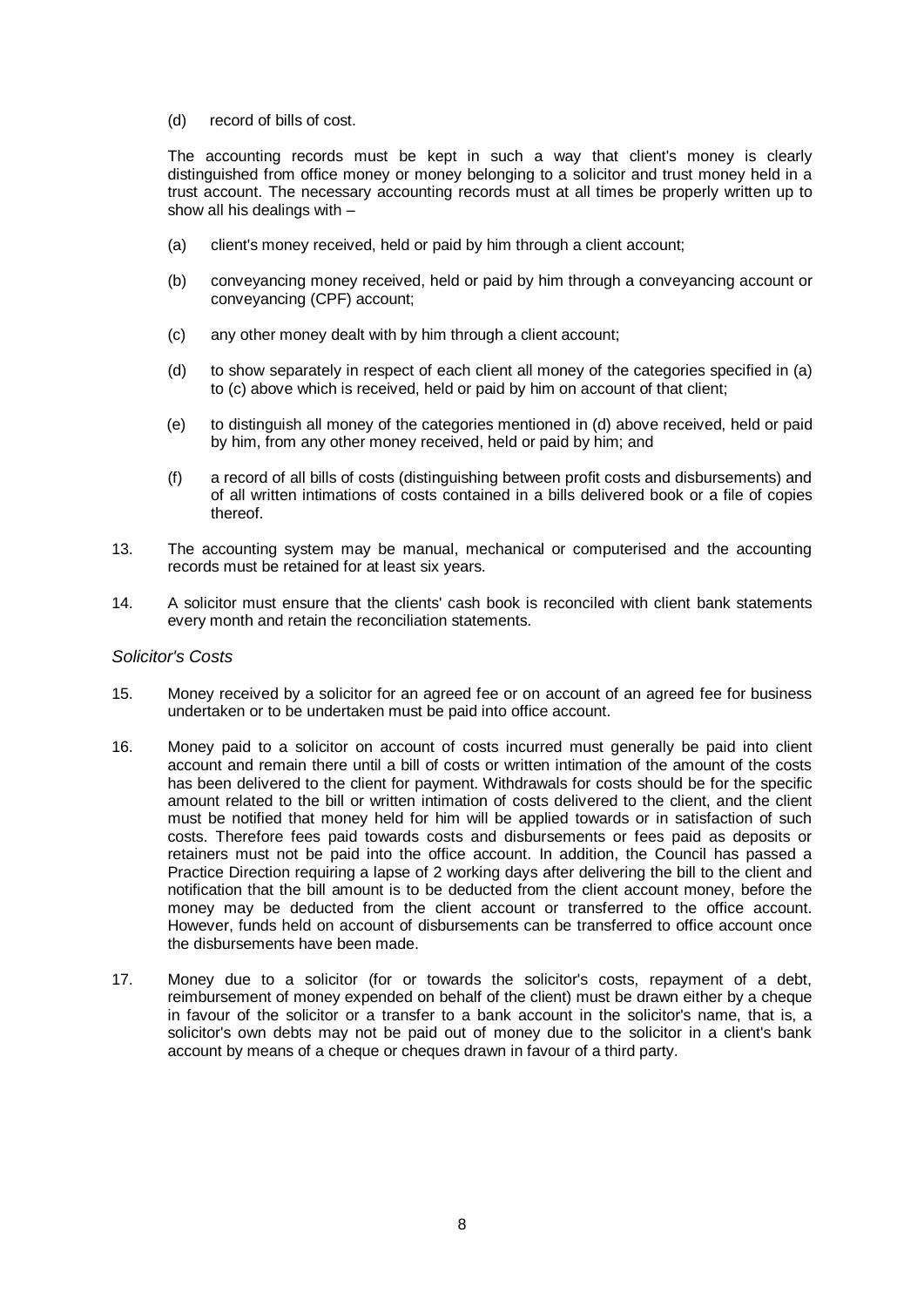## *Trust Money*

18. The SAR definition of client's money specifically excludes money held by a solicitor in the solicitor's capacity as a trustee. Trust money must be paid either into a trust account, in which case it is subject to the STAR, or into a client account, in which case it is subject to the ARR. The STAR is similar to the SAR except that an Accountant's Report is not required on money paid into a trust account. Trust money received, held or paid by the solicitor comes under the accountant's examination only to the extent that they impinge on the SAR or the ARR.

#### *Interest on Client's Money*

- 19. Section 129 of the Act permits a solicitor to retain interest on monies deposited at a bank in a general client account, unless there is any arrangement in writing made between a solicitor and his client as to the application of the client's money or interest thereon.
- 20. The DIR provides that, where the amount of client's money at the time of receipt exceeds \$5,000 and the instructions to the solicitor at the time of receipt are such that the solicitor knows that it will not fall below that within the next four months, the solicitor must either –
	- (a) deposit the money in a bank fixed deposit account repayable on demand and account to the client for any interest;
	- (b) or pay to the client an equivalent sum if the money had been deposited as in (a).

Under rule 4 of the DIR, it is provided that nothing in DIR affects any contrary arrangement in writing with the solicitor. However it is to be noted that the DIR does not apply to conveyancing money or money that is received on account of a trust of which the solicitor is solicitor-trustee.

- 21. It should be noted that under general law a solicitor who is a trustee cannot obtain any personal benefit from the trust without express authority; therefore trust money should not be included in an interest-bearing general clients' account.
- 22. As with the STAR, an Accountant's Report is not required on compliance with the DIR. Nevertheless, clients' accounts should be scrutinised to establish whether it appears that interest should be paid over. If material amounts appear to be payable, this should be drawn to the solicitor's attention.

#### *Accountant's Report*

- 23. Under the ARR, an accountant is qualified to give an Accountant's Report if the accountant
	- (a) is practising in Singapore and is authorised to practise as a public accountant under the Accountants Act (Cap. 2);
	- (b) has neither been at any time during the accounting period, nor subsequently, before giving the report, become -
		- (i) a partner or employee of the solicitor or of any partner of his; or
		- (ii) a partner, director, a member or an employee of a limited liability law partnership, a law corporation, a Joint Law Venture, a constituent foreign law practice (of a Joint Law Venture), a Qualifying Foreign Law Practice or a licensed foreign law practice in which the solicitor is a partner or director; and
	- (c) is not subject to notice of disqualification under rule 3(2) of the ARR or under rule 11A (4) of the SAR.
- 24. The Accountant's Report, in the form prescribed in the ARR, must be delivered by the solicitor to the Law Society of Singapore once during every practice year and not more than six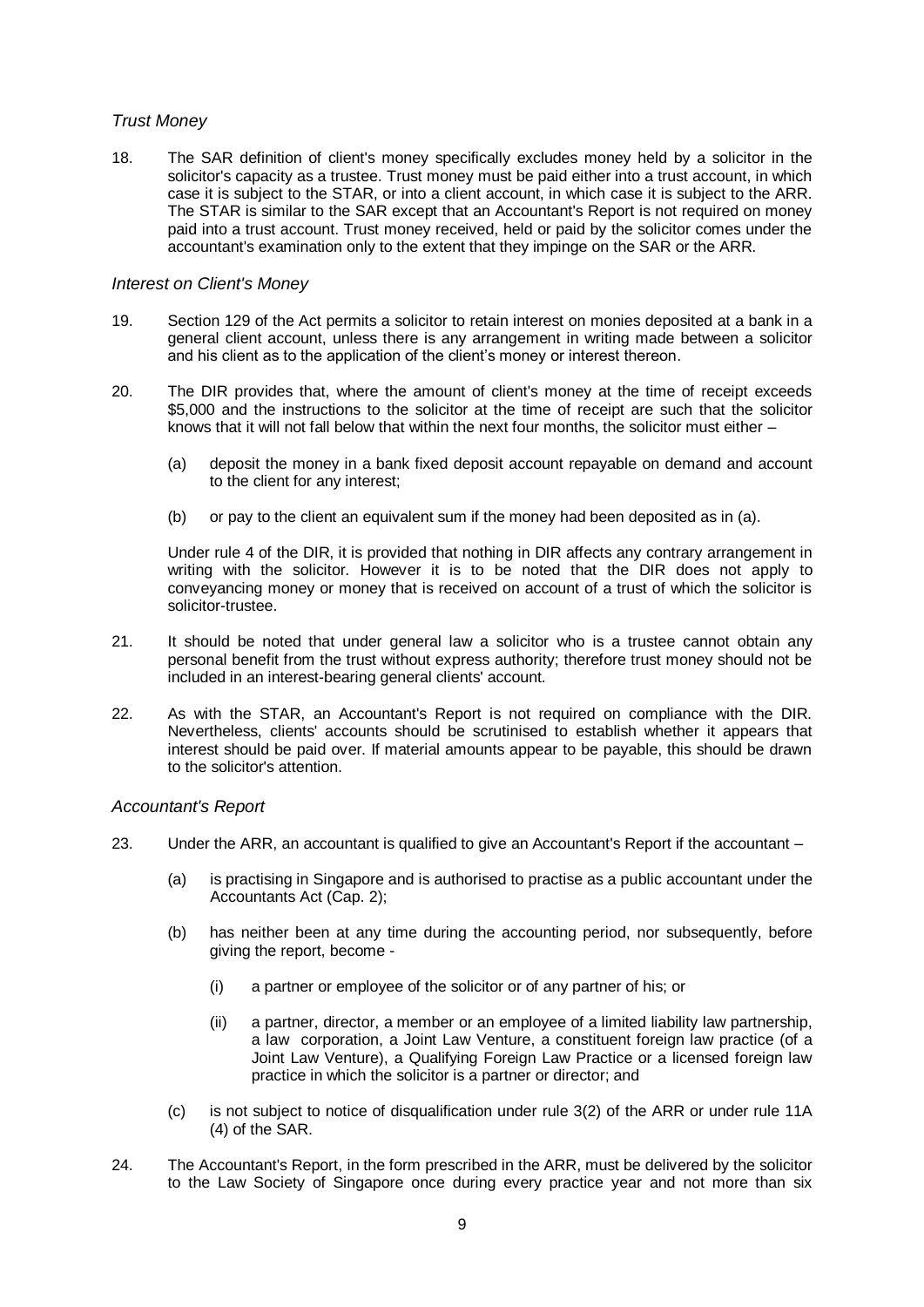months after the end of the accounting period specified in the report. The accounting period should begin at the expiry of the last preceding accounting period for which a report has been delivered and should cover a period of not less than twelve months. A report must be given in respect of each partner or director in practice.

- 25. The extent and nature of the accountant's examination are laid down in ARR 4. The detailed work that must be performed by the accountant includes:
	- (a) Obtain from the solicitor particulars of all bank accounts or approved finance company accounts (excluding trust accounts) maintained or operated during the accounting period.
	- (b) Examine the book-keeping system in every office of the solicitor to enable verification that the system complies with the requirements of SAR 11 (see paragraphs 12 to 17 above).
	- (c) Test check clients' ledgers postings and costs from records of receipts and payments of client's money and any other money dealt with through a client account and conveyancing money dealt with through a conveyancing account or conveyancing (CPF) account.
	- (d) Compare a sample of lodgements into and payments from (i) a client account (as shown in bank statements) with the solicitor's records of receipts and payments of client's money and (ii) a conveyancing (CPF) account (as shown in bank statements) with the solicitor's records of receipts and payments of conveyancing money dealt with through the conveyancing account or conveyancing (CPF) account.
	- (e) Enquire into and test check the system of recording costs and of making transfers in respect of costs from each client account, conveyancing account and conveyancing (CPF) account.
	- (f) Make a test examination of such documents as the accountant shall request the solicitor to produce to him with the object of ascertaining and confirming (i) that the financial transactions (including those giving rise to transfers from one ledger account to another) evidenced by such documents, are in accordance with the SAR and (ii) that the entries in clients' ledger accounts reflect those transactions in a manner complying with the SAR.
	- (g) Extract (or check extractions of) clients' ledger balances for at least two dates (one of which may be the last day of the accounting period), and at each such date (i) compare the total as shown by such ledger accounts of the liabilities to the clients (including those for whom trust money is held in a client account, or conveyancing money is held in a conveyancing account or conveyancing (CPF) account), with the cash book balances on every client account, conveyancing account, conveyancing (CPF) account, client's fixed deposit account with a bank or approved finance company (including such a fixed deposit account in which trust money is held) and other fixed deposit account; and (ii) reconcile such cash book balances and fixed deposit with confirmations obtained by the accountant direct from the bank or approved finance company.
	- (h) Ascertain that monthly bank reconciliations of clients' accounts have been kept in accordance with SAR 11(4).
	- (i) Test examine clients' ledgers to ascertain whether the payments made from any client account, conveyancing account or conveyancing (CPF) account in respect of any client are in excess of the money held on behalf of that client in that account.
	- (j) Peruse such office ledger and cash accounts and bank statements as the solicitor maintains to ascertain whether (i) any client's money has not been paid into a client account; or (ii) any conveyancing money has not been paid into a conveyancing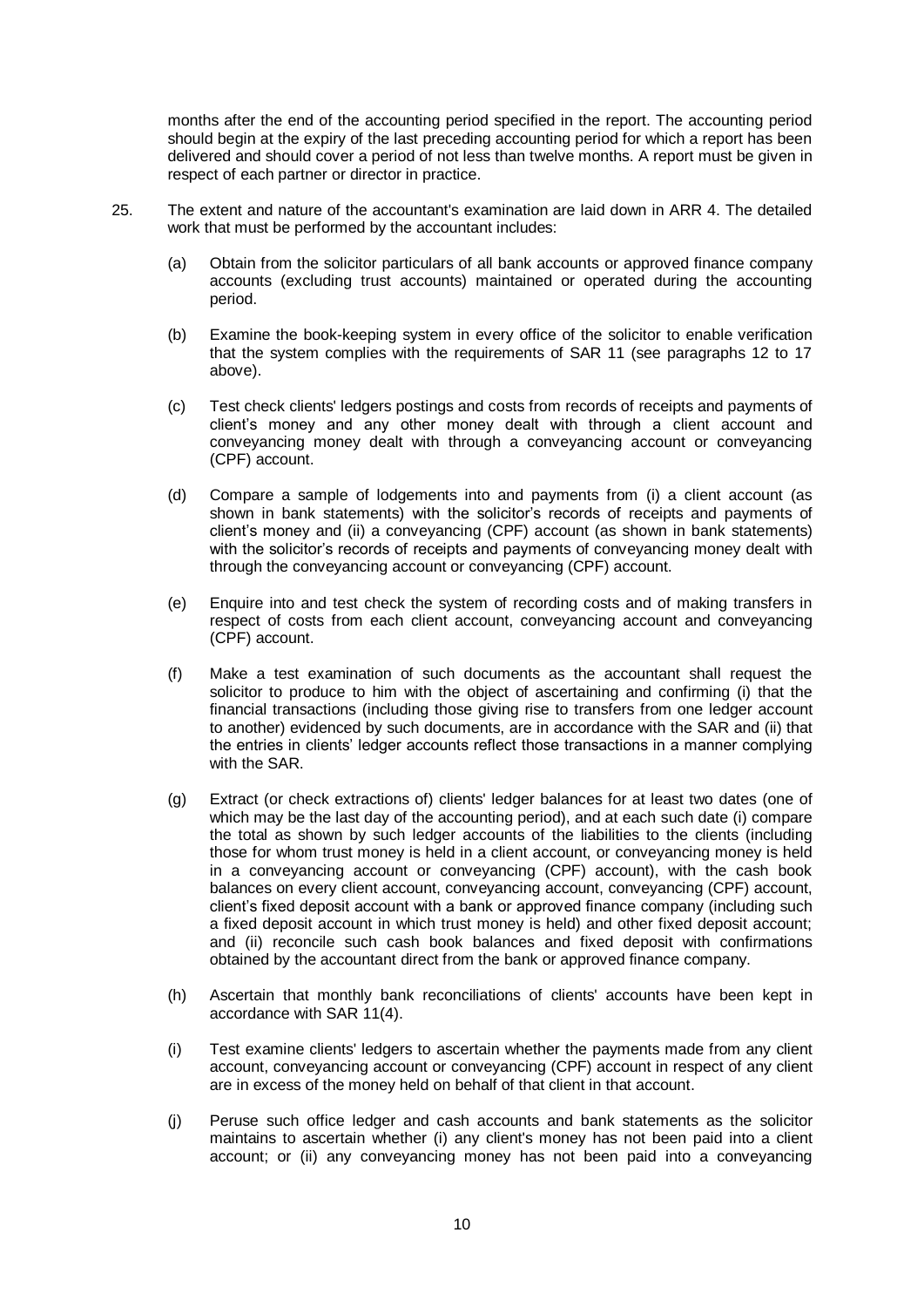account or, if paid by the Central Provident Fund Board, into a conveyancing (CPF) account.

- (k) Obtain such information and explanations as the accountant may require arising from the above.
- 26. In performing the above, the ARR does not require the accountant
	- (a) to extend the accountant's enquiries beyond the information contained in the relevant documents relating to any client's matter produced supplemented by such information and explanations as the accountant may obtain from the solicitor, that is, the accountant is not required to search the premises for files not volunteered to the accountant; or
	- (b) to enquire into the stocks, shares and other securities or documents of title held by the solicitor on behalf of clients; or
	- (c) to consider whether the accounting records of the solicitor have been properly written up in accordance with SAR 11 at any time other than the time the examination takes place.
- 27. The important features of the Report format (see Appendix B) are highlighted below:
	- (a) '... I have examined to the extent required by Rule 4 ...' The minimum work is prescribed and must be carried out; there is therefore little room for the use of professional judgment in this respect.
	- (b) '... the solicitor has complied with the provisions of the Legal Profession (Solicitors' Accounts) Rules, except ...' If there are breaches, all four of the following conditions must be satisfied before item 6(a) applies:
		- (i) the breach must be trivial (the only condition that depends on the accountant's opinion);
		- (ii) the breach must be due to clerical errors or mistakes in book-keeping;
		- (iii) the breach must be rectified on discovery (it must be checked that it was rectified);
		- (iv) the breach must not have resulted in any loss to a client (this must be verified).
	- (c) Item 6(b) applies where despite extending the examination in accordance with rule 4(3) the accountant needs to qualify the Report on the basis of uncertainty, for example, where the solicitor claims client privilege or where files have been lost or mislaid. Details of such matters must be set out in the First Section.
	- (d) Item 6(c) applies where breaches are not trivial, etc. Details of such matters must be set out in the Second Section.
	- (e) Item 7 relates to the work performed on clients' ledgers referred to in paragraph (25(g)) above. The two dates selected must be stated. If there is a discrepancy in the figures, however small, it cannot be stated that the figures were in agreement. In item 7(a) (ii) 'liabilities to clients as shown by clients' ledger accounts' means client creditor balances only. The only netting off permitted is that required to arrive at the position of each client in cases where the accounts are sub-divided into different matters, and any client debit balances must be excluded. The cash figure with which the total of clients' ledger balances is being compared is the total of the reconciled balances of all client bank accounts.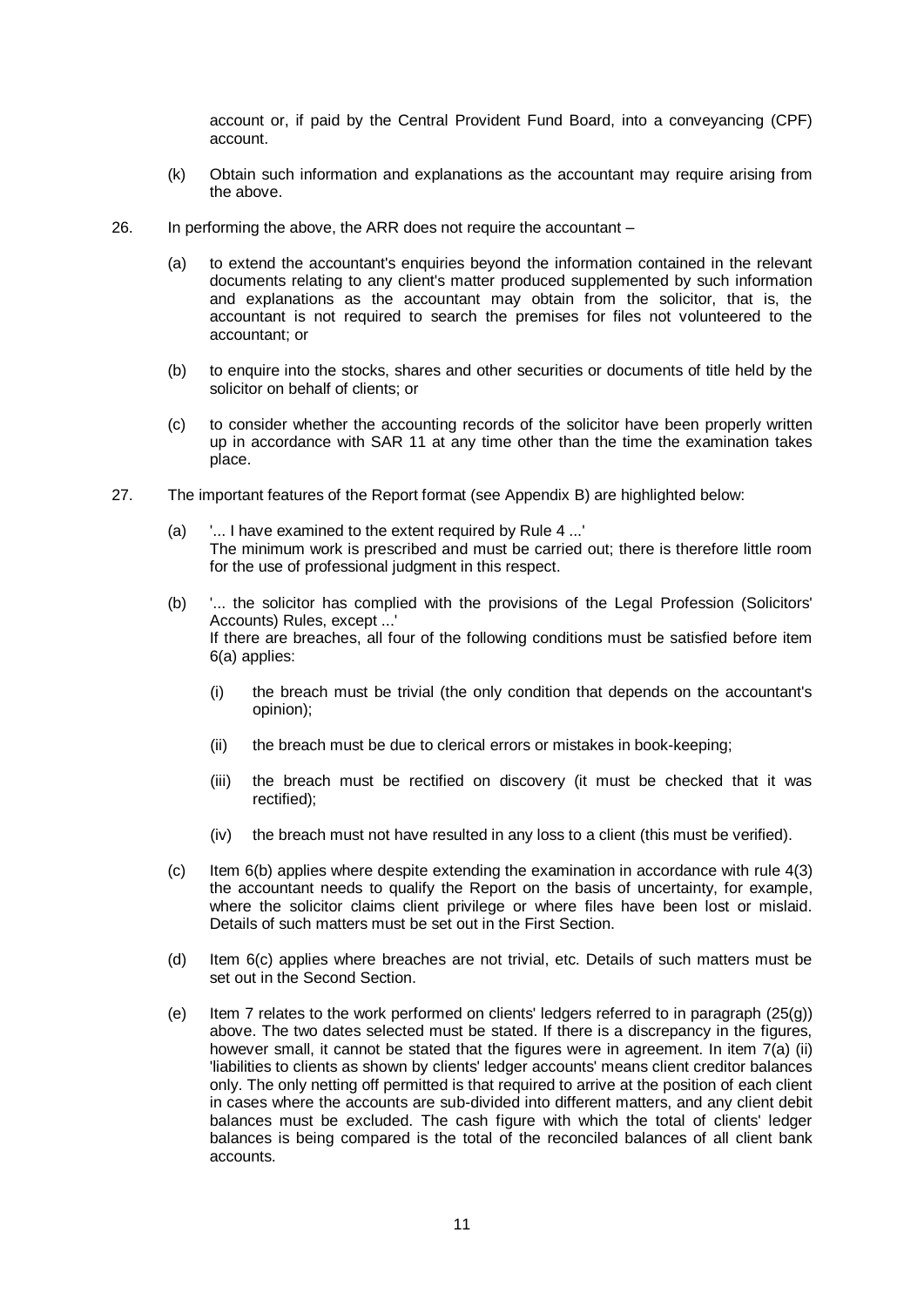## **Part 2**

## **Annual Accounts**

- 28. In addition to the Accountant's Report, the accountant may be asked to prepare and/or examine the annual reports of the practice for the purpose of reporting to the partners. The scope and nature of the work to be carried out are determined by the terms of the engagement. For this reason a standard audit programme would not be appropriate. The following paragraphs deal with some practical considerations.
- 29. Before undertaking the engagement, it is important that there be agreement with the client as to the exact nature of the engagement and the form and content of the report to be issued. These should be set out in the engagement letter.
- 30. In the absence of specific instructions to the contrary from the client, an examination similar to that required for a statutory audit would normally be performed and the accountant should comply with the requirements of the Singapore Standards on Auditing (SSAs). This would include an examination and testing of the systems and an examination of the items making up the profit and loss statement and the balance sheet.
- 31. At the planning stage the accountant should have a clear idea of whether the report is to be in the form of a limited report or a full audit report.
- 32. Where a full audit report is requested by the client the accountant's report should take the form as recommended in SSA 700  $(Revised)^1$ . Where a limited report is requested, the accountant should comply with the requirements of Singapore Standards on Review Engagements as appropriate.
- 33. Where the accountant is instructed to prepare accounts but not to audit them, the report should take the form as recommended in the Singapore Standard on Related Services  $(SSRS) 4410^2$ .

As far as practicable in the absence of an audit, the accountant should ensure that the accounts which are prepared conform to FRSs. Where they do not, this should be made clear in the accounts. Such a report should not be issued by an accountant when the accountant believes that the accounts, although not audited, give a misleading view. The accounts should be approved by each partner of the practice before the compilation report is signed. A suitable declaration to be made by the partners on the face of a copy of the accounts retained by the accountant may be as follows:

> I approve these accounts and confirm that I have made available all relevant records and information for their preparation.

34. In practice there are at least three prevailing accounting bases for income recognition in annual accounts prepared for taxation purposes, namely, the 'accrual basis', 'bills rendered basis' and the 'cash basis'. The accountant should also refer to the SSAs to obtain an understanding on the fair presentation framework and compliance framework and assess if the appropriate financial reporting framework is used.

-

<sup>&</sup>lt;sup>1</sup> SSA 700 (Revised), *Forming an Opinion and Reporting on Financial Statements* 

<sup>2</sup> SSRS 4410, *Compilation Engagements*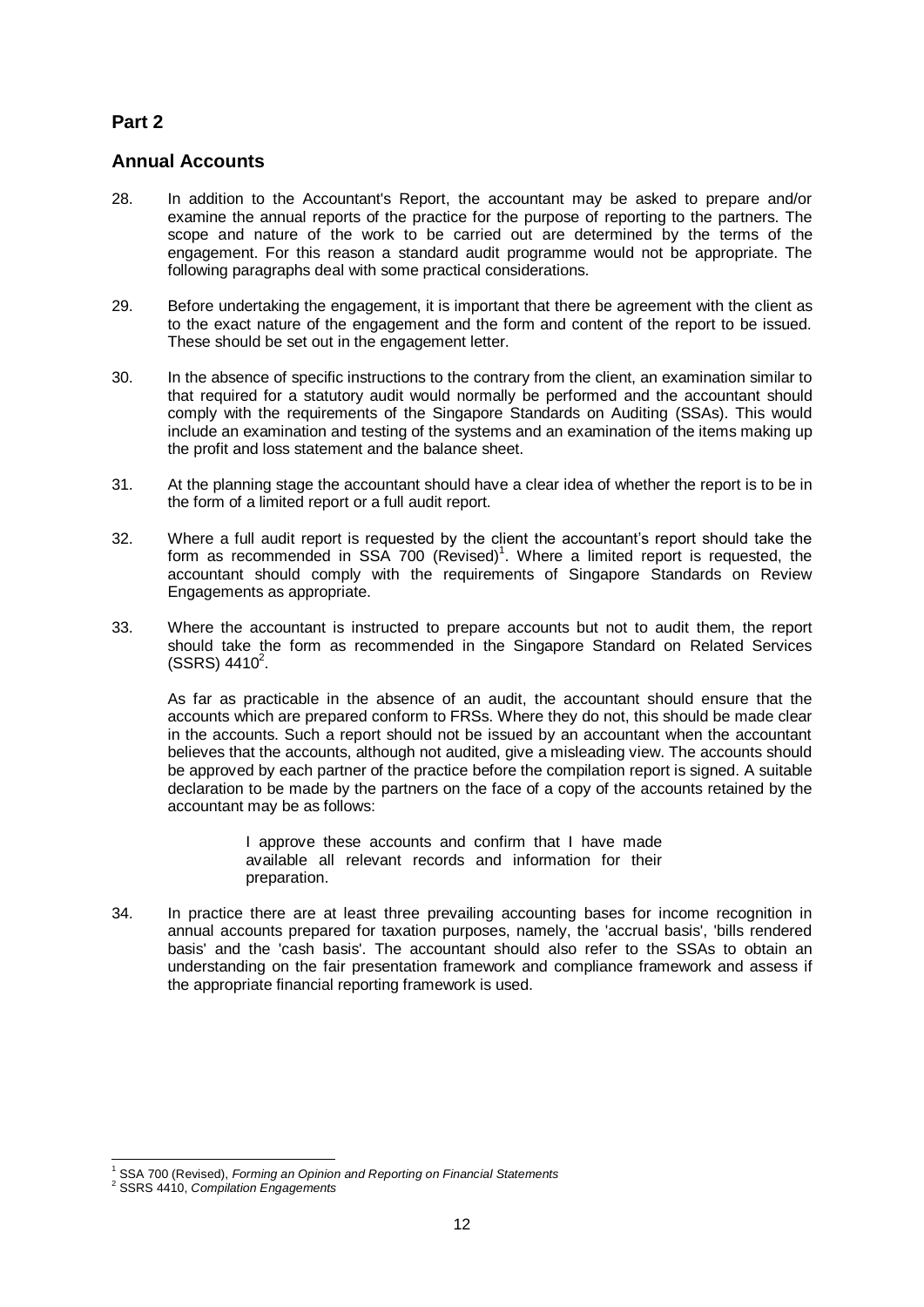## **Part 3**

## **Example Audit Programme for the Statutory Accountant's Report**

#### *Planning*

- 35.1 *New assignment* 
	- (a) Obtain, and place on the permanent file, a copy of the Legal Profession (Solicitors' Accounts) Rules, which must be read and understood before commencing the work.
	- (b) Obtain a list of all offices from which the firm conducts its practice, and
		- (i) note the names of the resident partners in each office;
		- (ii) obtain specimen signatures of all partners in the practice and employees authorised to sign cheques on client account and office account; and
		- (iii) note the names of the principal office staff responsible for maintaining the accounting records and their duties.

#### 35.2 *Continuing assignment*

- (a) Update the permanent file for changes in the Rules etc. since the last Report and make any necessary changes to the programme of work. The Rules should be read and understood before commencing the work.
- (b) Update the permanent file for
	- (i) offices opened or closed since the last Report;
	- (ii) any changes in the partnership (including dates of admission of new partners and dates of retirements); and
	- (iii) specimen signatures of new partners and any other person entitled to sign cheques drawn on the client bank accounts.
- (c) Update the permanent file for any changes in the accounting system (including procedure for opening the post) and of the personnel responsible thereof. Consider the effect of such changes in relation to the programme of work.
- 35.3 Select two dates (one of which may be the solicitor's year end) for carrying out the work laid down below. The same dates should be used for each of these tests:
	- (a) reconciliations of client accounts;
	- (b) extraction of client ledger account balances and agreement with the reconciled client account;
	- (c) reconciliations of office bank accounts; and
	- (d) extraction of office ledger account balances and agreement with control account.

*Note:* For the purposes of the ARR, and as to provide a test appropriate to the intention underlying the Rules, the two dates chosen (one of which may be the solicitor's year end) should be sufficiently separate from each other and from the last date shown on the report relating to the previous accounting period. The decision on whether a comparison on two dates is adequate must depend on the results of such comparisons and the extent and nature of the errors discovered.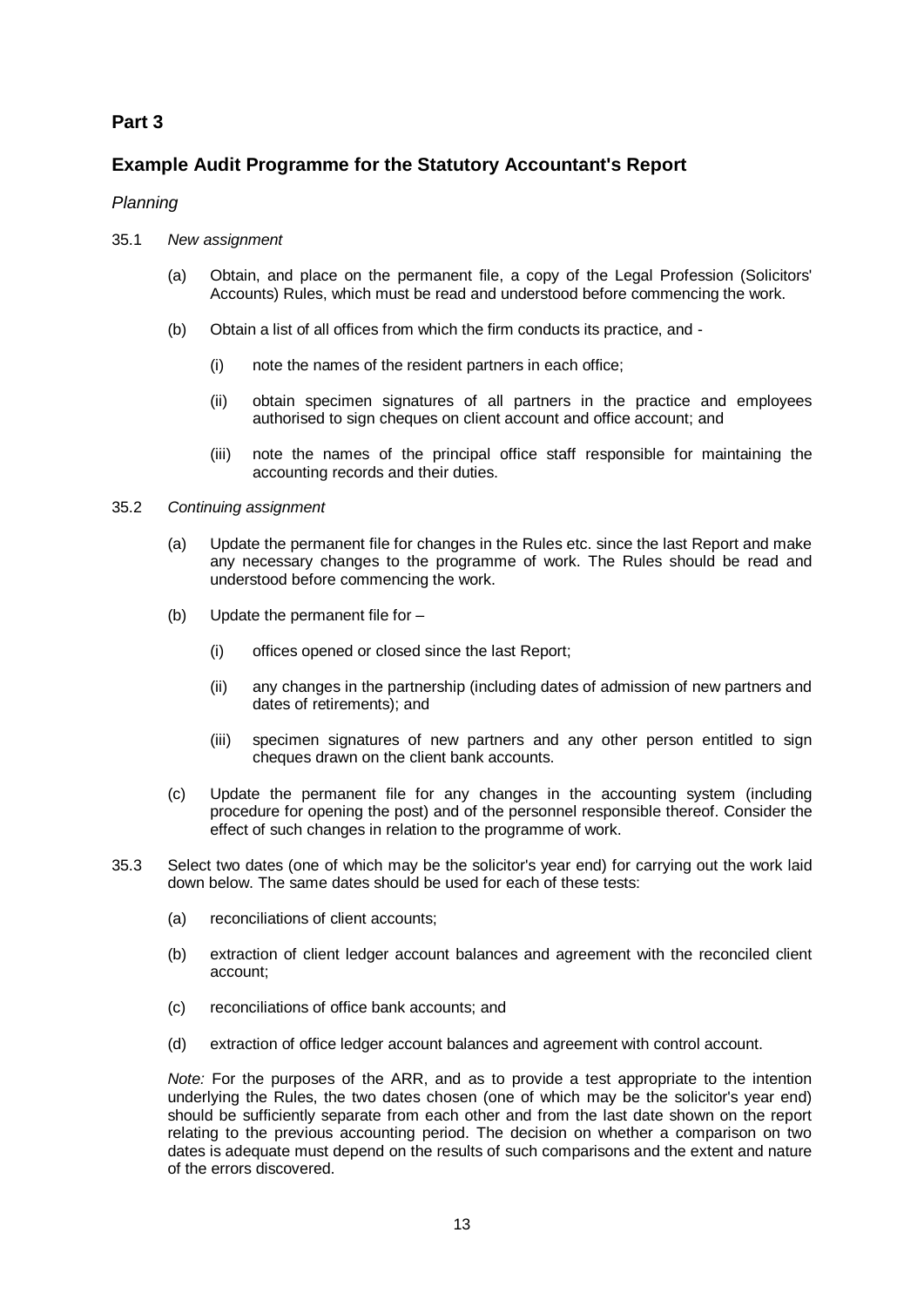#### 35.4 Clear any points brought forward from the previous year.

#### *Evaluation and Review of Internal Control*

- 36.1 Ascertain and record, or update the existing record of, the system of accounting for client's money.
- 36.2 Ascertain the system for recording costs and making transfers in respect of such costs from client account to office account.
- 36.3 Carry walk-through checks to confirm the operation of the system as recorded.
- 36.4 Evaluate the effectiveness of the system, with particular reference to the following questions:
	- (a) Is there an appropriate ledger account for each client?
	- (b) Do such ledger accounts show separately from other information particulars of all clients' money received, held or paid on behalf of each client?
	- (c) Are transactions relating to client's money and any other money dealt with through a client account recorded in the books so as to distinguish them from other money received, held or paid on behalf of the firm?
	- (d) Are there adequate controls to ensure that commissions received and receivable are correctly treated?
	- (e) Is there control over withdrawals from client account in respect of costs?
	- (f) Are clients' bank accounts reconciled at least once in each one-month period?
	- (g) Are all receipts banked without delay?
	- (h) Are the accounting records written up at least daily?
	- (i) Are the accounting records retained for a minimum of six years?
	- (j) Are the accounting records which are older than six years, disposed of or destroyed appropriately?
	- (k) Are there controls to ensure those cheque withdrawals (or other instructions effecting the withdrawals):
		- (i) more than \$30,000 from 15 July 2007 are always signed by 2 solicitors; and
		- (ii) more than \$5,000 but not exceeding \$30,000 from 15 July 2007 are always signed by 2 solicitors unless a book-keeper has been engaged?
	- (l) Is there a record of client's money received which is dealt with other than by being paid into a bank account?
	- (m) Are there procedures for signing cheques during the solicitor's absence? (This is particularly important in the case of a sole practitioner, who should avoid signing blank cheques in advance by, for example, entering into a reciprocal cheque signing arrangement with another local practitioner).
- 36.5 *Differences between manual and computerised systems*
	- (a) The controls referred to in (a) to (m) above apply irrespective of whether the system is manual or computerised. The list highlights important controls relevant to the SAR but is not a blueprint for a complete system.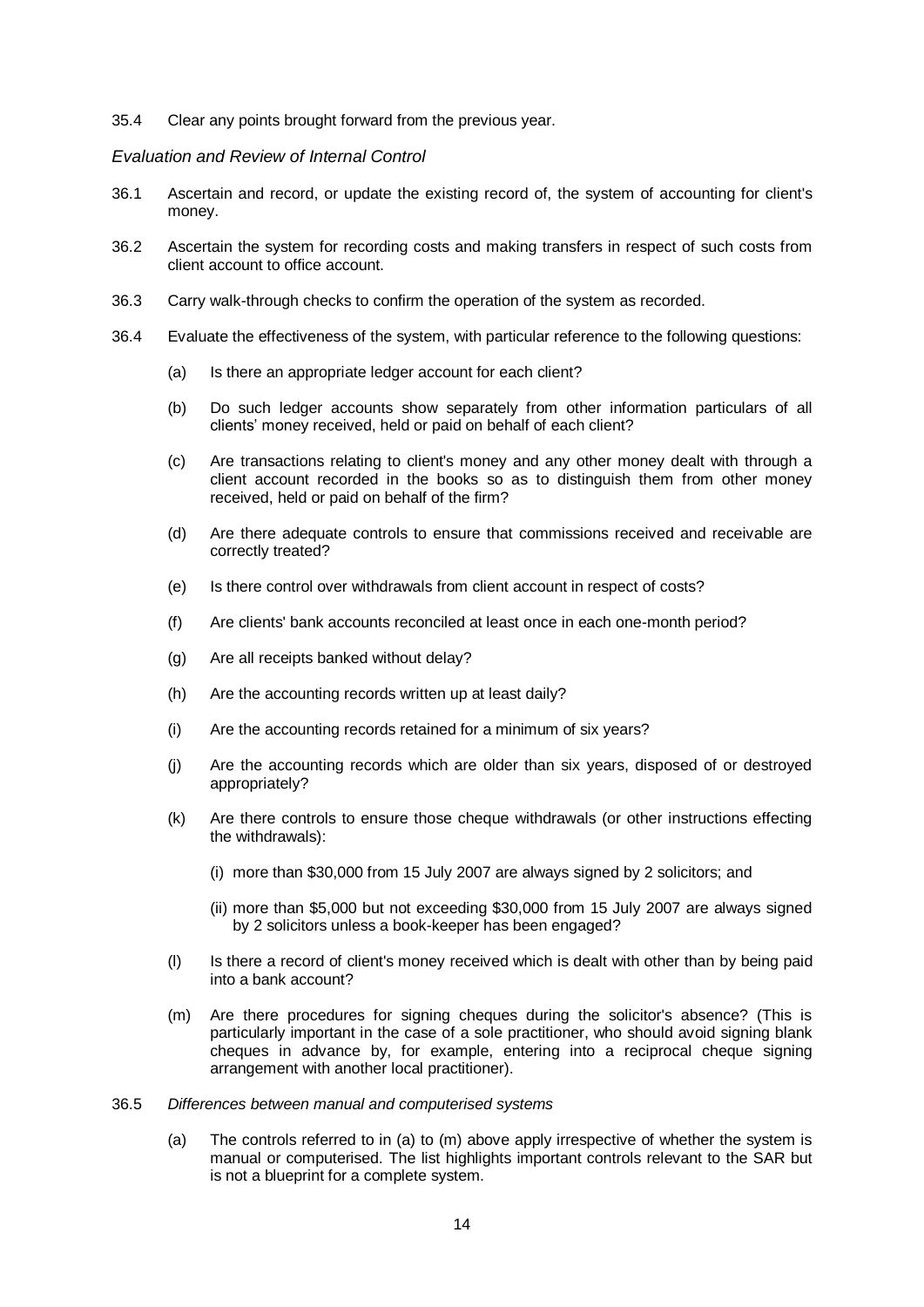- (b) The following control questions relate to a manual system, but apply *mutatis mutandis* to a computerised system.
	- (i) Is the opening of new ledger accounts properly authorised?
	- (ii) Is the transfer of closed accounts from the current ledger to a dead ledger properly controlled?
	- (iii) Are there adequate controls to ensure that ledger accounts are not deleted without proper authority?
- (c) These controls would be regarded as 'general' or 'integrity' controls in any system, but there are other controls unique to a computerised system to which the reporting accountant should attend. For example:
	- (i) Is a copy of the account scanned or printed whenever an account is deleted from the computer file?
	- (ii) Is there effective security against unauthorised access to the system? (For example, consider how many people may know passwords to sensitive areas of the system.)
	- (iii) Are there satisfactory controls over program security? (For example, consider who is able to amend programs and how such activities are monitored.)
	- (iv) Are there satisfactory arrangements for creating back up files and archiving old records?
	- (v) Are back up files stored in a safe location away from the current records?
	- (vi) Are the arrangements for archiving (or retention of hard copies) adequate to satisfy the SAR requirement to keep records for six years?
- 36.6 *Opening the mail*
	- (a) Is the opening of the mail supervised by a responsible official?
	- (b) Is the opening of the mail carried out by persons independent of cashier/accounting functions?
	- (c) Is there rotation of duties?
	- (d) Are cheques received immediately crossed in favour of the firm?
	- (e) Is a record of all money received by mail made immediately, in order to show the disposition of the receipts? Is this subsequently reconciled with the day's postings?
- 36.7 Determine the sample sizes for all tests specified in this programme having regard to
	- (a) the system of internal control and accounting for the time being in force;
	- (b) any changes in the system since the last Accountant's Report.

If from the results of such tests there is evidence to suggest that the SAR has not been complied with, tests should be extended as necessary in order to determine whether the Accountant's Report should be completed with or without qualification. Additional substantive tests should be set, when breaches of the rules are disclosed, in order to assess the extent of the breaches.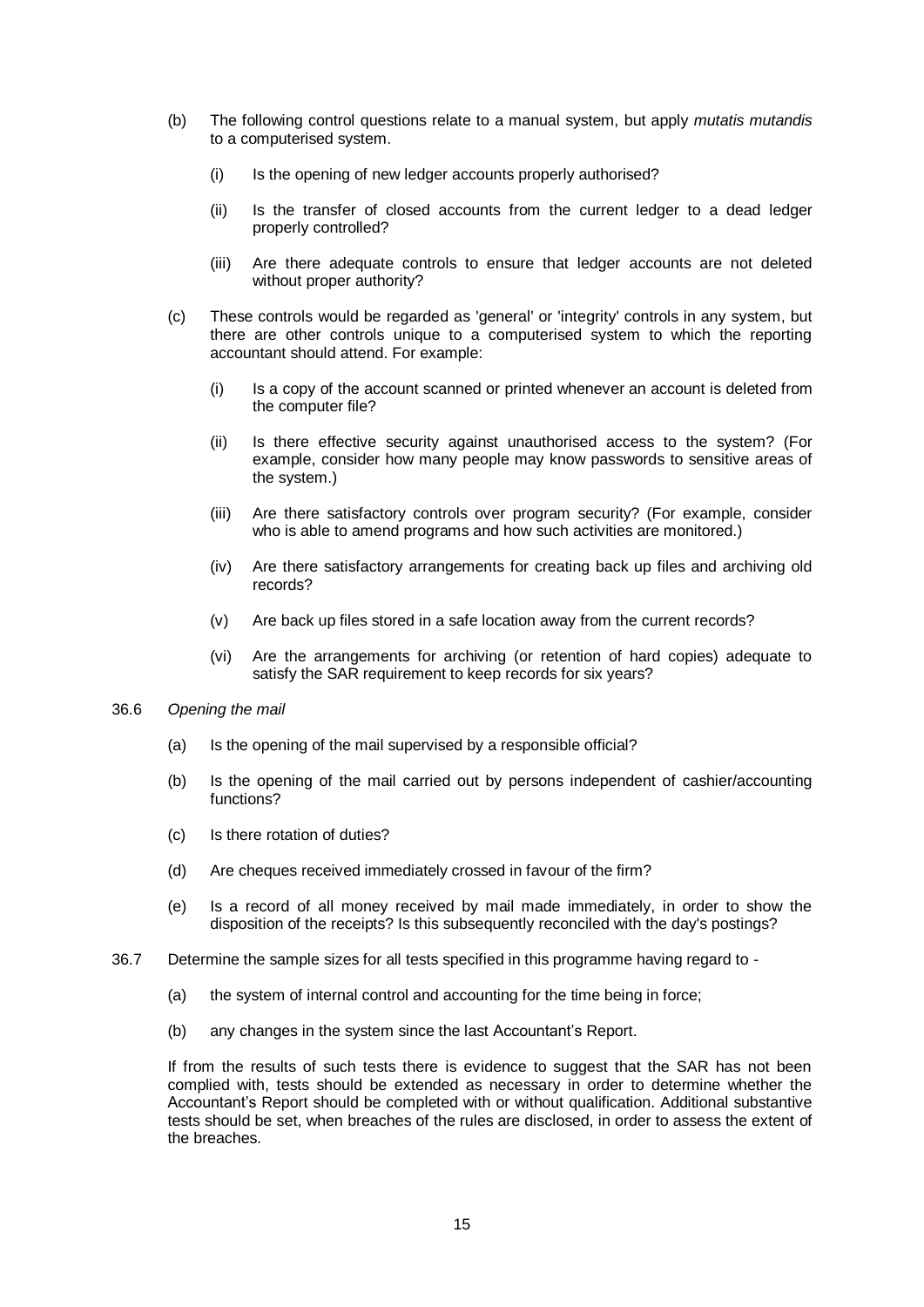It may be appropriate to be discriminating in the selection of samples. For example, stratifying the population enables a greater emphasis to be put on larger value items; the selection of the sample from areas with limited external controls (for example, deceased clients' estates or trust accounts with little movement in the year) brings to attention sources of potential error or defalcation. Similarly, careful enquiries should be made into any credit balances on the office ledger or debit balances on client ledger, as these may well lead to the discovery of errors.

It is important to recognise that no breach of the ARR may be disregarded on the grounds of immateriality, but it will be necessary to determine whether any breach is of sufficient importance to require special reference under item 6 (c) of the Accountant's Report or whether it can be classified a 'trivial etc. breach' under item 6 (a).

#### *Bank Accounts*

- 37.1. Obtain from the firm, in writing, a list of all bank accounts in the name of the firm including deposit accounts and short-term loan accounts kept at any time during the period covered by the Report.
- 37.2. Compare the list of bank accounts with that obtained for the previous year and enquire into accounts omitted therefrom.

#### *Bank Reconciliations*

- 38.1 Obtain certificates direct from the banks concerned of balances held on all client accounts at each of the two dates selected for agreement of the client ledger.
- 38.2 Verify from the certificates received, and from the bank statements, that all bank current and deposit accounts in the name of the firm which are used to hold client's money have the word 'client' in their title.

If it is a conveyancing account it must have the word "Conveyancing" or the abbreviation "CVY" in the title. If it is a conveyancing (CPF) account, it must have the words "Conveyancing (CPF)" or the abbreviation "CVY-CPF" in the title.

*Note:* Generally, bank accounts which are not client accounts will be in the name of the firm and have some additional designation such as 'office account', 'salaries account', etc. in their title. Those accounts which do not have an explanatory title should be investigated to determine whether they are, in fact, client accounts from which the word 'client' has been omitted. A trust account should be in the name of the trustees (not in the name of the firm) and the mandate should restrict signatures to the trustees (not anyone authorised to sign the client account).

- 38.3 Verify that all client bank accounts have been reconciled at least once in each one-month period.
- 38.4 Verify that reconciliations have been kept for record purposes.
- 38.5 Verify that all corrections shown by the reconciliations to be necessary have been notified to the bank or corrected in the books.
- 38.6 In respect of the two selected dates, check or prepare reconciliations of the clients' cash book with bank statements and –
	- (a) recast bank reconciliations;
	- (b) trace entries in the cash book for a period ending on each of the two dates to the bank statements;
	- (c) trace all outstanding lodgements and unpaid cheques on the two dates to the reconciliation statements and verify that they were cleared in the bank statements of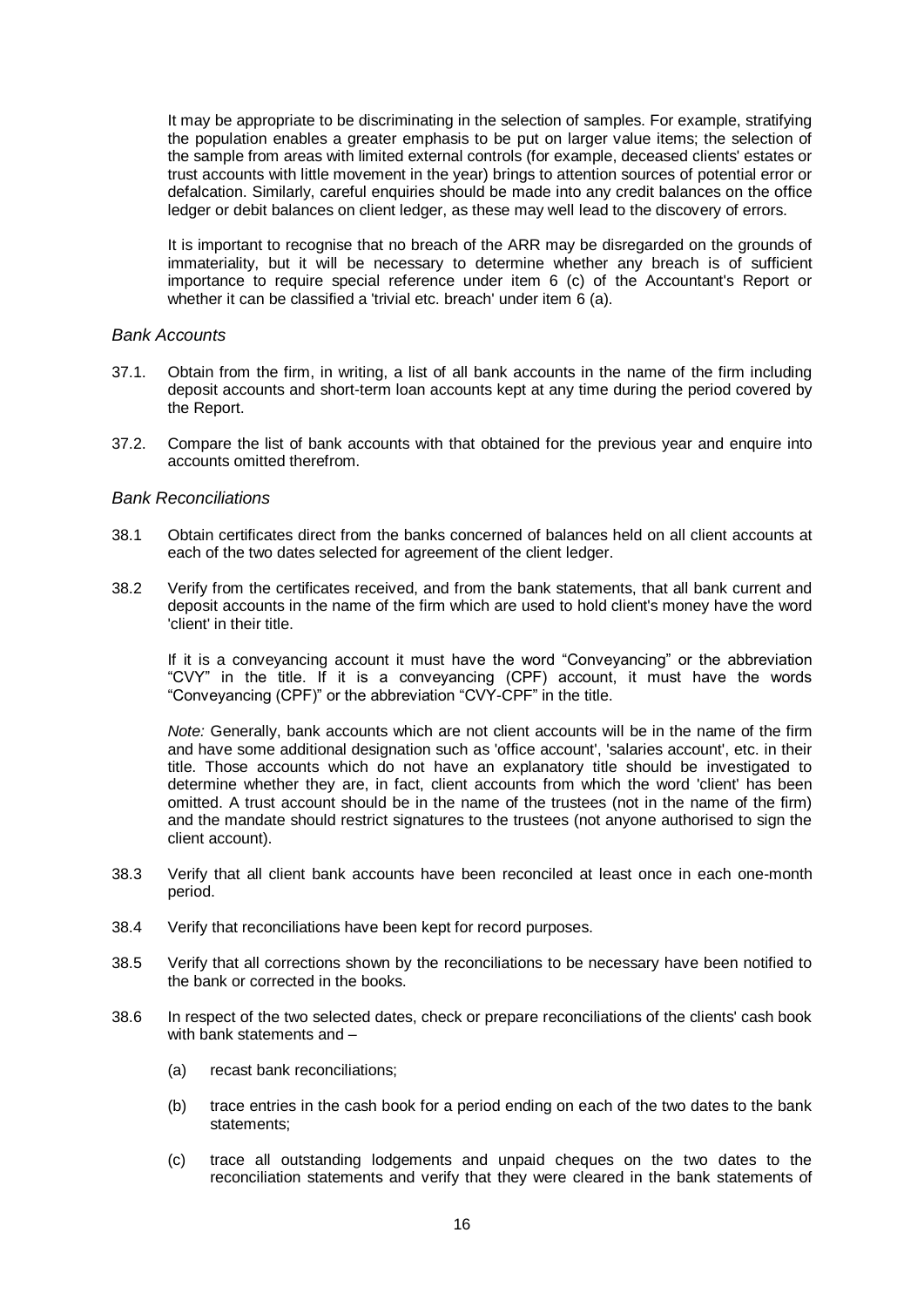the next succeeding period and that outstanding lodgements were cleared without delay (or note any delays and obtain explanations);

- (d) ensure that old uncleared cheques are dealt with systematically;
- (e) obtain and note explanations for all contra items appearing in the bank statements and in the cash book in the period checked;
- (f) obtain and note explanations for all items appearing in the cash book but not in the bank statements and vice versa;
- (g) check additions of the cash book for the periods chosen above;
- (h) agree balances with those on the reconciliation statements; and
- (i) agree bank balances as at the selected dates with the certificates obtained from the bank.
- 38.7 Make a random selection of lodgements and payments shown in the bank statements and trace the corresponding entries in the clients' cash book.
- 38.8 Generally scrutinise the bank statements and obtain and note explanations for all contra items.

#### *Cash Book - Client Account and Conveyancing Account*

*Note 1:* Subject to SAR 9, every solicitor who holds or receives client's money (or money which under SAR 4 the solicitor is permitted and elects to pay into a client account) shall without delay pay such money into a client account.

*Note 2:* Where trust money has been paid into a client account, the reporting accountant should ensure that any withdrawal of this money from the account is authorised by all the trustees, if there are more than one, or by the trustee, in the case of a sole trustee - that is, not by any other signatory on the client account.

- 39.1 *Receipts by mail*
	- (a) Where a record (for example, cash diary) is kept of money received by mail
		- (i) trace entries in the relevant cash books for a number of days, seeing that dates and other particulars correspond; and
		- (ii) verify with correspondence that all money received has been correctly dealt with in the books.
	- (b) Make a surprise attendance to observe the opening of the mail to confirm that the procedures in operation are in accordance with the laid down system.

#### 39.2 *Receipts*

- (a) Confirm that, where client's money is dealt with otherwise than by being paid into a client account, a record of such money received and its disposal is nevertheless made in the cash book or transfer journal. *Note:* The movement of client's money must be recorded even though it is not passed through a bank account.
- (b) Make a random selection of items from the cash book and
	- (i) check them in detail with the record of moneys received by mail and the original bank paying-in slips and trace totals in the bank statements; check the casts of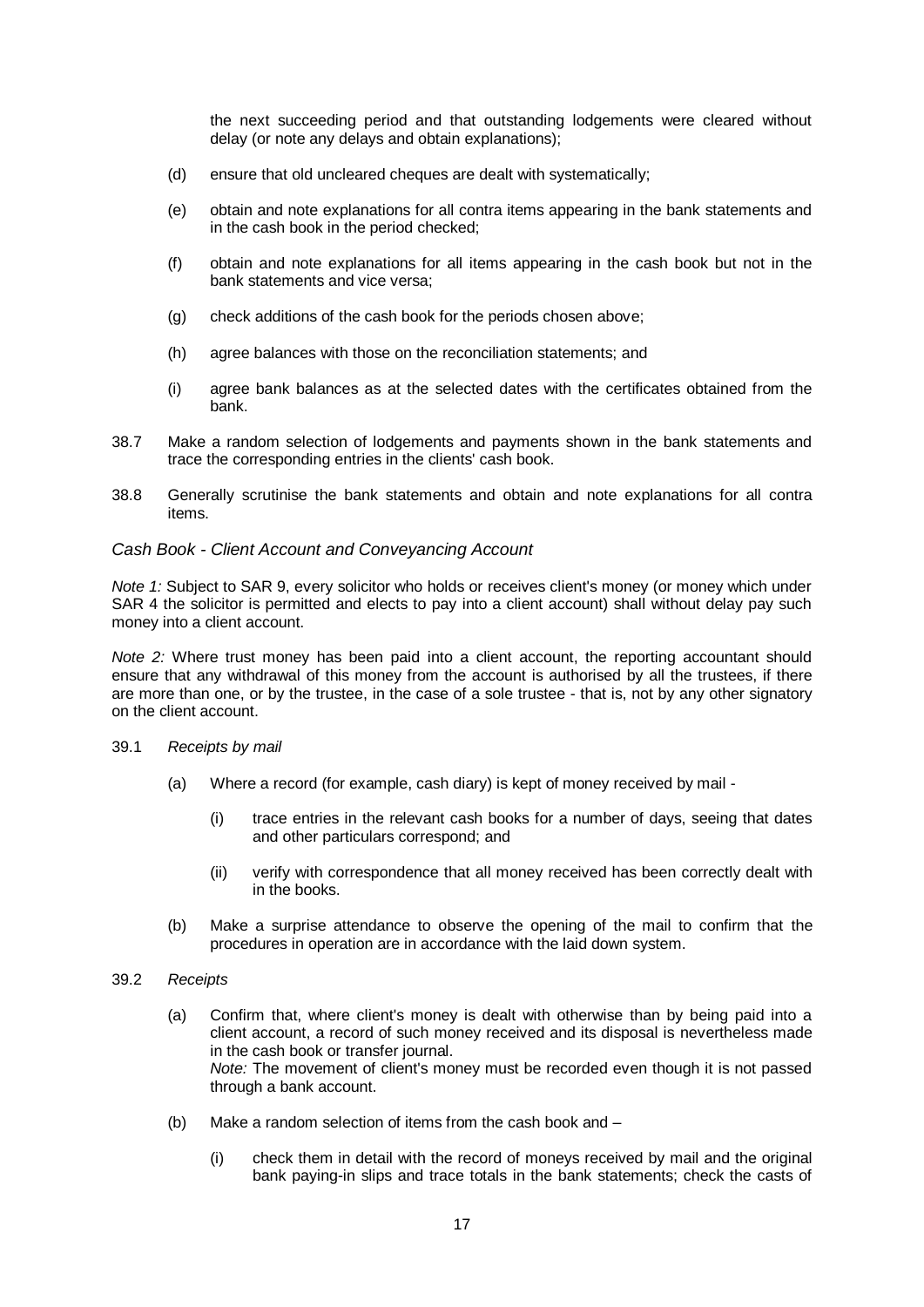the copy bank paying-in slips; verify the reasons for any alterations on the bank paying-in slips: ensure that all money received is banked promptly.

- (ii) examine clients' files and verify that the entries in the books properly reflect the transaction in accordance with the clients' expressed intentions and in a manner complying with the SAR.
- (iii) check postings to the client ledger.

#### 39.3 *Payments*

Make a random selection of items from the cash book and –

- (a) examine returned (paid) cheques noting the payee, the nature of any endorsements and that the cheque is signed by an authorised signatory;
- (b) examine clients' files and verify that the entries in the books properly reflect the transactions in accordance with the clients' wishes and in a manner complying with the SAR;
- (c) if the payment is to office account, ensure that the amount is rightfully payable to the solicitor;
- (d) trace entries in bank statements; and
- (e) check postings to the client ledger.

#### 39.4 *Inter-bank transfers*

Examine the client and office account cash books generally and –

- (a) make a random selection of transfers to and from deposit accounts and other transfers on client account and trace corresponding entries in the books and see that the dates correspond;
- (b) make a random selection of transfers from office account to clients account and
	- (i) enquire into the reasons and note the explanations received;
	- (ii) confirm with documentary evidence, if any; and
	- (iii) confirm that such transfers are not attempts to cover up previous breaches of the Rules;
- (c) make a random selection of transfers from client account to office account and verify they are for specific sums which the solicitor is entitled to withdraw under SAR 7.
- 39.5 *Separate designated accounts*
	- (a) Where a client's money has been deposited in a separate designated account, verify that -
		- (i) an appropriate client account has been opened in the client ledger;
		- (ii) the ledger account indicates where the money has been deposited; and
		- (iii) the description of the bank deposit account includes the word 'client'

*Note:* When client's money is transferred from the general client account to a separated designated account, it is important that the solicitor's books fully record the fact. Errors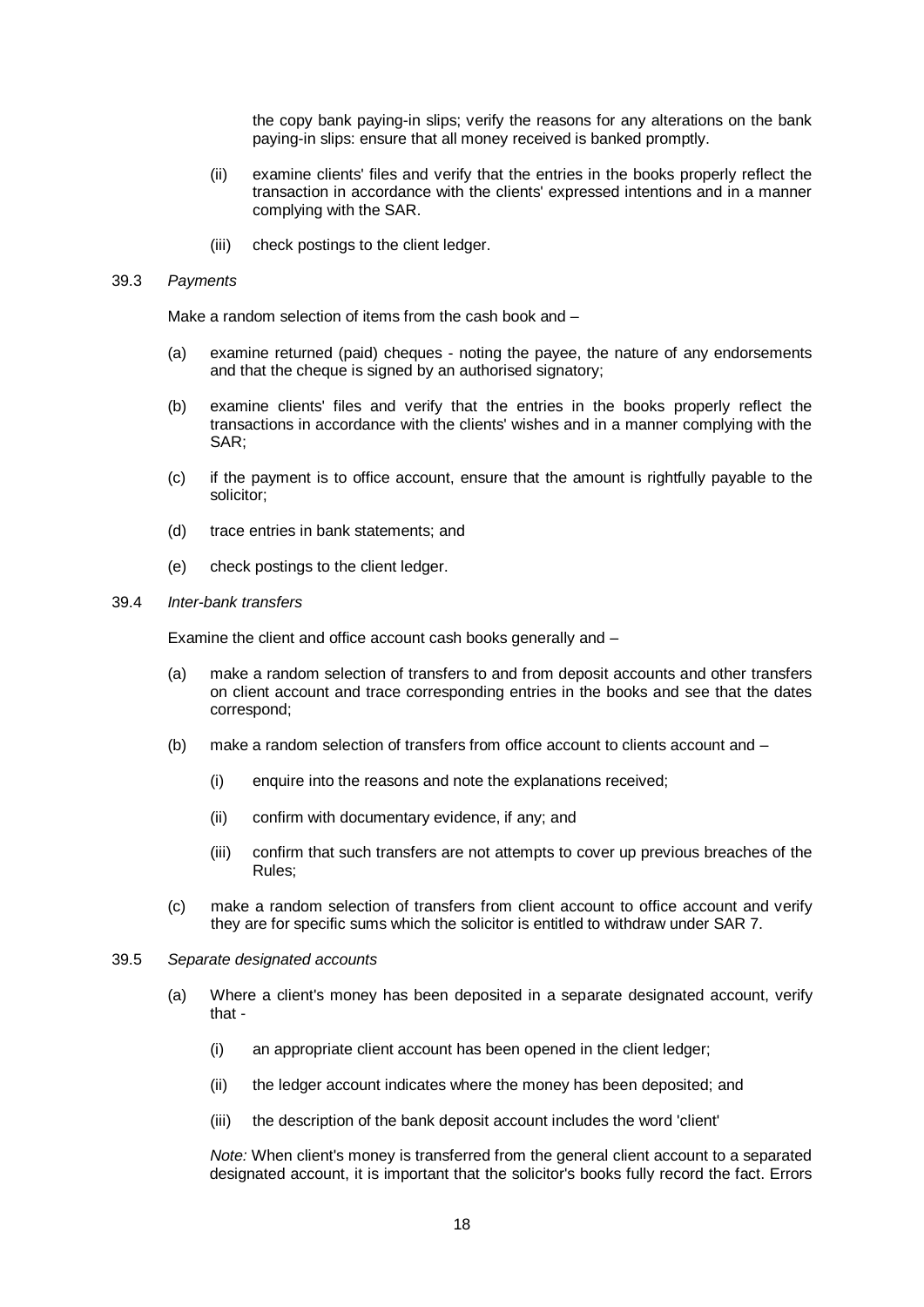often occur because the client's account (in the client ledger) is debited and the client bank account is credited with the amount so transferred and there are no corresponding entries made in the books in respect of the sum placed on deposit. This gives rise to a breach of the Rules because the client ledger no longer reflects the liability to the client, which will not be apparent from the agreement of the client ledger balances with the bank, if the separate designated account is overlooked.

- (b) Verify that
	- (i) interest received in respect of separate designated accounts has been credited to the client accounts concerned; and
	- (ii) such interest, being client's money, has been credited to the client account and entered in the clients' cash book immediately notification thereof has been received from the bank.

*Note:* Interest received on client general deposit account is not client's money and should be credited to office account.

### *Cash Book - Office Account*

- 40.1 Obtain certificates direct from the banks concerned of balances held on all office bank accounts at each of the two dates selected for agreement of the client ledger.
- 40.2 In respect of the two selected dates, check or prepare reconciliations of the office cash book with bank statements and –
	- (a) recast bank reconciliations;
	- (b) trace entries in the cash book for a period ending on each of the two dates to the bank statements;
	- (c) trace all outstanding lodgements and unpaid cheques on the two dates to the reconciliation statements and verify that they were cleared in the bank statements of the next succeeding period and that outstanding lodgements were cleared without delay (or note any delays and obtain explanations);
	- (d) ensure that old uncleared cheques are dealt with systematically;
	- (e) obtain and note explanations for all contra items appearing in the bank statements and in the cash book in the period checked;
	- (f) obtain and note explanations for all items appearing in the cash book but not in the bank statements and vice versa;
	- (g) check additions of the cash book for the periods chosen above;
	- (h) agree balances with those on the reconciliation statements; and
	- (i) agree bank balances as at the selected dates with the certificates obtained from the bank.
- 40.3 Scrutinise office cash book receipts for the year and
	- (a) list large or unusual items; and
	- (b) verify with supporting documents that such items do not represent client's money which should have been paid into a client account.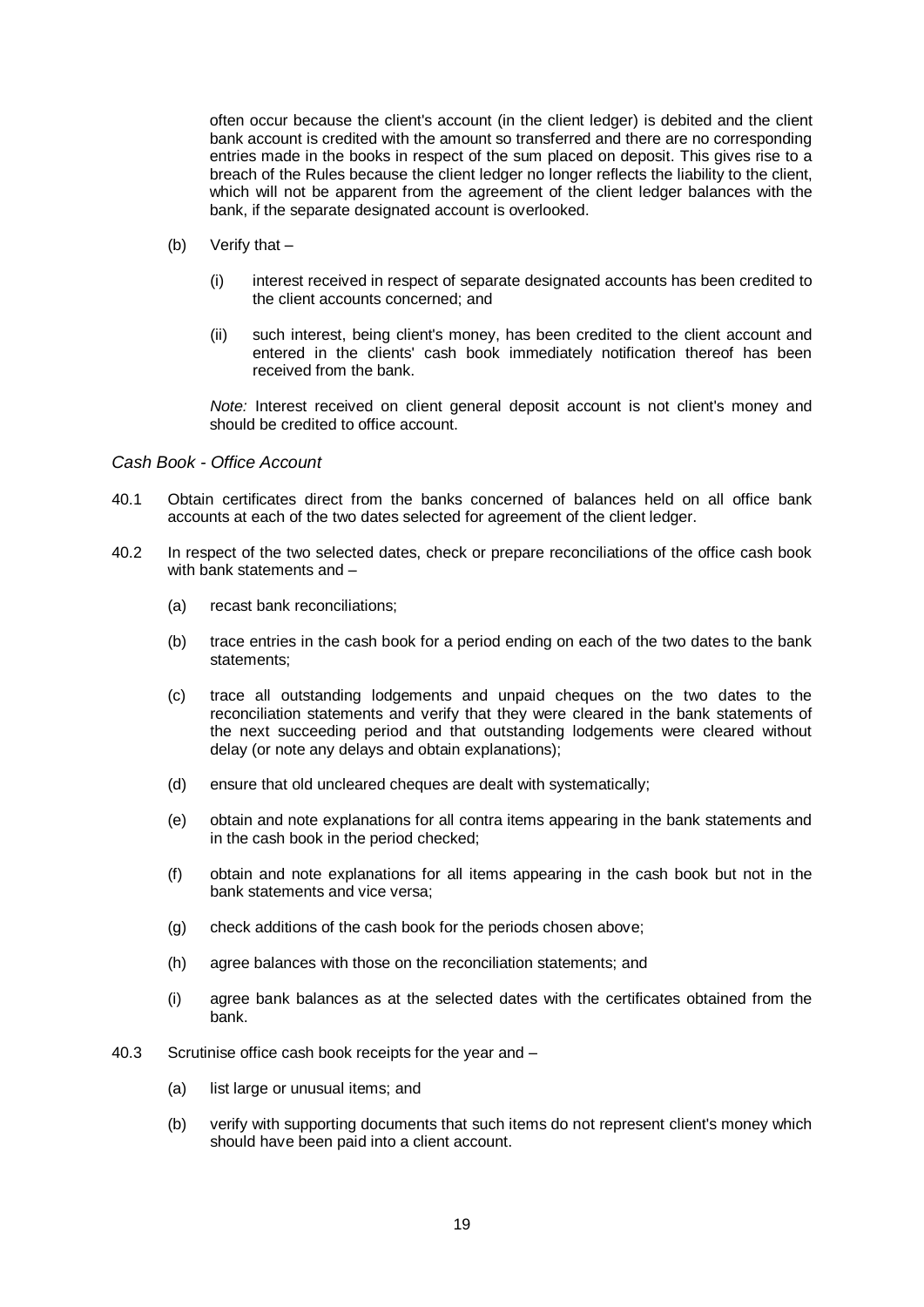- 40.4 Scrutinise office cash book payments for the year and
	- (a) list all large or unusual items;
	- (b) vouch such items with supporting documents; and
	- (c) obtain and note explanations for any payments (or transfers) into client account and confirm that such payments (or transfers) are not attempts to remedy a previous breach of the Rules in respect of client's money.
- 40.5 Scrutinise the office account bank statements for the year and
	- (a) list all large or unusual items:
	- (b) trace the entries for such items in the cash book; and
	- (c) vouch such items with supporting documents in order to ensure that they do not represent money that should have been paid into client account.
- 40.6 Scrutinise the office ledger for the year and
	- (a) list all large or unusual items; and
	- (b) vouch such items with supporting documents in order to ensure that they do not represent money that should have been paid into client account.
- 40.7 When client's money has inadvertently been paid into office account
	- (a) obtain and note explanations thereof;
	- (b) confirm that the appropriate adjustments have been subsequently made to rectify the errors; and
	- (c) ascertain whether or not clients have suffered any loss due to such errors (for example, loss of interest income when the error has caused delay in placing money on deposit).

#### *Client Ledger*

- 41.1 Enquire whether the client ledger balances have been extracted at regular intervals during the year and the total agreed with balances held on client account. If so, note dates on which this was done and whether agreement was effected. Obtain or extract a list of all balances on client account and office account at each selected date.
- 41.2 Check (if extracted by the solicitor) balances on client account at the two selected dates.
- 41.3 Agree the total of the balances on client account at the two selected dates with the total cash held as shown in the client account cash books.
- 41.4 Obtain and note explanations for any debit balances.

*Note:* Debit balances on client ledger accounts imply a breach of the Rules and their existence should involve a qualification in the Accountant's Report. Where more than one client ledger account is kept for a particular client, the overall position for that client should be considered in deciding whether or not that client is in debit. Note, however, if the solicitor is holding a client's money for a special purpose (for example, money held on specific instructions of the client or in respect of an undertaking given on behalf of a client), it may not be possible to set off against it an account which is in debit.

41.5 Scrutinise the list of balances on the client ledger to confirm that none are in the name of a partner (or the sole practitioner).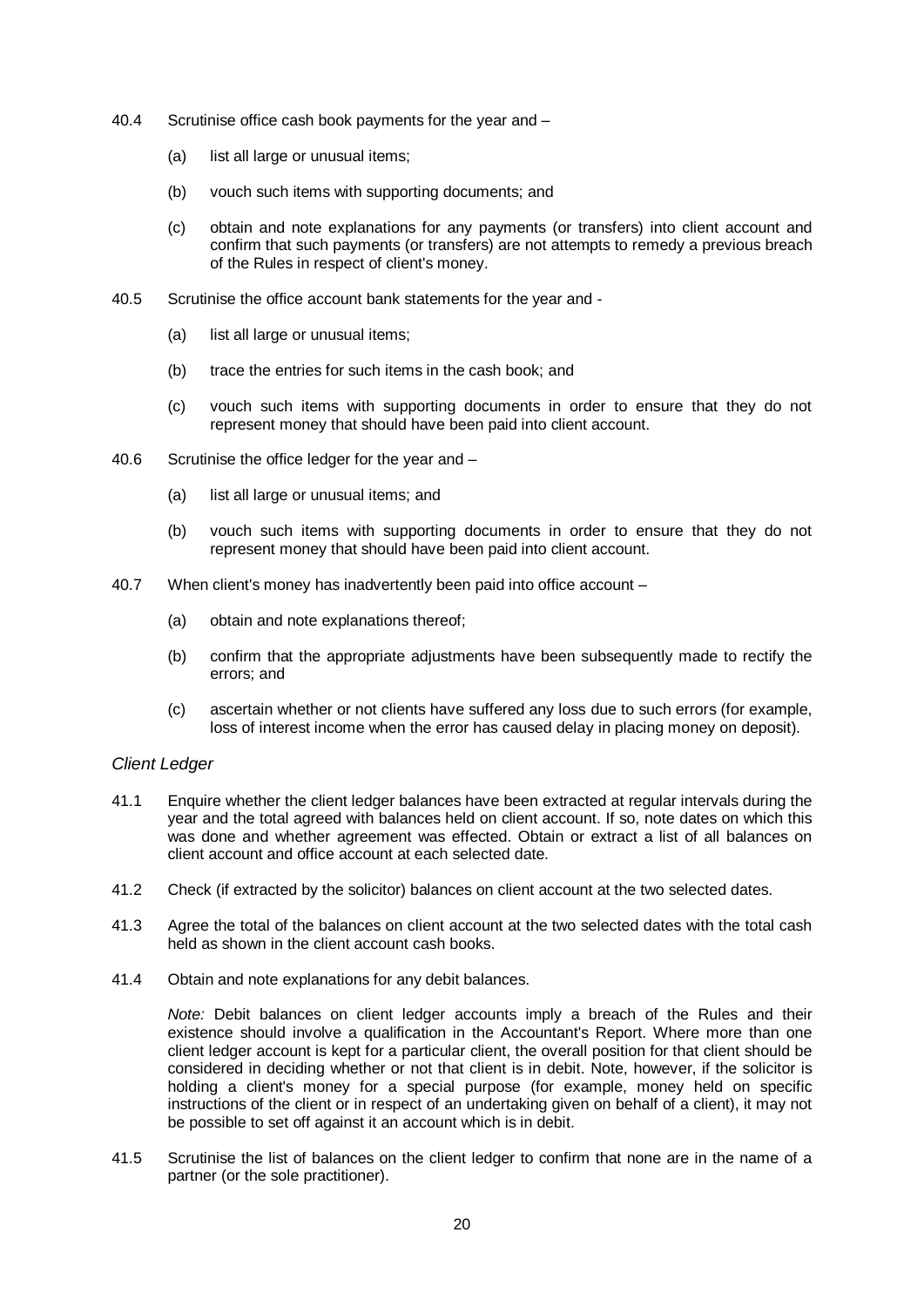- 41.6 Make a random selection of client ledger accounts (including accounts which were closed during the year) and having obtained the clients' files in respect of the accounts selected –
	- (a) verify that the entries in the ledger accounts properly reflect the clients' instructions with regard to client's money, that the timing of the entries is consistent with the information in the files and that they are in accordance with the SAR;
	- (b) verify that the financial transactions (including those giving rise to transfers from one client's account to another) evidenced by the documents, correspondence, etc. in the file are properly reflected in the ledger accounts according to the clients' instructions and in a manner complying with the SAR and that their timing is consistent;
	- (c) trace all transfers in respect of client's money to and from other clients' ledger accounts and verify that such transfers were made in accordance with SAR 10;
	- (d) trace all entries, relating to client's money received and paid to the clients' cash book and ensure that the dates correspond;
	- (e) verify that at no time have payments been made in respect of any individual client in excess of money held on that client's behalf;
	- (f) where payments have been made out of client account to office account, verify there has been no breach of SAR 7 in respect of such payments;
	- (g) note any balances in excess of \$5,000 held on client account for more than four months and enquire whether these amounts should have been placed in a separate designated account and, if not, whether any interest is due to the client from the client (general deposit) account (DIR 2); Note: It is not within the scope of the accountant's authority to report on breaches of the DIR except where a client's money has been placed in a 'separate account'. However, if the firm also prepares the solicitor's or partnership's financial accounts, it may be necessary to provide for interest accruing to clients where it appears that the solicitor ought to be crediting clients with interest and has not done so.
	- (h) Where client's money is held in a separate designated account, verify that interest received up-to-date has been credited to the client concerned and agree that balance with the bank or other certificate; and
	- (i) check the casts of the selected ledger accounts for the year and agree the balances carried down on each balancing date.
- 41.7 Where the solicitor has declined to produce a file or document on the grounds of privilege, this should be noted for reference under item 6 (b) of the Accountant's Report, on the grounds that the reporting accountant has been unable to gain satisfaction on that matter.
- 41.8 Where the solicitor has regularly agreed the client ledger balances with the client account balances during the year, verify that agreement was effected on each occasion or that any adjustments necessary to reconcile them have been made and are satisfactorily explained.
- 41.9 *Clients' files*

Make a random selection of clients' files and -

(a) examine correspondence, etc. in connection with the relevant client ledger accounts and verify that the entries therein relating to money received, held and paid out on behalf of those clients have been dealt with either in accordance with the SAR, or in accordance with specific instructions from the client (evidenced in writing) if to the contrary;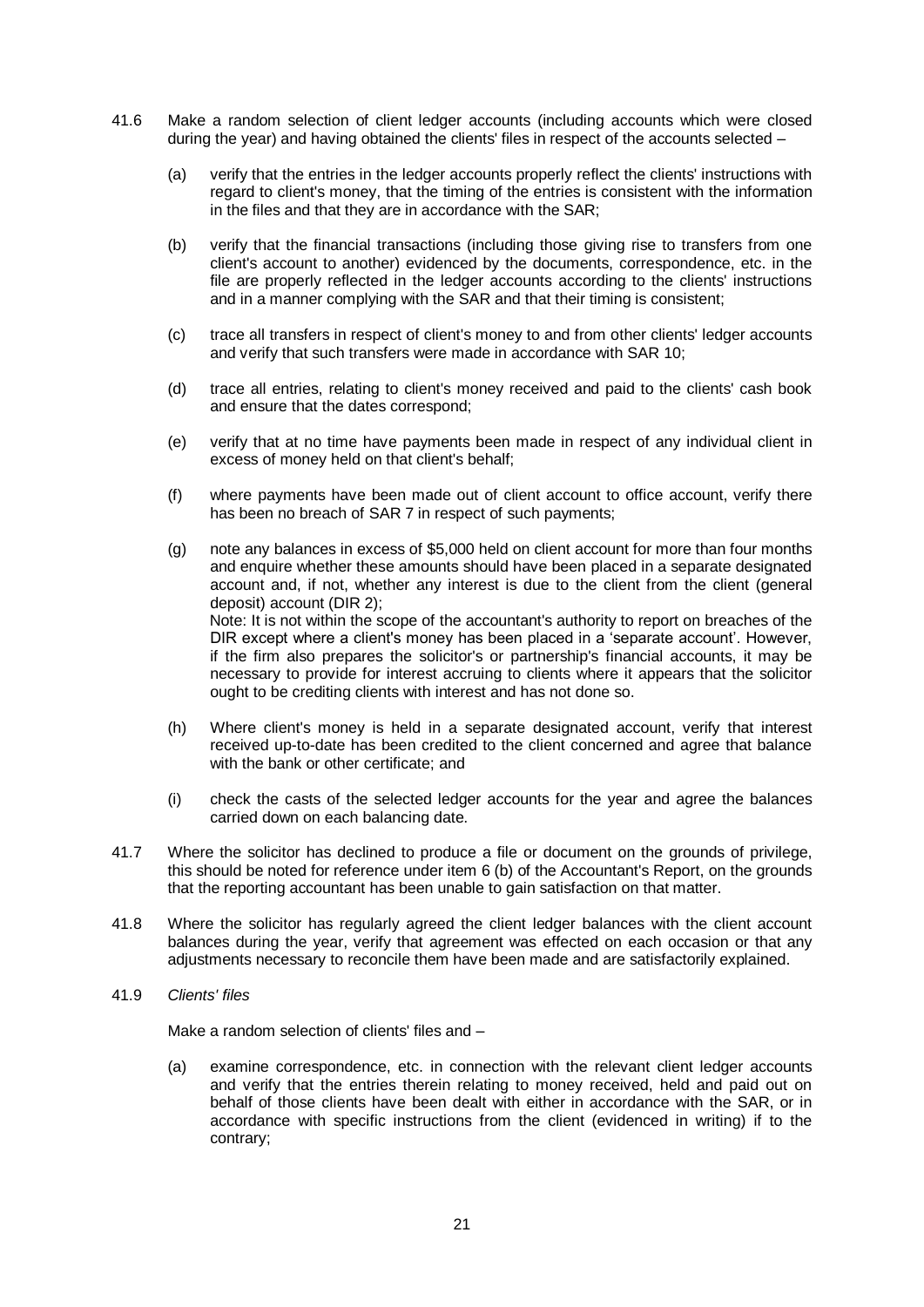- (b) obtain and note explanations for entries in the ledger accounts which are not referred to in the file and vice versa; and
- (c) trace entries in the client ledger to books of original entry (that is, the cash book, bill book, transfer journal, etc.) verifying that transactions on client account and office account have been correctly dealt with throughout.

#### *Bills of Costs and Cash Transfer Journal*

- 42.1 *Bills of costs*
	- (a) Make a random selection of entries in the bills delivered book and
		- (i) check with copy bills or other written intimations of costs and ensure that profit costs are distinguished from disbursements;
		- (ii) check postings to the office ledger and ensure that client's money has not been transferred to office account until after the bill (or other written intimation of costs) has been rendered to the client; and
		- (iii) verify that costs or disbursements included on the bill which were not paid at the date *of* the bill were so marked.
	- (b) Check the casts of bills delivered book and trace the totals to the general ledger.
- 42.2 *Cash transfer journal*
	- (a) Make a random selection of entries in the cash transfer journal and
		- (i) verify with clients' files that transfer from one client to another are in accordance with the client's instructions and comply with SAR 10;
		- (ii) vouch transfers from client account to office account with copy bills or other written intimation of costs and verify that such transfers are in accordance with SAR 7;
		- (iii) enquire into the reasons for transfers from office account to client account and
			- note the explanations received;
			- confirm with documentary evidence, if any see SAR 4(c);
			- confirm that such transfers are not attempts to remedy previous breaches of the Rules; and
		- (iv) check postings to the client ledger and entries in the cash book.
	- (b) Check the casts and trace totals to cash book for a selected period.

#### *Accountant's Report*

- 43.1 Read and understand the Accountant's Report form (refer to the schedule to the ARR see Appendix B).
- 43.2 Review the working papers with particular attention to the raising and disposal of notes during the course of the examination of the books and records.
- 43.3 Ensure that client ledger balances have been checked or extracted.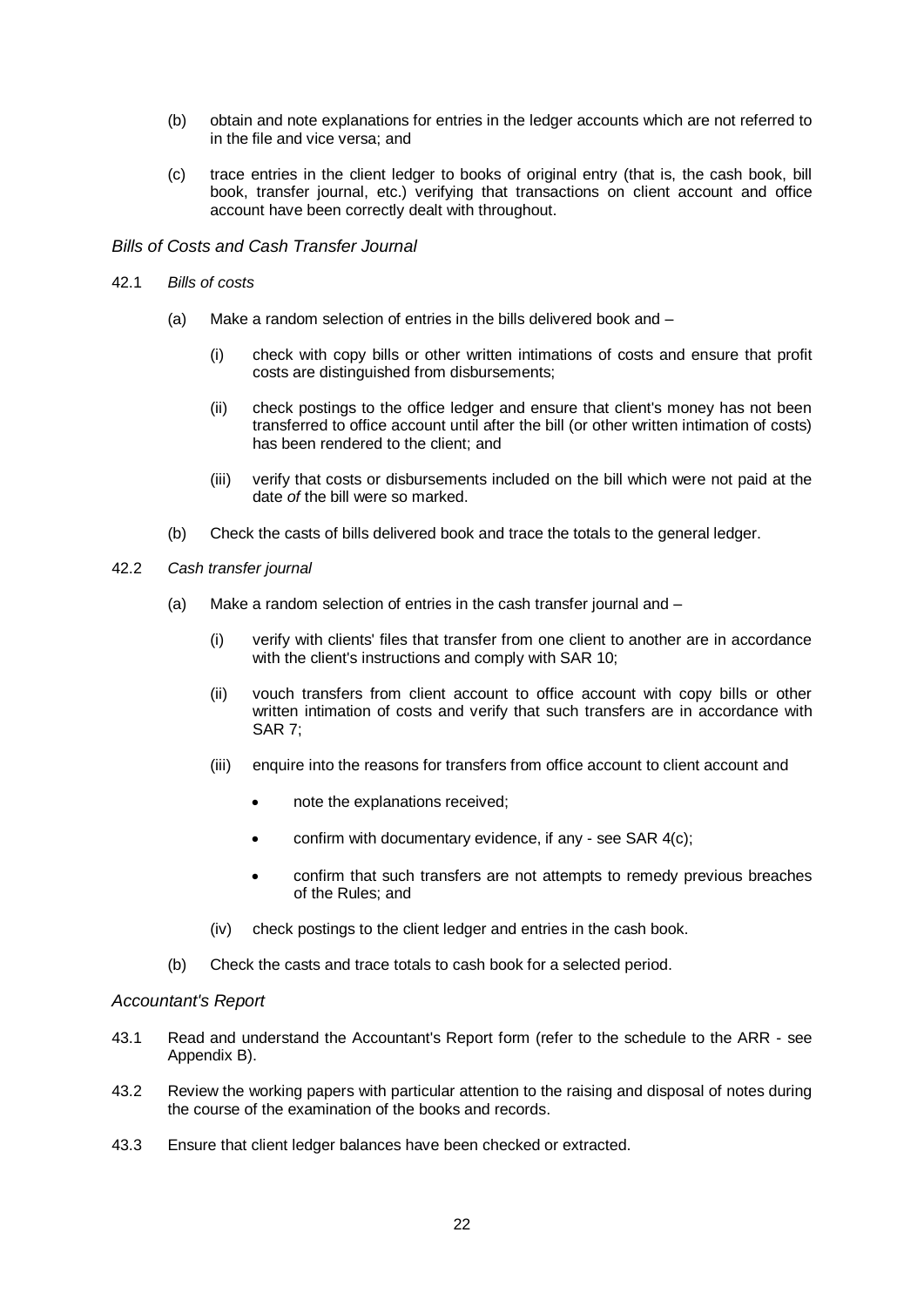- 43.4 Prepare a schedule of all differences and apparent non-compliance with the SAR and give the solicitor's explanations.
- 43.5 Verify that all four of the following conditions have been met in respect of each breach if the Accountant's Report is to be issued with a qualification in the terms of item 6(a) of the Accountant's Report:
	- (a) trivial in amount;
	- (b) due to clerical error or mistake in bookkeeping;
	- (c) rectified on discovery;
	- (d) no loss to any client.

*Note:* Whether clerical errors or mistakes in book-keeping may be regarded as trivial breaches will depend not only on the individual amounts involved, but also their nature, cause and frequency.

- 43.6 If the breaches do not fall within all the four criteria noted above, then the qualification should be in the terms of item 6(c).
- 43.7 Matters on which the accountant is unable to gain satisfaction should be itemised in the First Section on the back of the Accountant's Report giving all the facts clearly and concisely with the reasons.
- 43.8 Matters (other than trivial, etc. breaches, as defined above) in respect of which the accountant considers the solicitor did not comply with SAR should be itemised in the Second Section on the back of the Accountant's Report giving all the facts clearly and concisely and referring to the relevant section of the SAR. The Accountant's Report should, wherever possible, specifically state –
	- (a) that the breach has been rectified;
	- (b) that no loss resulted to any client;
	- (c) that the system has been amended to prevent a recurrence;
	- (d) any other mitigating factors.
- 43.9 Complete item 7 of the Accountant's Report dealing with the comparisons under ARR 4(1)(f), that is, agreement of the client ledger balances with the client account balances on two separate dates:
	- (a) review working papers prepared in respect of paragraph 41 of this programme, in particular, the notes made (and their disposal) during the examination;
	- (b) see that all outstanding lodgements and unpaid cheques forming part of the reconciliations are satisfactorily marked as cleared in the subsequent period;
	- (c) if agreement is not effected absolutely on either or both dates, the facts must be clearly indicated on the Accountant's Report. A difference, however small, cannot be ignored in this part of the Accountant's Report.
- 43.10 In respect of any partner who has retired or otherwise ceased to practice during the period covered by the Accountant's Report, complete the details required in item 8.
- 43.11 When completed and signed, an Accountant's Report for each practising solicitor should be sent to the firm for submission to the Law Society of Singapore. A copy should be retained by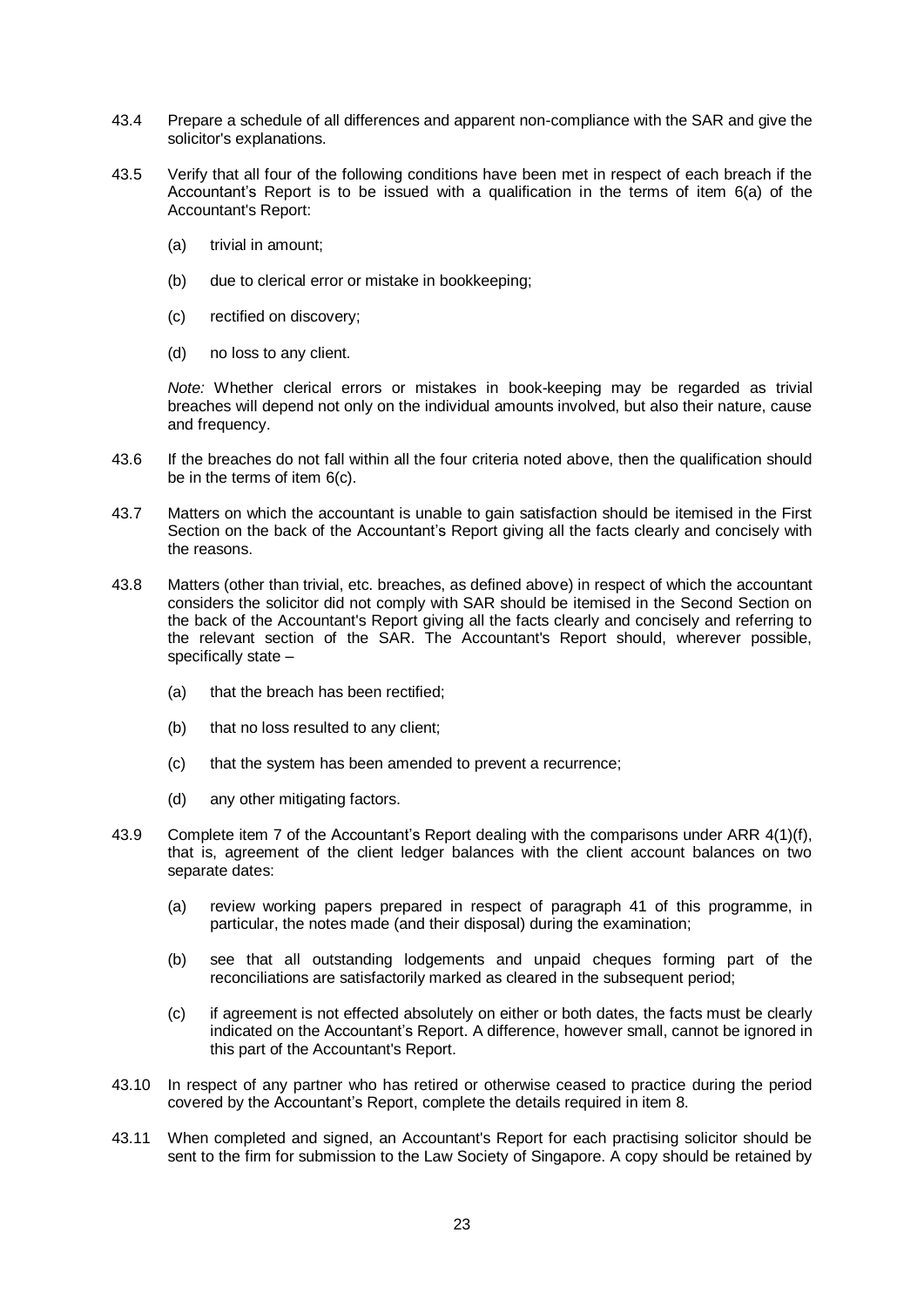the accountant together with a note of all the partners in respect of whom Accountant's Reports were rendered.

*Note:* If for any reason the Accountant's Reports are modified, a copy should be sent to each partner in the firm.

#### *Management Representation Letters*

- 44.1 Obtain a management representation letter from the audit client, which should include the following:
	- (a) That the management acknowledges its responsibility for correcting misstatements in the report and asserting that uncorrected misstatements are not material, both individually and in the aggregate, to the report.
	- (b) That the management has made available to the accountant all books of account (including client's account) and supporting documentation.
	- (c) The report is free of material errors.
	- (d) That the management has complied with all section 73 of the Act and the ARR.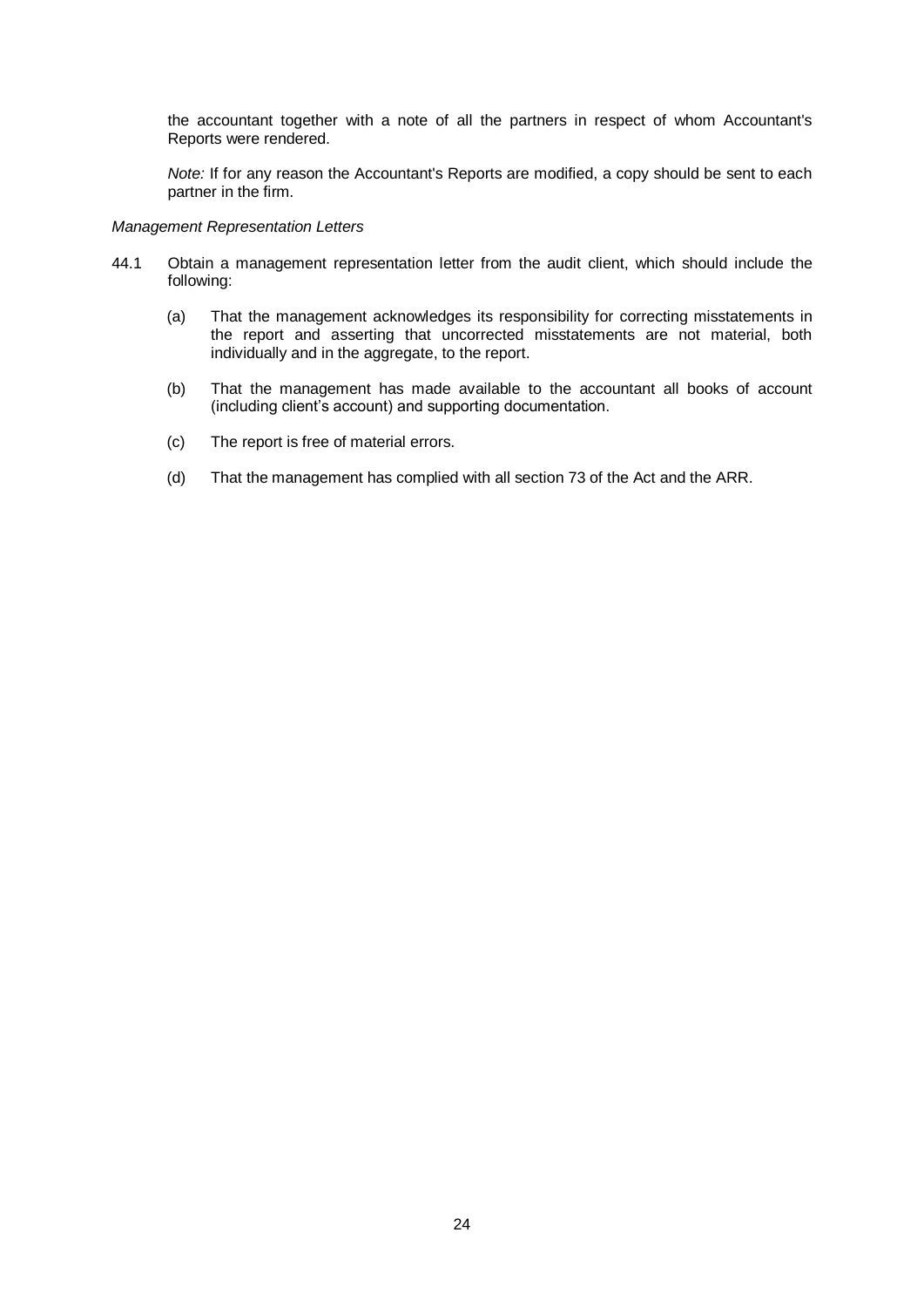## **APPENDIX A**

## **Legal Profession (Solicitors' Accounts) Rules**

#### **Citation**

1. These Rules may be cited as the Legal Profession (Solicitors' Accounts) Rules.

#### **Definitions**

2.-(1) In these Rules, unless the context otherwise requires –

"accounting corporation", "accounting firm" and "accounting LLP" have the same meaning respectively, as in the Accountants Act (Cap. 2);

"anticipatory conveyancing money" has the same meaning as in rule 4(4) of the Conveyancing Rules;

"approved finance company" means any finance company registered under the Finance Companies Act (Cap. 108) which is approved by the Minister to accept

- (a) deposits of client's money for the purposes of these Rules;
- (b) deposits of conveyancing money for the purposes of these Rules and the Conveyancing Rules;

"bank" has the same meaning as in the Banking Act (Cap. 19);

"bank pass book" means a pass book issued by a bank in respect of any client account, conveyancing account or conveyancing (CPF) account maintained at such bank, and includes a pass book issued by an approved finance company in respect of any client account, conveyancing account or conveyancing (CPF) account maintained at such finance company;

"bank statement" means a statement issued by a bank in respect of any client account, conveyancing account or conveyancing (CPF) account maintained at such bank, and includes a statement issued by an approved finance company in respect of any client account, conveyancing account or conveyancing (CPF) account maintained at such finance company;

"Central Provident Fund Board" means the Central Provident Fund Board constituted under the Central Provident Fund Act (Cap. 36);

"client" means any person on whose account a solicitor holds or receives client's money;

"client account" means –

- (a) a current or deposit account maintained in the name of a solicitor at a bank; or
- (b) a deposit account maintained in the name of a solicitor with an approved finance company,

in the title of which account the word "client" appears;

"client's money" means money held or received by a solicitor on account of a person for whom he is acting in relation to the holding or receipt of such money either as a solicitor, or in connection with his practice as a solicitor, an agent, a bailee or a stakeholder or in any other capacity, other than –

- (a) money held or received on account of the trustees of a trust of which the solicitor is solicitor-trustee;
- (b) money to which the only person entitled is the solicitor himself or, in the case of a firm of solicitors, one or more of the partners in the firm; or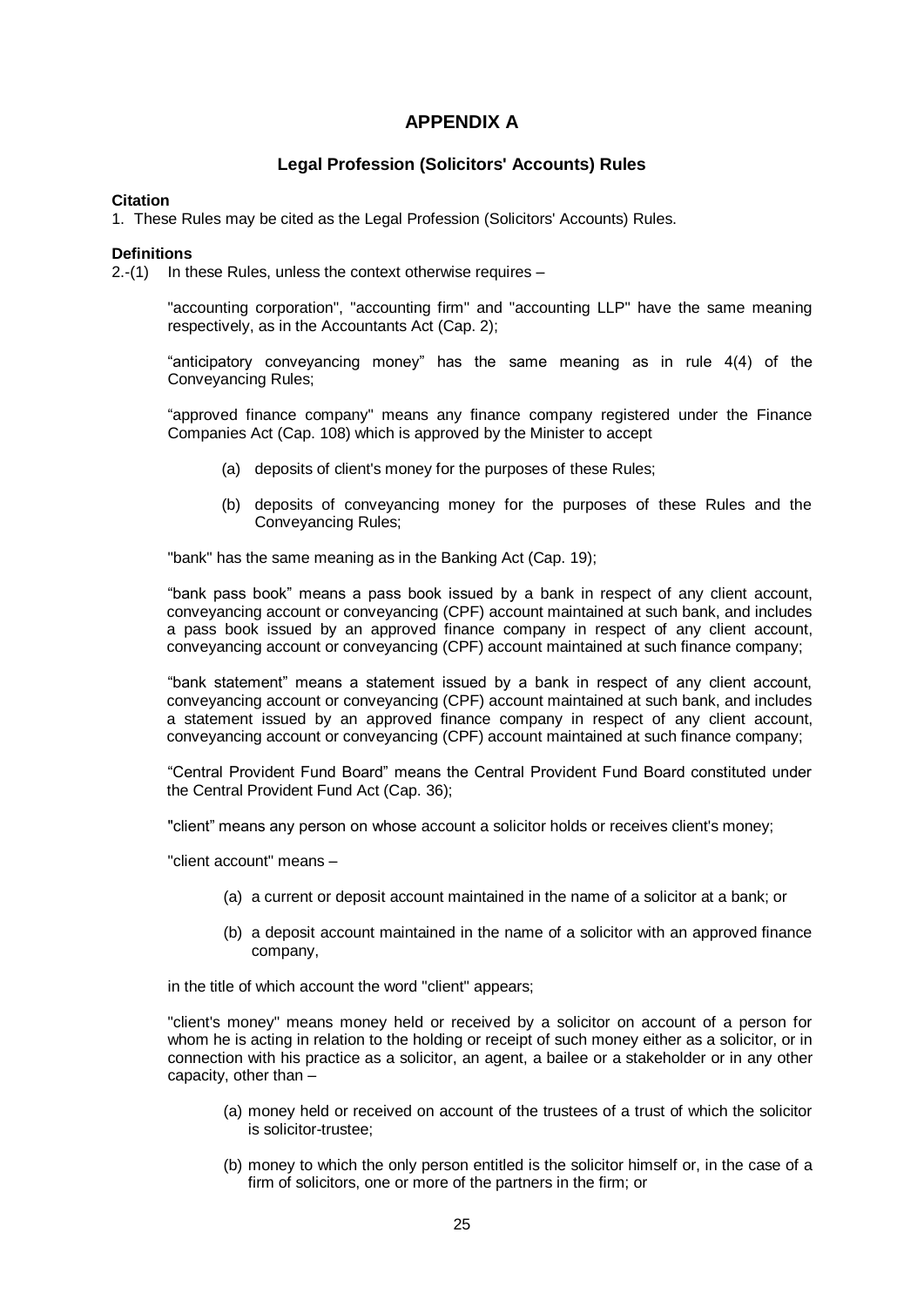(c) conveyancing money or anticipatory conveyancing money;

"conveyance" has the same meaning as in the Conveyancing and Law of Property Act (Cap. 61);

"conveyancing account", "conveyancing (CPF) account" and "conveyancing money" have the same meanings as in rule 2(2) of the Conveyancing Rules;

"Conveyancing Rules" means the Conveyancing and Law of Property (Conveyancing) Rules 2011 (G.N. No. S 391/2011);

"land" has the same meaning as in rule 2(2) of the Conveyancing Rules;

"public accountant" has the same meaning as in the Accountants Act (Cap. 2);

"Public Accountants Oversight Committee" means the Public Accountants Oversight Committee appointed under section 4 of the Accountants Act (Cap. 2);

"signatory", in relation to a client account, means a solicitor who is authorised to sign a cheque or other instruction effecting a withdrawal from the client account;

"solicitor" means an advocate and solicitor of the Supreme Court, and includes a Singapore law practice;

"solicitor-trustee" means a solicitor who is the sole trustee or co-trustee only with one or more of his partners or employees;

"trust money" means money held or received by a solicitor which is not client's money or conveyancing money and which is subject to a trust of which the solicitor is a trustee whether or not he is the solicitor-trustee of such trust.

(2) In these Rules, the references to accounts, books, ledgers, journals and records shall include loose-leaf books and such cards or other permanent documents or records as are necessary for the operation of any system of book-keeping, computerised, mechanical or otherwise.

#### **Client accounts, conveyancing accounts and conveyancing (CPF) accounts**

- 3.- (1) Subject to rule 9, every solicitor who holds or receives client's money, or money which under rule 4 he is permitted and elects to pay into a client account, shall without delay pay such money into a client account.
	- (1A) A solicitor shall not hold or receive conveyancing money except in accordance with the applicable provisions of these Rules and the Conveyancing Rules.
	- (1B) Subject to rule 17, a solicitor shall not hold or receive any anticipatory conveyancing money belonging to another person.";
	- (2) Any solicitor may keep one client account or as many such accounts as he thinks fit.
	- (3) Any solicitor may keep one conveyancing account or as many such accounts as he thinks fit.
	- (4) Any solicitor appointed to act for the Central Provident Fund Board in a conveyancing transaction may keep one conveyancing (CPF) account or as many such accounts as he thinks fit.
	- (5) Every conveyancing account or conveyancing (CPF) account kept by a solicitor under paragraph (3) or (4) shall be maintained by the solicitor in accordance with the Conveyancing Rules.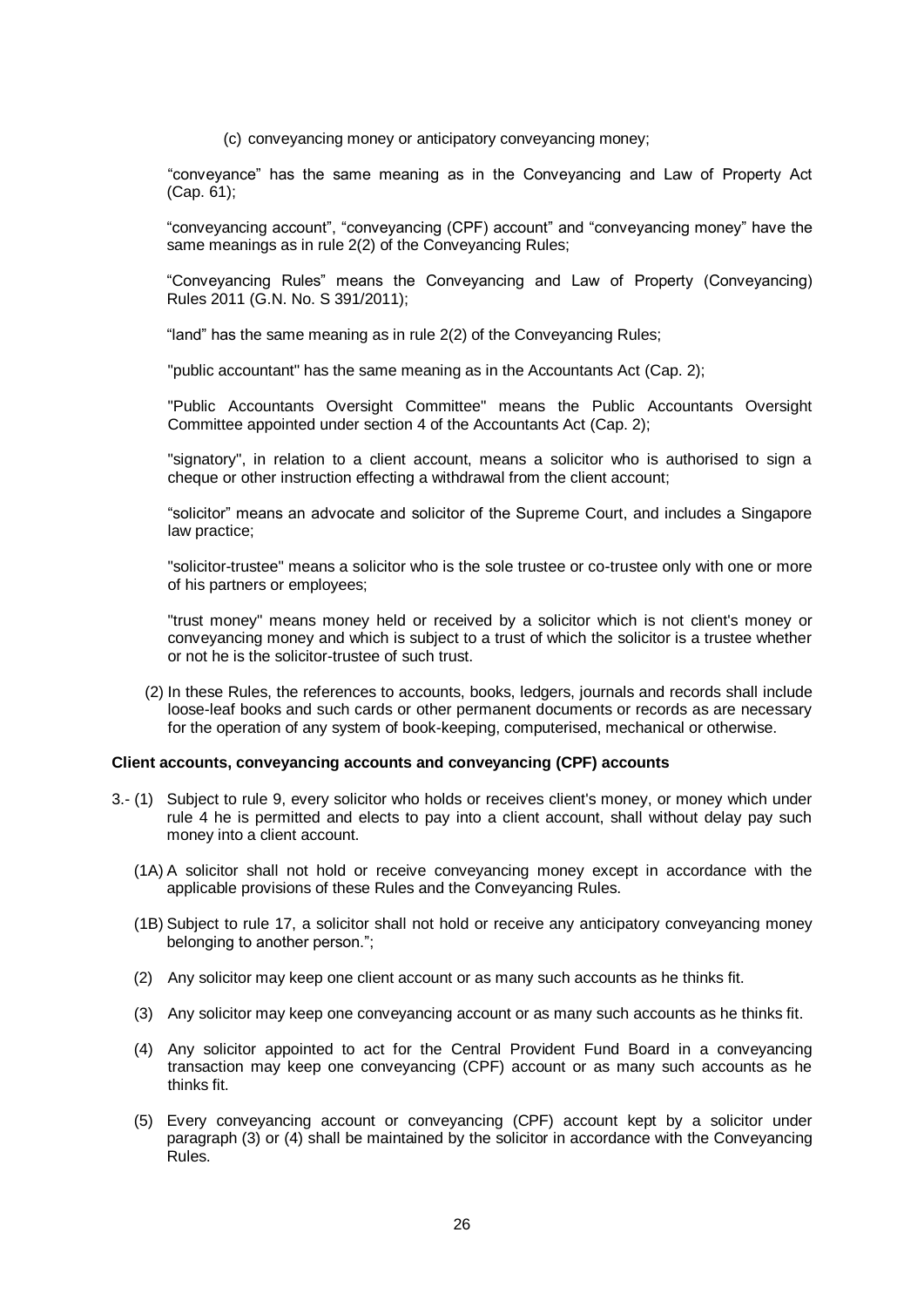(6) No money shall be withdrawn from a conveyancing account or conveyancing (CPF) account except in accordance with the Conveyancing Rules.

#### **Moneys to be paid into client account**

- 4. There may be paid into a client account
	- (a) trust money;
	- (b) such-money belonging to the solicitor as may be necessary for the purpose of opening or maintaining the account;
	- (c) money to replace any sum which for any reason may have been drawn from the account in contravention of rule 8 (2);
	- (d) money received by the solicitor, which under rule 5(3) he is entitled to split but which he does not split;
	- (e) any money provided to the solicitor under rule 5(3) of the Conveyancing Rules, if the solicitor satisfies the condition referred to in that provision; and
	- (f) any money received by the solicitor' under rule 5(4) of the Conveyancing Rules, if the solicitor satisfies the condition referred to in that provision.

#### **Splitting of moneys**

- 5. -(1) Subject to paragraph (2), a solicitor shall not hold or receive any sum of money which consists of a mixture of conveyancing money and any other money.
	- (2) Where any sum of money held or received by a solicitor subsequently becomes a mixture of conveyancing money and any other money, the solicitor shall —
		- (a) split the conveyancing money from the other money; and
		- (b) deal with the conveyancing money as if he had received the conveyancing money as a separate sum of money.
	- (3) Subject to paragraphs (1) and (2), where a solicitor holds or receives any sum of money which consists of a mixture of client's money, or trust money of one or more trusts, or both, and any other money —
		- (a) he may where practicable split the money and, if he does so, he shall deal with each part thereof as if he had received a separate sum of money in respect of that part; or
		- (b) if he does not split the money, he shall, if any part thereof consists of client's money, and may, in any other case, pay the money into a client account.

#### **No money other than money under rules 3(1), 4 and 5(3) to be paid into client account**

- 6.- (1) No money, other than money under rules 3(1), 4 and 5(3) which a solicitor is required or permitted to pay into a client account, shall be paid into a client account.
	- (2) It shall be the duty of a solicitor into whose client account any money has been paid in contravention of this rule to withdraw the money without the delay on discovery.

#### **Moneys which may be drawn from client account**

- 7.-(1) There may be drawn from a client account
	- (a) in the case of client's money, any money paid into the client account under rule  $4(e)$  or (f),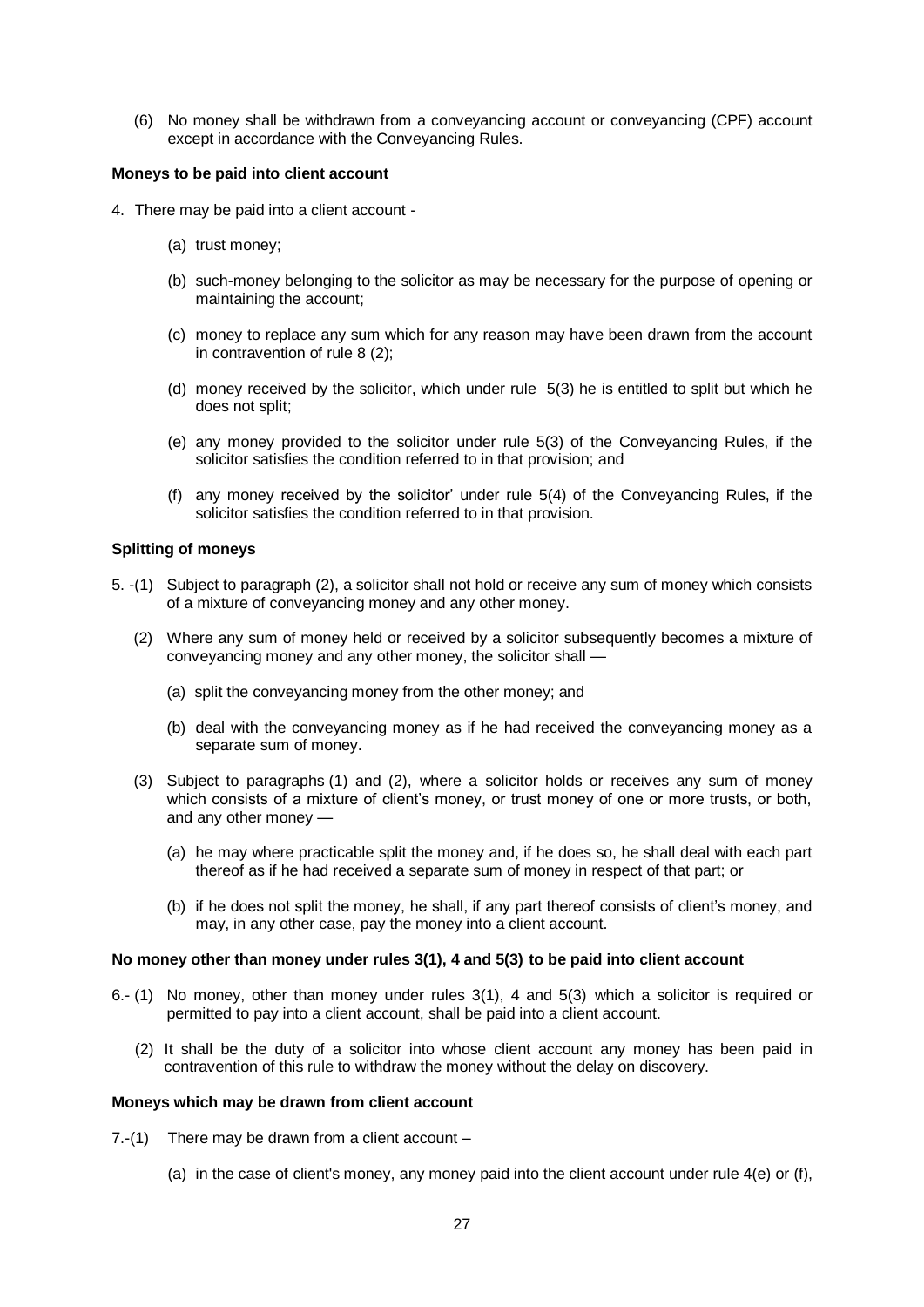or any conveyancing money or anticipatory conveyancing money deposited into the client account before 1st August 2011 which continues to be held in the client account under rule 17(1)(a) -

- (i) money properly required for a payment to or on behalf of the client;
- (ii) money properly required in full or partial reimbursement of money expended by the solicitor on behalf of the client;
- (iii) money drawn on the client's authority;
- (iv) money properly required for or towards payment of the solicitor's costs where a bill of costs or other written intimation of the amount of the costs incurred has been delivered to the client and the client has been notified that money held for him will be applied towards or in satisfaction of such costs; and
- (v) money to be transferred to another client account;
- (b) in the case of trust money
	- (i) money properly required for a payment in the execution of the particular trust; and
	- (ii) money to be transferred to a separate bank account kept solely for the money of the particular trust;
- (c) such money, not being money to which sub-paragraph (*a*) or (*b*) applies, as may have been paid into the account under rule 4(b) or 5(3)(b); and
- (d) money which for any reason may have been paid into the account in contravention of rule 6.
- (2) In the case of client's money and trust money referred to in paragraph (1)(*a*) and (*b*), the money so drawn shall not exceed the total of the money held for the time being in the client account on account of the client or trust.

#### **Money from client account - how drawn**

- 8.- (1) Except as provided under rule 7, no money shall be drawn from a client account unless the Council upon an application made to it by the solicitor specifically authorises in writing such withdrawal.
	- (2) No money shall be drawn from a client account under rule 7(1)(*a*)(ii) or; (iv), (*c*) or (*d*) except by -
		- (a) a cheque drawn in favour of the solicitor; or
		- (b) a transfer to a bank account in the name of the solicitor not being a client account.
	- (3) No money shall be drawn from a client account under rule 7(1)(c) or (d) by a cash cheque or a bearer cheque.
	- (4) No money shall be drawn from a client account by a cash cheque or a bearer cheque except with the leave of a Judge of the High Court.
	- (4A) No money shall be drawn from a client account by means of any
		- (a) automated teller machine;
		- (b) telephone banking service; or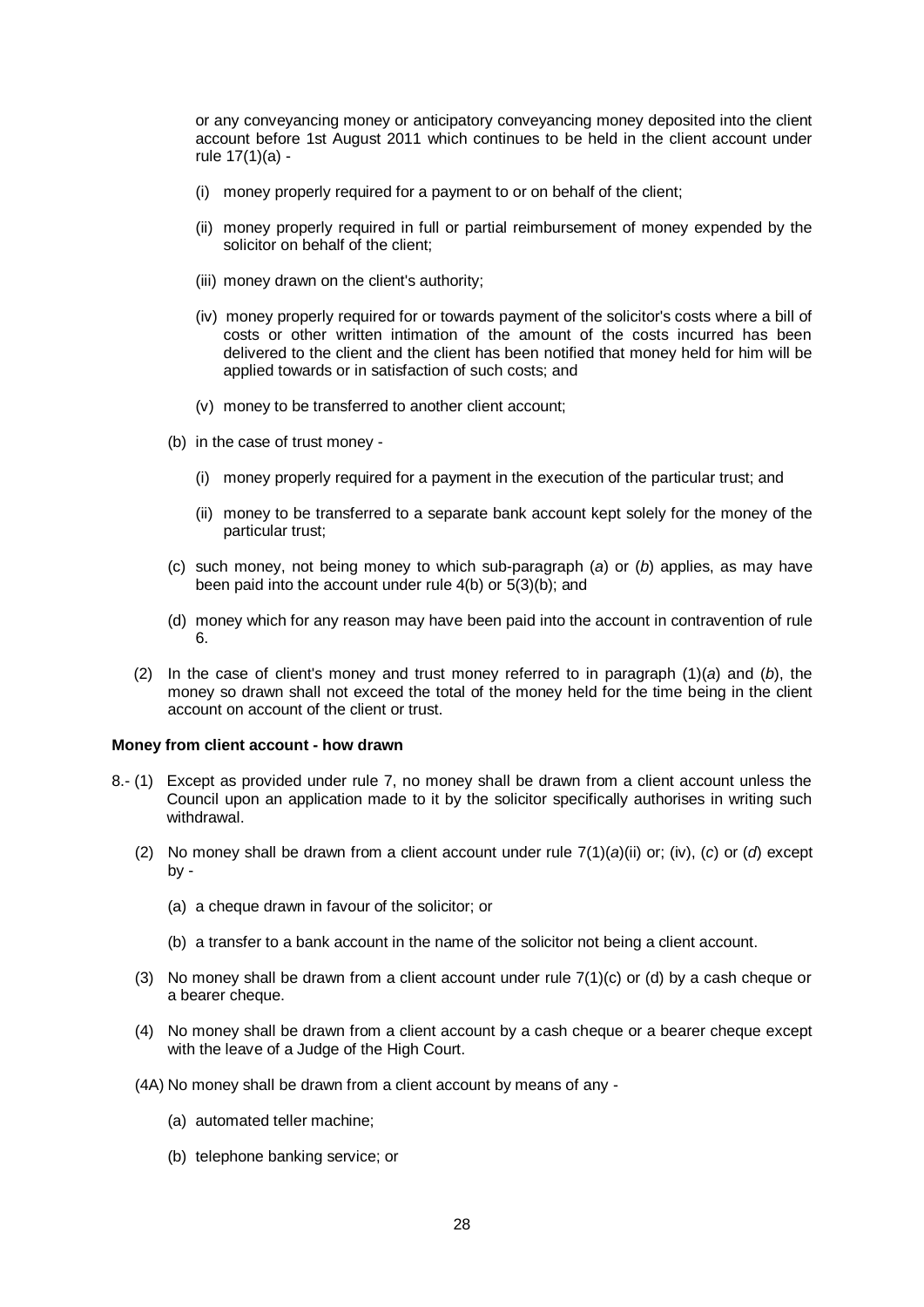- (c) online banking service.
- (5) No sum exceeding \$5,000 shall be drawn from a client account except upon a cheque (or other instruction effecting the withdrawal) signed by 2 solicitors.
- (6) Paragraph (5) shall not apply if
	- (a) the solicitor has engaged a book-keeper for the purposes of rule 11(8); and
	- (b) the sum to be drawn does not exceed \$30,000.
- (7) A solicitor shall not sign a cheque or other instruction effecting a withdrawal from a client account if -
	- (a) the solicitor has been
		- (i) in practice as a solicitor in Singapore for less than 3 years in aggregate; or
		- (ii) employed as a legal officer for less than 3 years in aggregate;
	- (b) the solicitor is not holding a current practising certificate; or
	- (c) the practising certificate of the solicitor is subject to any condition imposed under section 25A or 27A of the Act prohibiting the solicitor from signing such cheques or instructions.
- (8) For the avoidance of doubt, a solicitor shall comply with the requirements of these Rules in respect of the withdrawal of money from a client account notwithstanding that the leave of a Judge of the High Court has been obtained in respect of that withdrawal for the purposes of paragraph (4).

#### **Where solicitor under no obligation to pay client's money into client account**

- 9.- (1) Notwithstanding the provisions of these Rules, a solicitor shall not be under obligation to pay into a client account client's money held or received by him -
	- (a) in the form of cash, and is without delay paid in cash in the ordinary course of business to the client or on his behalf to a third party;
	- (b) in the form of a cheque or draft which is endorsed over in the ordinary course of business to the client or on his behalf to a third party and is not passed by the solicitor through a bank account or an account with an approved finance company account; or
	- (c) which he pays into a separate bank account or into a separate account with an approved finance company opened or to be opened in the name of the client or of some person designated by the client in writing.
	- (2) Notwithstanding the provisions of these Rules, a solicitor shall not pay into a client account, money held or received by him -
		- (a) which the client for his own convenience requests the solicitor in writing to withhold from such account:
		- (b) for or towards payment of a debt due to the solicitor from the client or in reimbursement of money expended by the solicitor on behalf of the client; or
		- (c) which is expressly paid to him
			- (i) on account of costs incurred, in respect of which a bill of costs or other written intimation of the amount of the costs has been delivered for payment; or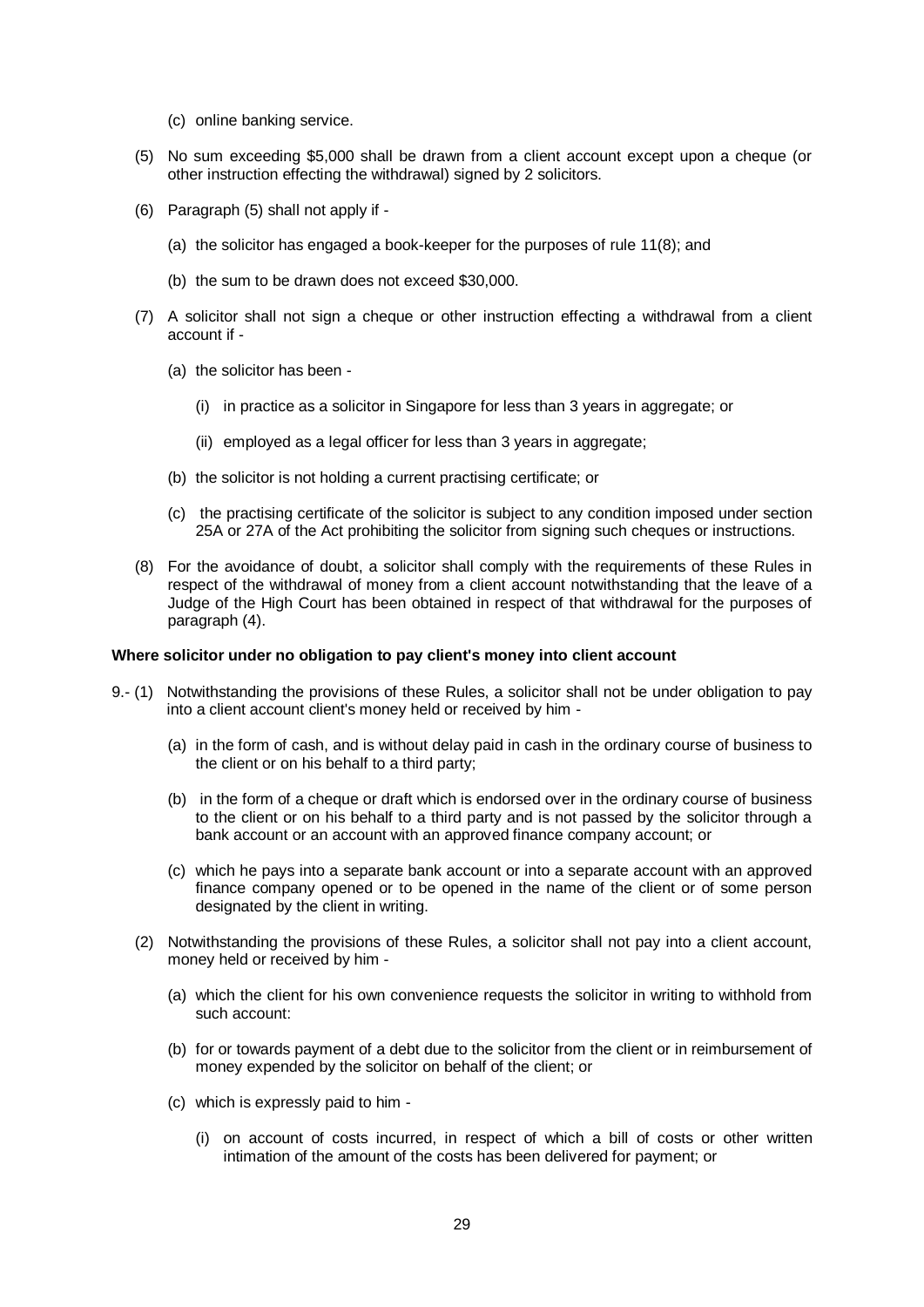- (ii) as an agreed fee (or on account of an agreed fee) for business undertaken or to be undertaken.
- (3) Where money includes client's money as well as money of the nature described in paragraph (2), that money shall be dealt with in accordance with rule 5(3).
- (4) Notwithstanding the provisions of these Rules, the Council may upon an application made to it by a solicitor specifically authorise him in writing to withhold any client's money from a client account.

#### **Transfers between accounts**

- 10. No sum shall be transferred from the ledger account of one client to that of another, except in circumstances in which –
	- (a) it would have been permissible under these Rules to have withdrawn from a client account the sum transferred from the first client and to have paid into a client account the sum so transferred to the second client; or
	- (b) It would have been permissible under the Conveyancing Rules to have withdrawn from a conveyancing account the sum transferred from the first client and to have paid into a conveyancing account the sum so transferred to the second client.

#### **Cash books, ledgers, journals, etc.**

- 11.- (1) Every solicitor shall at all times keep properly written up in the English language such cash books, ledgers and journals and such other books and accounts as may be necessary -
	- (a) to show all his dealings with
		- (i) client's money received, held or paid by him through a client account;
		- (ii) conveyancing money received, held or paid by him through a conveyancing account or conveyancing (CPF) account; and
		- (iii) any other money dealt with by him through a client account;
	- (b) to show separately in respect of each client all money of the categories specified in subparagraph(*a*) which is received, held or paid by him on account of that client; and
	- (c) to distinguish all money of the categories mentioned in sub-paragraph *(b)* received, held or paid by him, from any other money received, held or paid by him.
	- (2) All dealings referred to in paragraph (1) (a) shall be recorded as may be appropriate
		- (a) in a client's cash book or a client's column of a cash book; or
		- (b) in a record of sums transferred from the ledger account of one client to that of another,

and in addition -

- (i) in a client's ledger or a client's column of a ledger; and
- (ii) in a journal.
- (2A) No other dealings shall be recorded in such client's cash book and ledger mentioned in paragraph (2) or, as the case may be, in such client's columns and journal.
- (2B) All dealings of the solicitor relating to his practice as solicitor other than those referred to in paragraph (1) (a) shall, subject to compliance with the Legal Profession (Solicitors' Trust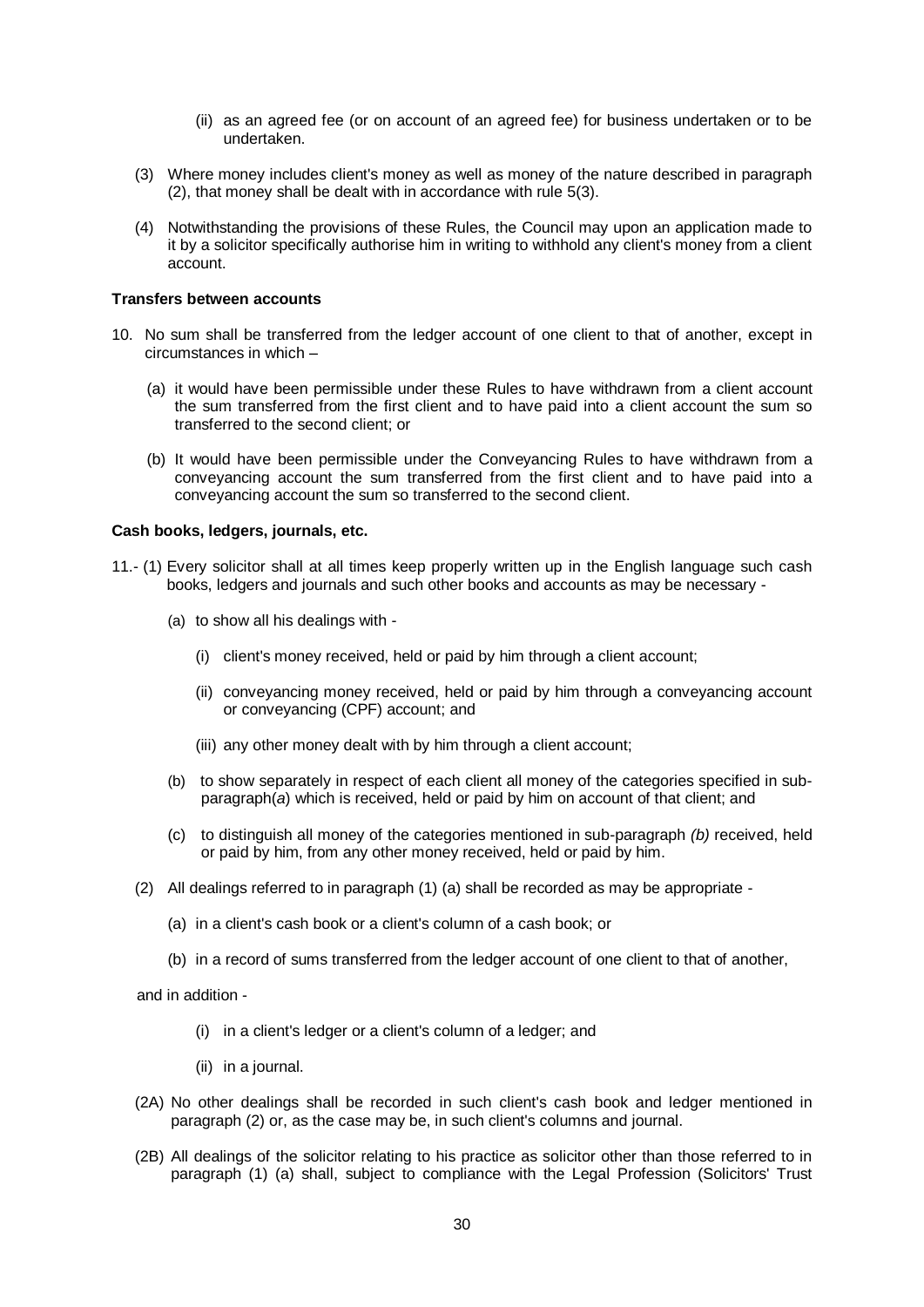Accounts) Rules (R 9), be recorded in such other cash book and ledger or such other columns of a cash book and ledger and such journal as the solicitor may choose to maintain.

- (3) In addition to the books and accounts referred to in paragraphs (2) and (2B), every solicitor shall keep a record of all bills of costs (distinguishing between profit costs and disbursements) and of all written intimations under rules  $7(1)(a)(iv)$  and  $9(2)(c)(i)$  delivered or made by the solicitor to his clients, which record shall be contained in a bills delivered book or a file of copies of such bills and intimations.
- (4) Every solicitor shall within one month of his commencing practice on his own account (either alone or in partnership) and thereafter not less than once in every succeeding month cause the balance of his clients' cash books (or clients' column of his cash book) to be reconciled with his clients' bank statements and shall keep in the cash book or other appropriate place a statement showing the reconciliation.
- (5) No solicitor shall make use of any computerised system of book-keeping for the purpose of this rule unless any information which is recorded on such computerised system is capable of being reproduced in the form of a printed document within a reasonable time.
- (6) Every solicitor shall preserve for a period of at least 6 years from the date of the last entry therein -
	- (a) all accounts, books, ledgers and records kept by him under this rule; and
	- (b) all bank statements received by him in respect of each client account, conveyancing account and conveyancing (CPF) account.
- (7) Unless authorised in writing by the Council, no money may be withdrawn from a bank account or a deposit account with an approved finance company, being or forming part of a client account, otherwise than under the signature of a solicitor who is not a person prohibited under rule 8 (7) from signing a cheque or other instruction effecting a withdrawal from a client account.
- (8) Subject to rule 11A, a solicitor may engage a book-keeper to keep his books and accounts properly written up and reconciled as required by this rule.

#### **Engagement of book-keeper**

- 11A (1) A solicitor shall not engage a book-keeper for the purposes of rule 11(8) unless he has obtained the written approval of the Council to do so.
	- (2) An application for the approval of the Council to engage a book-keeper for the purposes of rule 11(8) shall be submitted to the Council in such form as the Council may require and shall be accompanied by a statutory declaration affirmed or sworn -
		- (a) if the proposed book-keeper is an accounting firm, by the sole proprietor or managing partner (as the case may be) of the accounting firm -
			- (i) stating that no proprietor or partner of the accounting firm, as the case may be, is an immediate family member of the solicitor;
			- (ia) stating whether the person to be appointed to provide book-keeping services to the solicitor on behalf of the accounting firm has completed any course specified under paragraph (2A) and, if that person has not completed such a course, undertaking that that person will complete the course within 12 months of being so appointed;
			- (ii) undertaking that he will inform the Council in writing immediately if the bookkeeper encounters any of the issues referred to in paragraph (8); and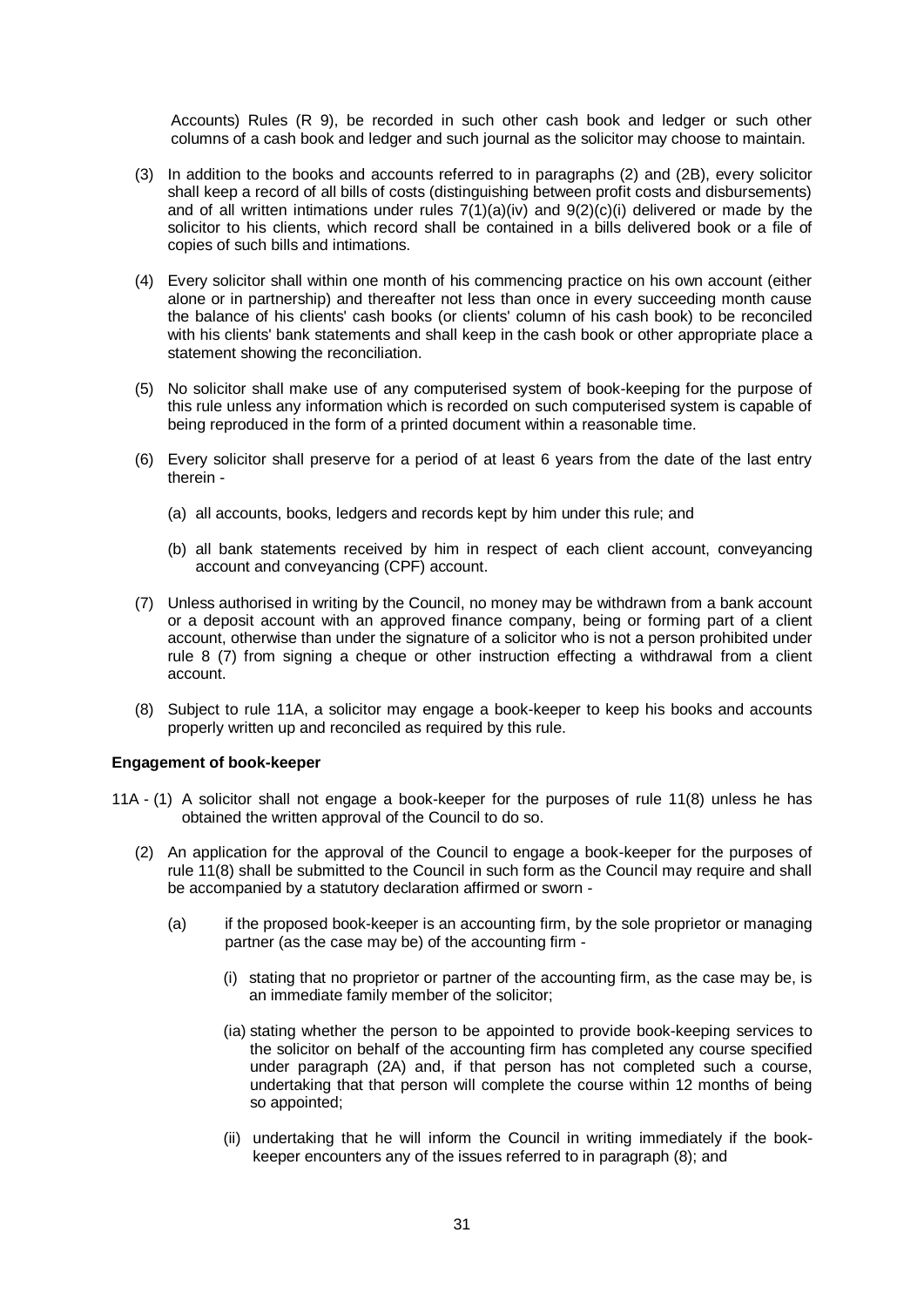- (iii) undertaking that he will inform the Council in writing immediately if there are any changes in the matters referred to in sub-paragraph (i);
- (b) if the proposed book-keeper is an accounting corporation, by the managing director of the accounting corporation -
	- (i) stating that no director or member of the accounting corporation is an immediate family member of the solicitor;
	- (ia) stating whether the person to be appointed to provide book-keeping services to the solicitor on behalf of the accounting corporation has completed any course specified under paragraph (2A) and, if that person has not completed such a course, undertaking that that person will complete the course within 12 months of being so appointed;
	- (ii) undertaking that he will inform the Council in writing immediately if the bookkeeper encounters any of the issues referred to in paragraph (8); and
	- (iii) undertaking that he will inform the Council in writing immediately if there are any changes in the matters referred to in sub-paragraph (i);
- (ba) if the proposed book-keeper is an accounting LLP, by the manager of the accounting LLP -
	- (i) stating that no partner or manager of the accounting LLP is an immediate family member of the solicitor;
	- (ia) stating whether the person to be appointed to provide book-keeping services to the solicitor on behalf of the accounting LLP has completed any course specified under paragraph (2A) and, if that person has not completed such a course, undertaking that that person will complete the course within 12 months of being so appointed;
	- (ii) undertaking that he will inform the Council in writing immediately if the bookkeeper encounters any of the issues referred to in paragraph (8); and
	- (iii) undertaking that he will inform the Council in writing immediately if there are any changes in the matters referred to in sub-paragraph (i);
- (c) if the proposed book-keeper is a firm or body corporate providing book-keeping services (other than an accounting firm, accounting corporation or accounting LLP), by the sole proprietor, managing partner or managing director of the firm or body corporate (as the case may be) -
	- (i) stating that no relevant person is an immediate family member of the solicitor;
	- (ia) stating whether the person to be appointed to provide book-keeping services to the solicitor on behalf of the firm or body corporate has completed any course specified under paragraph (2A) and, if that person has not completed such a course, undertaking that that person will complete the course within 12 months of being so appointed;
	- (ii) undertaking that he will inform the Council in writing immediately if the bookkeeper encounters any of the issues referred to in paragraph (8);
	- (iii) stating the professional qualifications of persons who will provide book-keeping services to the solicitor on behalf of the firm or body corporate and any relevant experience they may have in preparing accounts for a solicitor; and
	- (iv) undertaking that he will inform the Council in writing immediately if there are any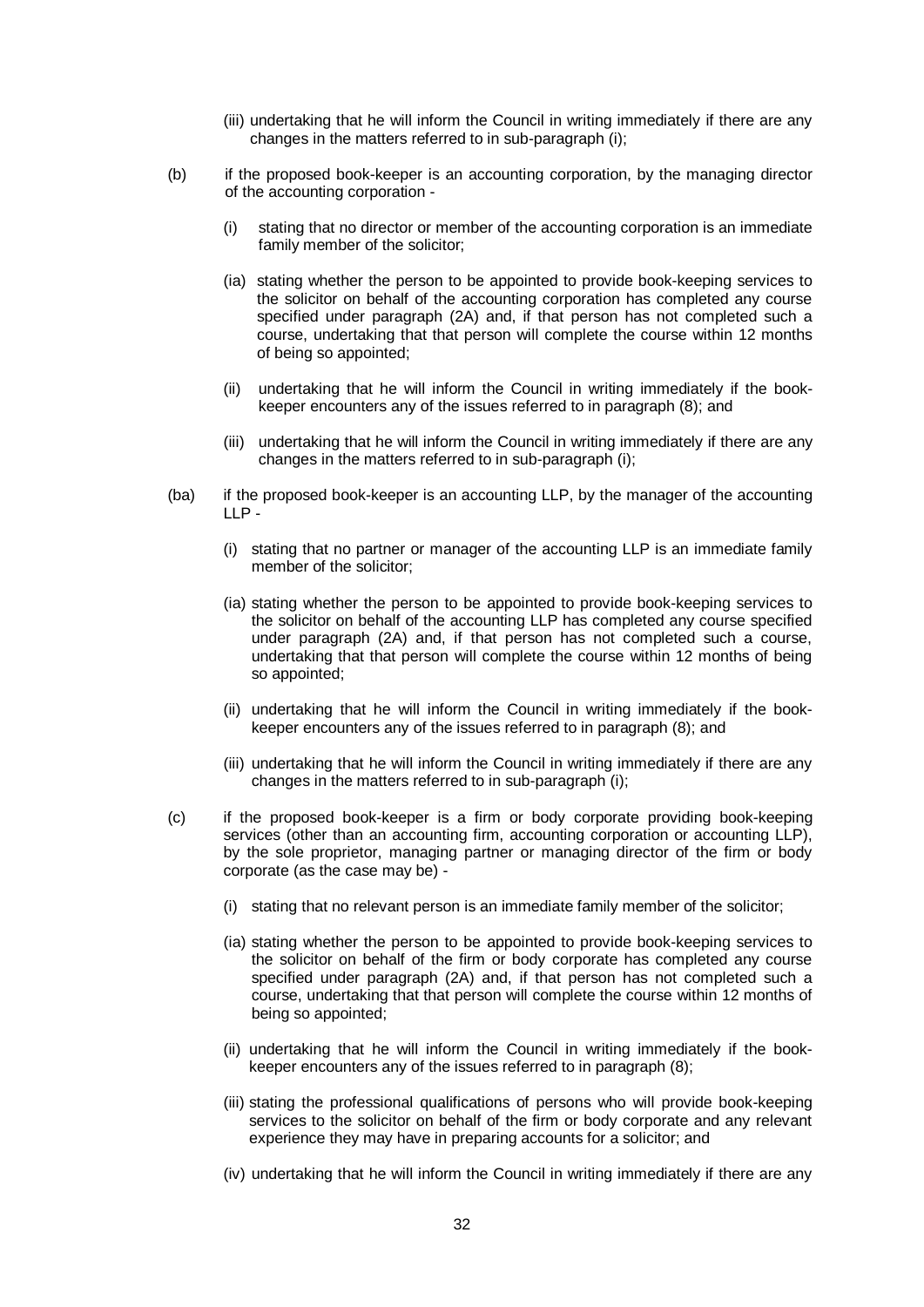changes in the matters referred to in sub-paragraph (i) or (iii); or

- (d) if the proposed book-keeper is an individual, by the book-keeper-
	- (i) stating that he is not an employee or immediate family member of the solicitor;
	- (ia) stating whether he has completed any course specified under paragraph (2A) and, if he has not completed such a course, undertaking that he will complete the course within 12 months of being engaged by the solicitor as a book-keeper;
	- (ii) undertaking that he will inform the Council in writing immediately if he encounters any of the issues referred to in paragraph (8);
	- (iii) stating his professional qualifications and, if he is not a public accountant, any relevant experience he may have in preparing accounts for a solicitor; and
	- (iv) undertaking that he will inform the Council in writing immediately if there are any changes in the matters referred to in sub-paragraph (i) or (iii).
- $(2)$  The Council may specify one or more courses for the purposes of paragraph  $(2)(a)(ia)$ ,  $(b)(ia)$ ,  $(ba)(ia)$ ,  $(c)(ia)$  and  $(d)(ia)$  by publishing the particulars of the specified courses on the website of the Law Society of Singapore.
- (3) The Council may, in its discretion, refuse to grant its approval for a solicitor to engage a bookkeeper for the purposes of rule 11(8) if -
	- (a) the book-keeper or any person who will provide book-keeping services to the solicitor on behalf of the book-keeper does not, in the opinion of the Council, possess the requisite professional qualifications or relevant experience to carry out his duties;
	- (b) the book-keeper or (if the proposed book-keeper is a firm or body corporate) any relevant person is an immediate family member of the solicitor;
	- (c) the Council is of the view that the book-keeper or (if the proposed book-keeper is a firm or body corporate) any relevant person is unlikely to act independently of the solicitor; or
	- (d) a notice of disqualification under paragraph (4) or rule 3(2) of the Legal Profession (Accountant's Report) Rules (R 10) has been issued in respect of the proposed bookkeeper or (if the proposed book-keeper is a firm or body corporate) any relevant person.
- (4) Where
	- (a) the Public Accountants Oversight Committee has made a disciplinary order against a public accountant under section 52(2) of the Accountants Act (Cap. 2) (or an equivalent provision under the repealed Accountants Act (Cap. 2)) or against an accounting corporation or accounting firm or accounting LLP under section 53(2) of the Accountants Act (Cap. 2) (or an equivalent provision under the repealed Accountants Act);
	- (b) the Council is satisfied that a solicitor has not complied with these Rules and a bookkeeper engaged by the solicitor for the purposes of rule 11(8) has failed to inform the Law Society promptly of any issues referred to in paragraph (8);
	- (c) the Council is satisfied that a book-keeper or any relevant person does not satisfy the minimum requirements as to qualifications, independence or experience required by the Council or any statutory declaration furnished to the Council under paragraph (2) was false in regard to any of those requirements; or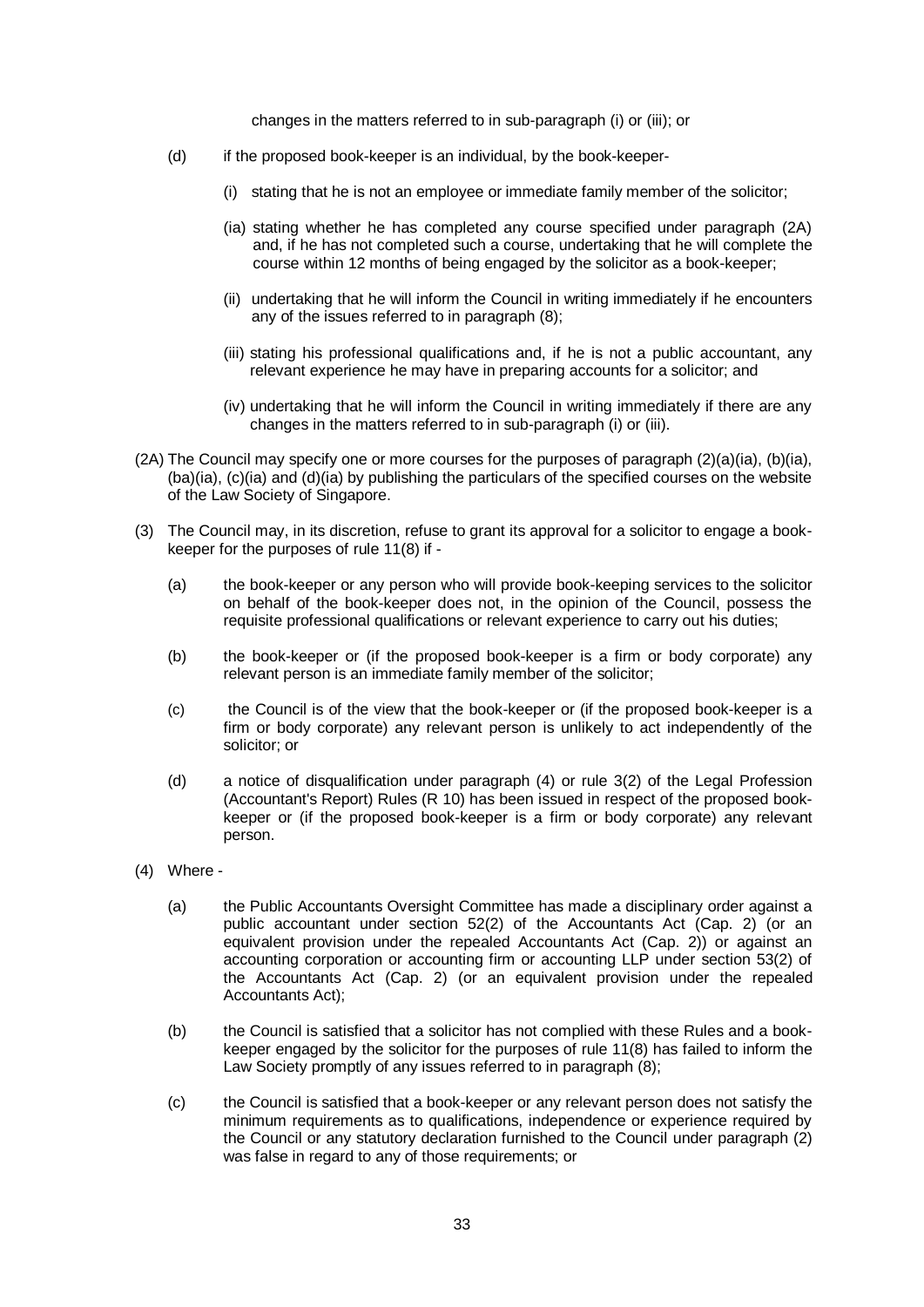(d) any undertaking under paragraph (2)(*a*)(i*a*), (*b*)(i*a*), (*ba*)(i*a*), (*c*)(i*a*) or (*d*)(i*a*), relating to the completion of any course specified under paragraph (2A), given by a bookkeeper or in respect of a person appointed to provide book-keeping services on behalf of a book-keeper, as the case may be, has not been complied with,

the Council may, in its discretion, at any time notify the book-keeper that he is not qualified to be engaged as a book-keeper for the purposes of rule 11(8).

- (5) The Council may give notice, of the fact that a book-keeper is not qualified to be engaged as a book-keeper for the purposes of rule 11(8), to any solicitor who appears to the Council to be likely to engage that book-keeper for the purposes of rule 11(8) or for the purpose of giving an accountant's report under the Legal Profession (Accountant's Report) Rules (R 10).
- (6) After a book-keeper has been notified that he is not qualified to be engaged as a book-keeper for the purposes of rule 11(8) and until such notice of disqualification has been withdrawn by the Council, he shall not -
	- (a) be engaged as a book-keeper for the purposes of rule 11(8); and
	- (b) be qualified to give an accountant's report under the Legal Profession (Accountant's Report) Rules (R 10).
- (7) In coming to its decision, the Council shall (if the decision is based on any matter referred to in paragraph (4)(a)) take into consideration any observation or explanation made or given by the book-keeper or on his behalf by the Public Accountants Oversight Committee.
- (8) Subject to paragraph (9), the issues which a book-keeper shall be required to undertake to inform the Council under paragraph (2)(a)(ii), (b)(ii), (ba)(ii), (c)(ii) and (d)(ii) are as follows:
	- (a) the book-keeper is unable to reconcile the balance in the client's cash book (or client's column in the cash book) with the bank statements for all or any of the solicitor's client accounts, conveyancing accounts or conveyancing (CPF) accounts in any month;
	- (b) the book-keeper is unable to properly write up the books and accounts as required by rule 11;
	- (c) the solicitor has received, held or authorised the withdrawal of client's conveyancing money in contravention of the applicable provisions of these Rules or the Conveyancing Rules, or both;
	- (d) the solicitor has failed to respond to such query from the book-keeper as is necessary to enable the book-keeper to carry out his duties referred to in sub-paragraph (*a*), (*b*) or (*c*).
- (9) The issues referred to in paragraph (8) shall not include trivial breaches due to clerical errors or mistakes in book-keeping that were rectified upon discovery and did not result in any loss to the client.
- (10) A book-keeper engaged by a solicitor for the purposes of rule 11(8) shall submit to the Council annually a statutory declaration as described in paragraph (2) and the statutory declaration shall be submitted not later than 2 weeks after each anniversary of the date when the Council granted its written approval for the book-keeper to be so engaged by the solicitor.
- (11) In this rule, "immediate family member", in relation to a solicitor, means a spouse, a child, an adopted child, a step-child, a sibling or a parent of the solicitor or (if the solicitor is a partner or director of a law firm, a limited liability law partnership, or a law corporation) of any partner or director of that law firm, limited liability law partnership, or law corporation (as the case may be).
- $(12)$  In paragraphs  $(2)(c)(i)$ ,  $(3)(b)$ ,  $(c)$  or  $(d)$  or  $(4)(c)$ , "relevant person" means, in relation to a firm or a body corporate providing book-keeping services to a solicitor, any proprietor, partner,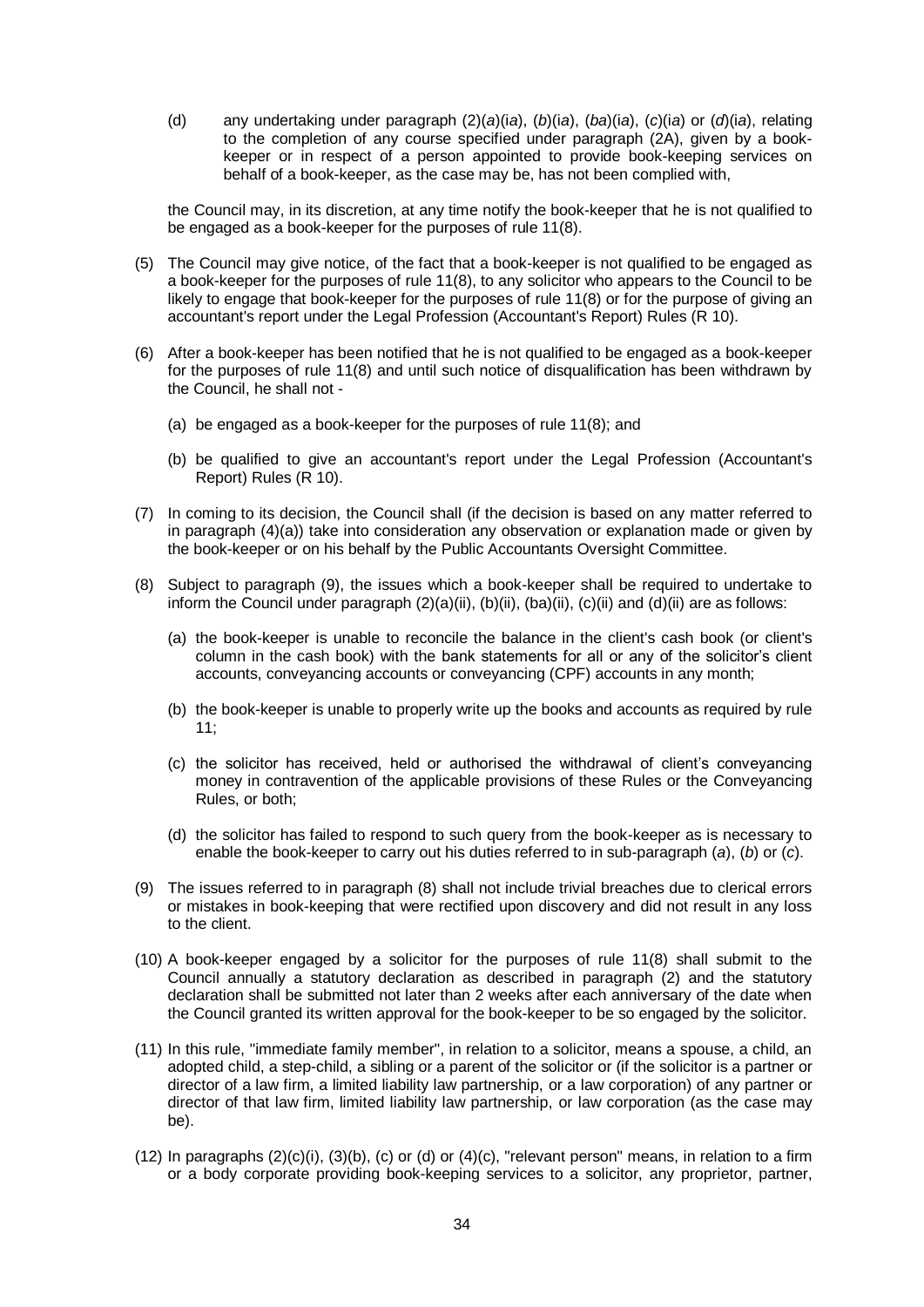director, member or employee of the firm or body corporate (as the case may be), or any person who will provide book-keeping services to the solicitor on behalf of the firm or body corporate.

- (13) Nothing in this rule shall deprive a solicitor of the right on the grounds of privilege as between solicitor and client to decline to produce to the book-keeper any document which the bookkeeper may consider necessary for him to inspect for the purposes of carrying out his duties referred to in paragraph (8) (a) or (b).
- (14) Where the solicitor so declines, the book-keeper shall set out the circumstances and particulars of the issue encountered when he informs the Council of the issue.

#### **Power of Council to require production of books of account, etc.**

- 12.-(1) In order to ascertain whether these Rules have been complied with, the Council acting
	- (a) on its own motion; or
	- (b) on a written complaint lodged with it by a third party,

may require any solicitor to produce at a time and place to be fixed by the Council, his books of account, bank pass books, loose-leaf bank statements, statements of account, vouchers and any other necessary documents for the inspection of any person appointed by the Council and to supply to that person any necessary information and explanations and that person shall prepare for the information of the Council a report on the result of such inspection.

- (2) Such report may be used as a basis for proceedings under the Act.
- (3) Upon being required to do so, a solicitor shall produce such books of account, bank pass books, loose-leaf bank statements, statements of account, vouchers and documents at the time and place fixed.
- (4) Before making any appointment under paragraph (1), the Council shall consider any objection made by any such solicitor to the appointment of a particular person on personal or other proper grounds.
- (5) Before instituting an inspection on a written complaint lodged with it by a third party, the Council -
	- (a) shall require prima facie evidence that a ground of complaint exists; and
	- (b) may require the payment by that party to the Council of a reasonable sum to be fixed by it to cover the costs of the inspection, and the costs of the solicitor against whom the complaint is made.
- (6) The Council may deal with any sum so paid in such manner as it thinks fit.

#### **Intimation of costs incurred**

13. A written intimation of the amount of a solicitor's costs incurred and a notification to a client that money held for him will be applied as mentioned in rule 7(1)(*a*)(iv) may be delivered to a client in the same manner as a bill of costs is required to be delivered under section 118 of the Act.

#### **Requirements of Council - how made**

- 14. Every requirement to be made by the Council of a solicitor under these Rules
	- (a) shall be made in writing under the hand of the Director or a member of the Council designated by the Council for the purpose; and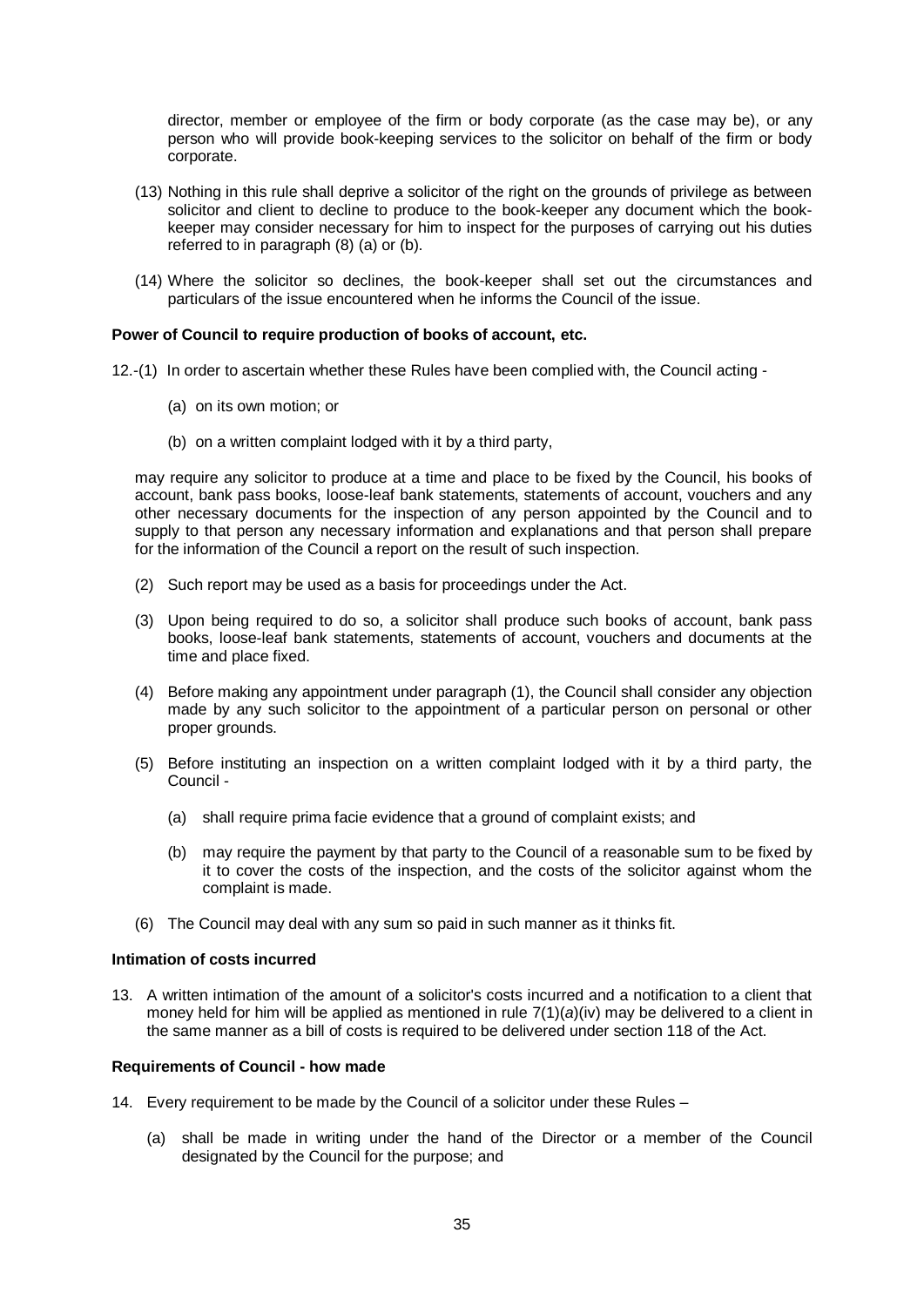(b) may be served on the solicitor by sending the document by registered post to his usual or last known address.

#### **Notice given by Council to book-keepers**

14A. Every notice to be given by the Council to a book-keeper under these Rules -

- (a) shall be in writing under the hand of the Director or a member of the Council designated by the Council for this purpose; and
- (b) if the book-keeper is an accountant, an accounting firm, an accounting corporation or an accounting LLP, may be served on the book-keeper by sending the notice by registered post to the address of the book-keeper provided to the Council in relation to an application under rule 11A or appearing in the Register of Public Accountants, Register of Accounting Firms or Register of Accounting Corporations (as the case may be) kept and maintained under the Accountants Act (Cap. 2).

#### **Saving**

15. Nothing in these Rules shall deprive a solicitor of any recourse or right, whether by way of lien, set-off, counter-claim, charge or otherwise, against moneys standing to the credit of a client account.

#### **Power to waive provisions**

16. The Council may, if it thinks fit in any particular case, waive any of the provisions of these Rules in writing, subject to such terms and conditions as the Council may impose.

#### **Transitional and savings provisions for conveyancing money or anticipatory conveyancing money deposited into client account before 1st August 2011**

- 17.- (1) Notwithstanding anything in these Rules or in Part II of the Conveyancing Rules, a solicitor may continue to hold any conveyancing money or anticipatory conveyancing money that is deposited into his client account before 1st August 2011—
	- (a) in any case where the money is unclaimed conveyancing money, in accordance with these Rules, until the money is drawn from the client account; or
	- (b) in any other case, for a period of 5 months beginning on 1st August 2011.
	- (2) For a period of 5 months beginning on 1st August 2011—
		- (a) rules 2(1), 3 to 6, 7(1), 9(3), 10, 11 and 11A(8) of these Rules in force on or after 1st August 2011 shall not apply to a solicitor in respect of any holding by him of any conveyancing money or anticipatory conveyancing money referred to in paragraph (1); and
		- (b) rules 2(1), 3 to 6, 7(1), 9(3), 10, 11, 11A(8) and 11B of these Rules in force immediately before 1st August 2011 shall continue to apply to that solicitor, in respect of that holding by him of the money.
	- (3) In this rule, ''unclaimed conveyancing money'' means any conveyancing money or anticipatory conveyancing money deposited into a solicitor's client account before 1st August 2011 which the solicitor is unable to pay to the person entitled to be paid the money by reason that—
		- (a) the solicitor is unable to ascertain—
			- (i) whether that person exists; or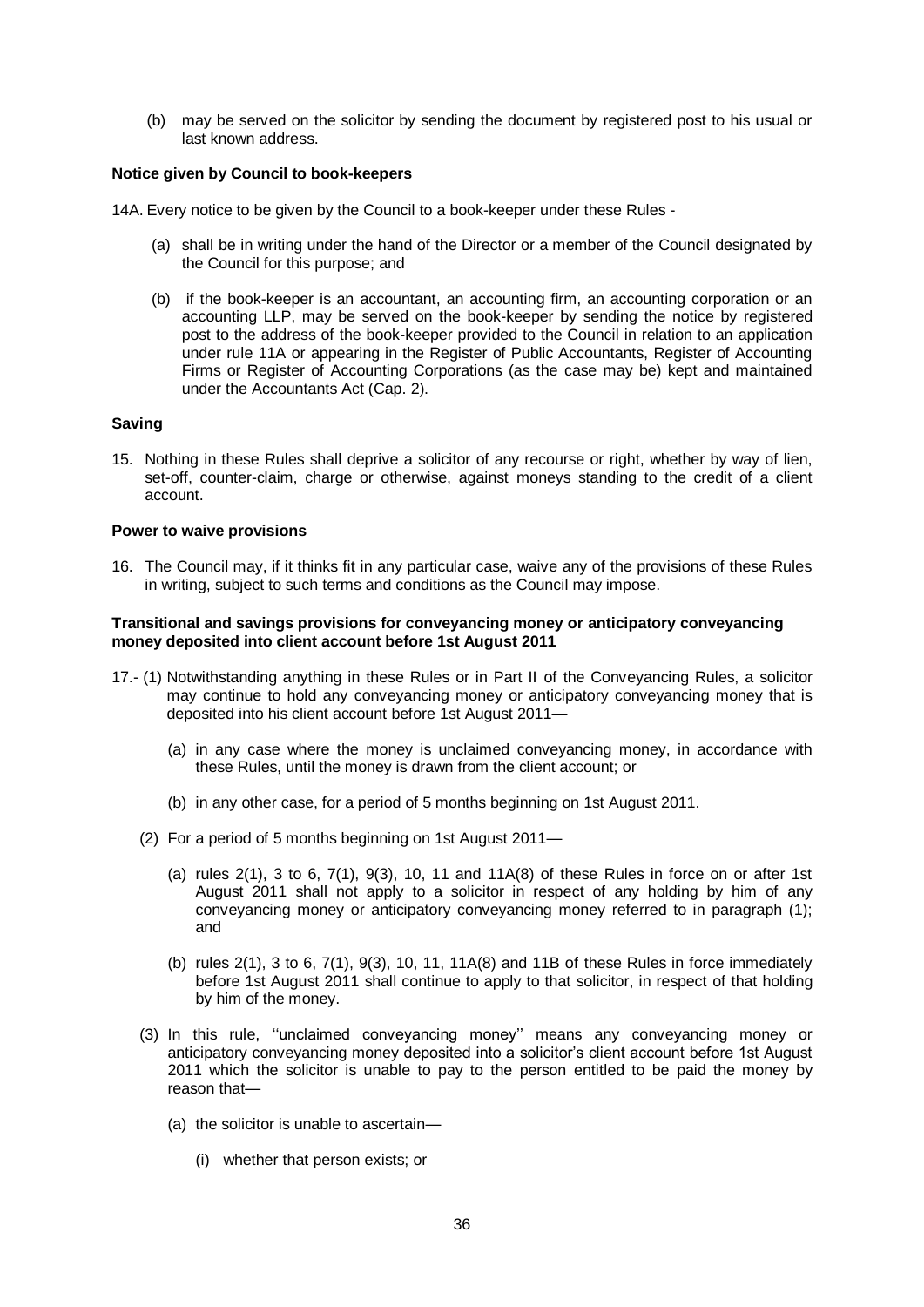- (ii) the address of that person;
- (b) the solicitor has tendered to that person, but that person has not accepted, the money;
- (c) the solicitor has tendered the money to that person by a cheque, but that person has not encashed the cheque; or
- (d) despite the making of reasonable efforts, the solicitor is unable to tender the money to that person.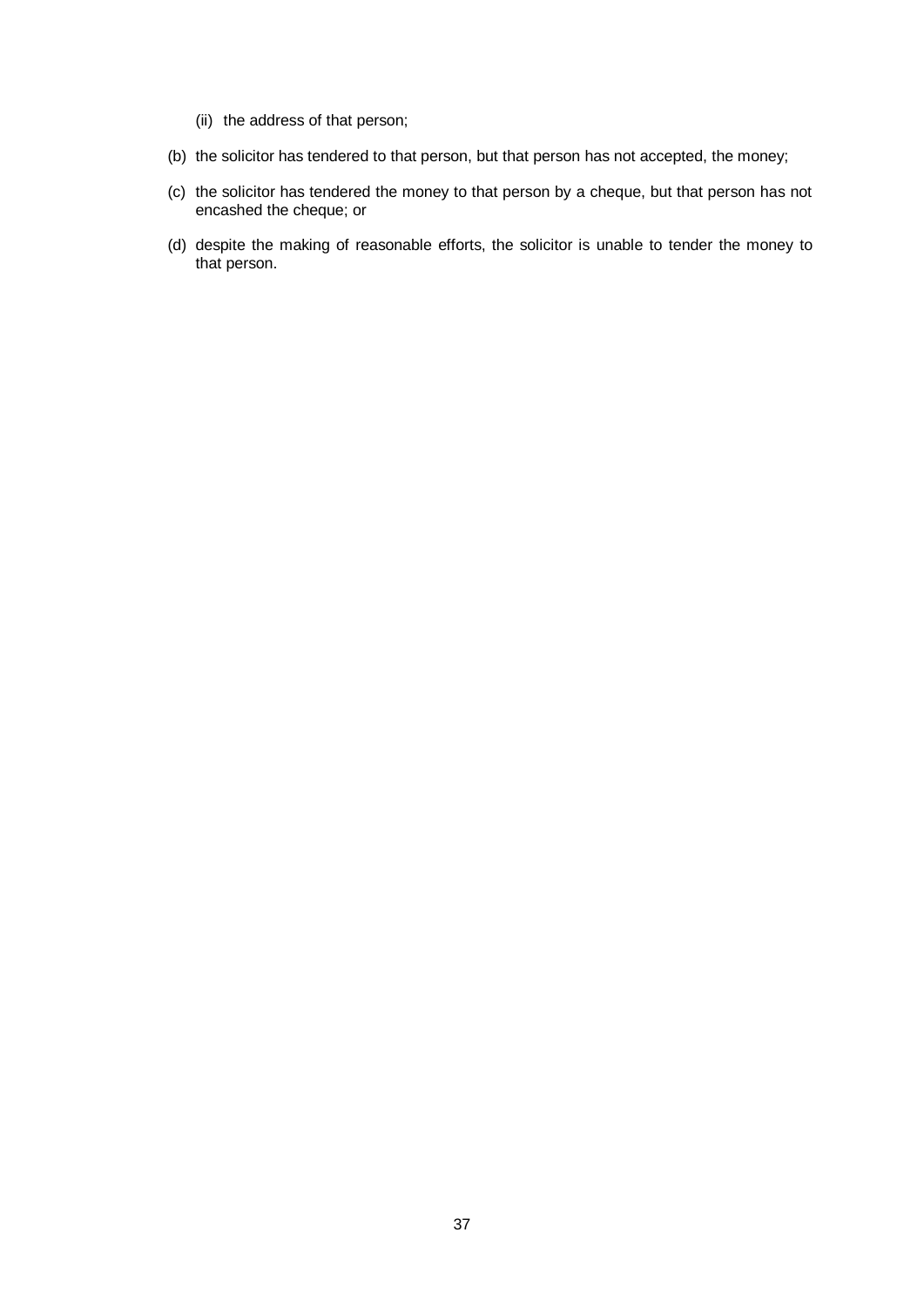## **APPENDIX B**

### **Legal Profession (Accountant's Report) Rules**

In exercise of the powers conferred by section 73(4) of the Legal Profession Act, the Council of the Law Society of Singapore, hereby makes the following Rules:

#### 1 **Citation**

These Rules may be cited as the Legal Profession (Accountant's Report) Rules.

#### 2 **Definitions**

In these Rules –

"approved finance company" means any finance company registered under the Finance Companies Act (Cap. 108) which is approved by the Minister to accept either or both of the following:

- (a) deposits of client's money for the purposes of these Rules;
- (b) deposits of conveyancing money for the purposes of these Rules and the Conveyancing and Law of Property (Conveyancing) Rules 2011 (G.N. No. S 391/2011);

"bank" has the same meaning as in the Banking Act (Cap. 19);

"bank statement" means a statement issued by a bank in respect of any client account, conveyancing account or conveyancing (CPF) account maintained at such bank, and includes a statement issued by an approved finance company in respect of any client account, conveyancing account or conveyancing (CPF) account maintained at such finance company;

"Central Provident Fund Board" means the Central Provident Fund Board constituted under the Central Provident Fund Act (Cap. 36);

"client", "client account", "client's money" and "trust money" have the meanings respectively assigned to them by the Legal Profession (Solicitors' Accounts) Rules (R 8);

"conveyancing account", "conveyancing (CPF) account" and "conveyancing money" have the same meanings as in rule 2(2) of the Conveyancing and Law of Property (Conveyancing) Rules 2011;

"Public Accountants Oversight Committee" means the Public Accountants Oversight Committee appointed under section 4 of the Accountants Act (Cap. 2);

"trust account" has the meaning assigned to it by the Legal Profession (Solicitors' Trust Account) Rules (R 9).

#### 3 **Qualified accountant**

- (1) An accountant shall be qualified to give an accountant's report on behalf of a solicitor if  $-$ 
	- (a) he is practising in Singapore and is authorised to practise as a public accountant under the Accountants Act (Cap. 2);
	- (b) he has neither been at any time during the accounting period, nor subsequently, before giving the report, become -
		- (i) a partner or an employee of the solicitor or of any partner of his; or
		- (ii) a partner, a director , a member or an employee of a limited liability law partnership, a law corporation, a Joint Law Venture, a constituent foreign law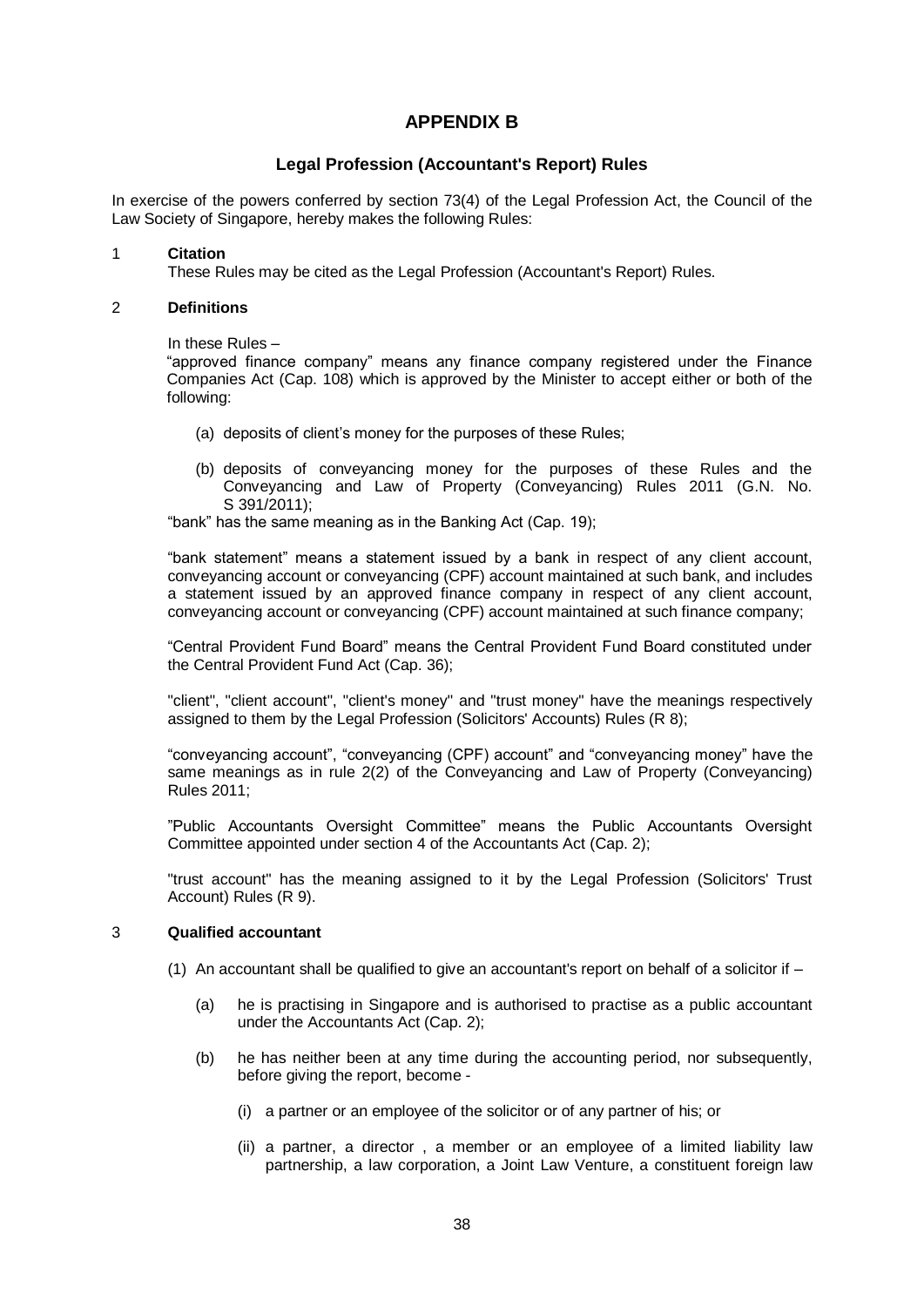practice (of a Joint Law Venture), a Qualifying Foreign Law Practice or a licensed foreign law practice in which the solicitor is a partner or director; and

- (c) he is not subject to a notice of disqualification under paragraph (2) or under rule 11A (4) of the Legal Profession (Solicitors' Accounts) Rules.
- (2) Where
	- (a) the Public Accountants Oversight Committee has made a disciplinary order against a public accountant under section 52 (2) of the Accountants Act (Cap. 2) or an equivalent provision under the repealed Accountants Act (Cap. 2, 2001 Ed.); or
	- (b) the Council is satisfied that a solicitor has not complied with the provisions of the Legal Profession (Solicitors' Accounts) Rules (R8) in respect of matters not specified in an accountant's report and that the accountant who gave the report was negligent in giving the report, whether or not an application be made for a grant out of the Compensation Fund,

the Council may, in its discretion, at any time notify the accountant that he is not qualified to give an accountant's report.

- (3) The Council may give notice, of the fact that an accountant is not qualified to give an accountant's report, to any solicitor who appears to the Council to be likely to engage or employ that accountant for the purpose of giving an accountant's report or to be a bookkeeper for the purposes of rule 11(8) of the Legal Profession (Solicitors' Accounts) Rules.
- (4) After the accountant has been notified by the Council that he is not qualified to give an accountant's report and until such notice of disqualification has been withdrawn by the Council, he shall not –
	- (a) be qualified to give an accountant's report; and
	- (b) be engaged or employed as a book-keeper for the purposes of rule 11(8) of the Legal Profession (Solicitors' Accounts) Rules.
- (5) In coming to its decision, the Council shall (if the decision is based on a matter referred to in paragraph (2) (a)) take into consideration any observation or explanation made or given by the accountant or on his behalf by the Public Accountants Oversight Committee.

#### 4 **Duties of accountant**

- (1) For the purpose of giving an accountant's report, an accountant shall ascertain from the solicitor particulars of all accounts (excluding trust accounts) maintained by the solicitor at any bank or with any approved finance company kept, maintained or operated by the solicitor in connection with his practice at any time during the accounting period to which his report relates and, subject to paragraph (2), make the following examinations of the books, accounts and other relevant documents of the solicitor: -
	- (a) examine the book-keeping system in every office of the solicitor so as to enable the accountant to verify that such system complies with rule 11 of the Legal Profession (Solicitors' Accounts) Rules  $(R 8)$ , and is so designed that –
		- (i) an appropriate ledger account is kept for each client;
		- (ii) such ledger accounts show separately from other information particulars of all clients' money, conveyancing money and other money received, held or paid on account of each client; and
		- (iii) transactions relating to clients' money and any other money dealt with through a client account, and transactions relating to conveyancing money dealt with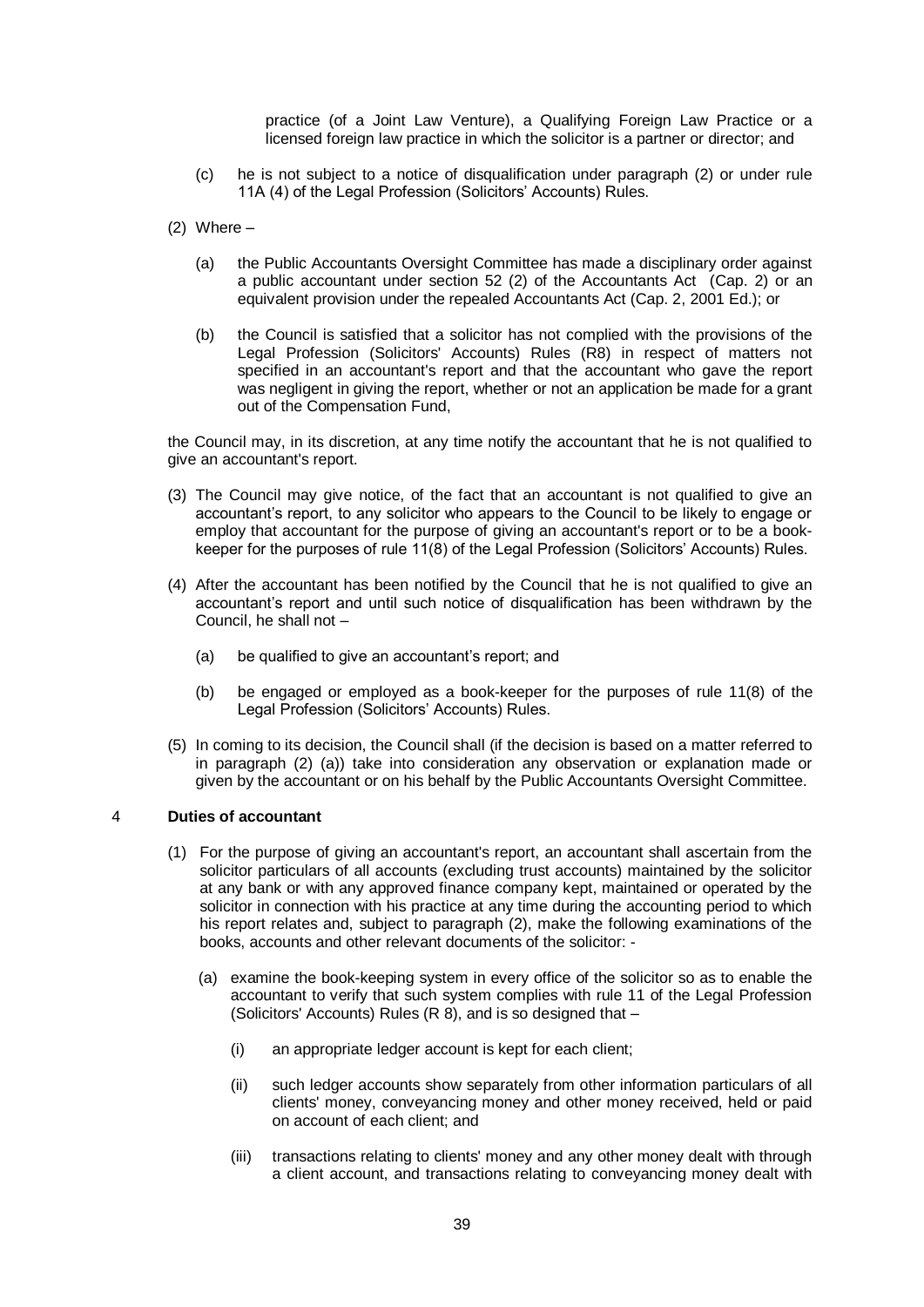through a conveyancing account or conveyancing (CPF) account, are recorded in the solicitor's books so as to distinguish such transactions from transactions relating to any other money received, held or paid by the solicitor;

(b) make test checks of --

—

- (i) postings to clients' ledger accounts from records of receipts and payments of
	- (A) client's money and any other money dealt with through a client account; and
	- (B) conveyancing money dealt with through a conveyancing account or conveyancing (CPF) account; and
- (ii) the costs of each client account, conveyancing account and conveyancing (CPF) account (if any) and of such records;
- (c) compare
	- (i) a sample of lodgments into and payments from a client account (as shown in bank statements) with the solicitor's records of receipts and payments of clients' money and any other money dealt with through the client account; and
	- (ii) a sample of lodgments into and payments from a conveyancing account or conveyancing (CPF) account (as shown in bank statements) with the solicitor's records of receipts and payments of conveyancing money dealt with through the conveyancing account or conveyancing (CPF) account, as the case may be; and
- (d) enquire into and test check the system of recording costs and of making transfers in respect of costs from each client account, conveyancing account and conveyancing (CPF) account (if any);
- (e) make a test examination of such documents as he shall request the solicitor to produce to him with the object of ascertaining and confirming –
	- (i) that the financial transactions, (including those giving rise to transfers from one ledger account to another) evidenced by such documents, are in accordance with the Legal Profession (Solicitors' Accounts) Rules; and
	- (ii) that the entries in clients' ledger accounts reflect those transactions in a manner complying with the Legal Profession (Solicitors' Accounts) Rules;
- (f) extract (or check extractions of) balances on the clients' ledger accounts during the accounting period under review at not fewer than 2 dates selected by the accountant (one of which may be the last day of the accounting period), and at each such date -
	- (i) compare the total as shown by such ledger accounts of the liabilities to the clients (including those for whom trust money is held in a client account, or conveyancing money is held in a conveyancing account or conveyancing (CPF) account), with the cash book balances on every client account, conveyancing account, conveyancing (CPF) account (if any), clients' fixed deposit account with a bank or approved finance company (including such a fixed deposit account in which trust money is held) and other fixed deposit account; and
	- (ii) reconcile such cash book balances and fixed deposit with confirmations obtained by the accountant direct from the bank or approved finance company;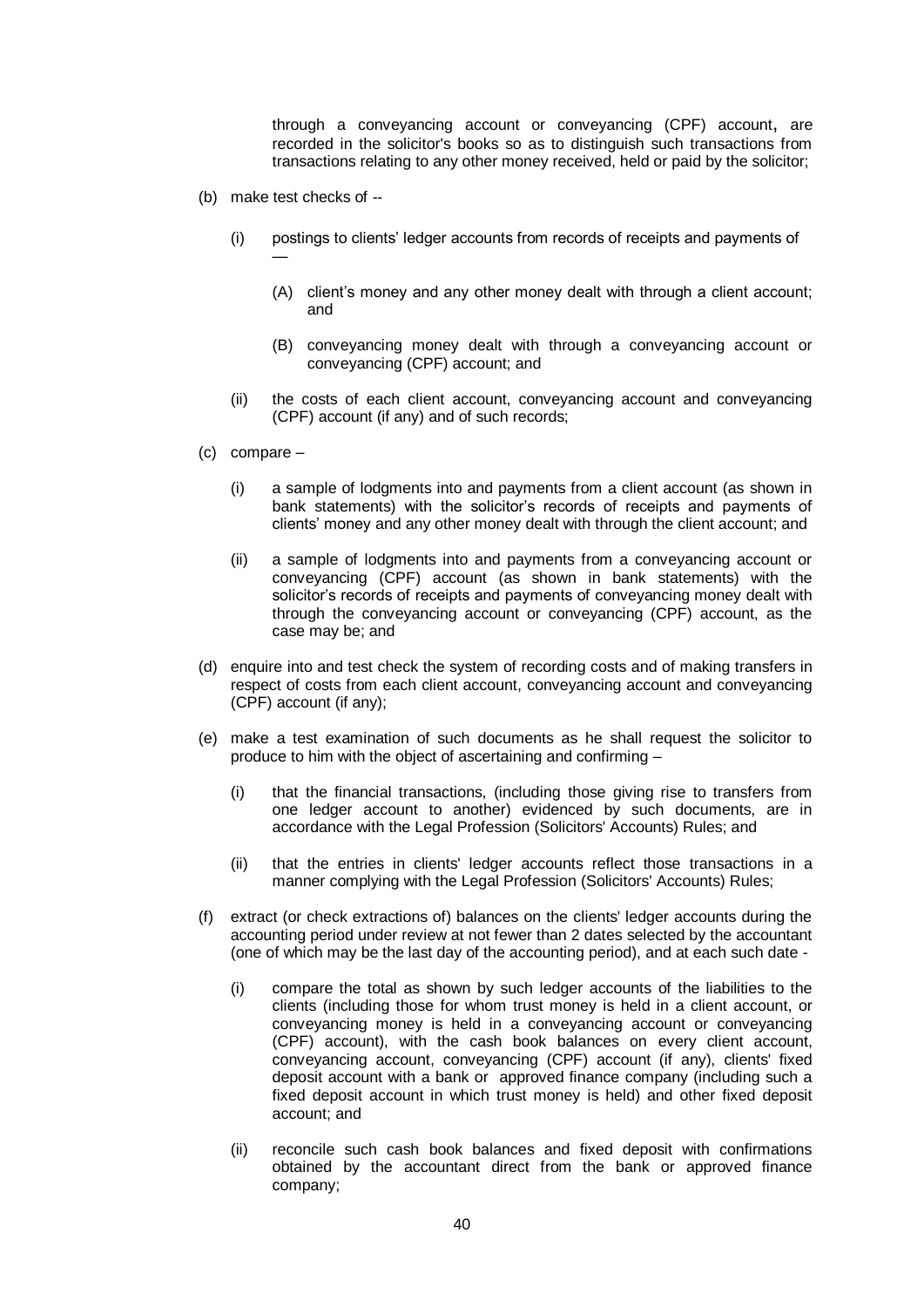- (g) satisfy himself that reconciliation statements have been kept in accordance with rule 11(4) of the Legal Profession (Solicitors' Accounts) Rules (R 8);
- (h) make a test examination of the clients' ledger accounts in order to ascertain whether the payments made from any client account, conveyancing account or conveyancing (CPF) account in respect of any client are in excess of the money held on behalf of that client in that account;
- (i) peruse such office ledger and cash accounts and bank statements as the solicitor maintains with a view to ascertaining whether ---
	- (i) any client's money has not been paid into a client account; or
	- (ii) any conveyancing money has not been paid into a conveyancing account or, if paid by the Central Provident Fund Board, into a conveyancing (CPF) account; and
- (j) ask for such information and explanations as he may require arising out of subparagraphs (a) to (i).
- (2) Nothing in paragraph (1) shall require the accountant
	- (a) to extend his enquiries beyond the information contained in the relevant documents relating to any client's matter produced to him supplemented by such information and explanations as he may obtain from the solicitor;
	- (b) to enquire into the stocks, shares, other securities or documents of title held by the solicitor on behalf of his clients; or
	- (c) to consider whether the books or accounts of the solicitor have been properly written up in accordance with rule 11 of the Legal Profession (Solicitors' Accounts) Rules at any time other than the times as at which his examination of those books and accounts takes place.
- (3) If after making an examination under paragraph (1), it appears to the accountant that there is evidence that the Legal Profession (Solicitors' Accounts) Rules (R 8) have not been complied with, the accountant shall make such further examination as may be necessary in order to complete his report with or without qualification.

#### 5 **Privilege**

- (1) Nothing in these Rules shall deprive a solicitor of the right on the grounds of privilege as between solicitor and client to decline to produce to the accountant any document which the accountant may consider it necessary for him to inspect for the purposes of his examination in accordance with rule 4.
- (2) Where the solicitor so declines, the accountant shall qualify his report to that effect setting out the circumstances.

#### 6 **Accountant's report**

- —(1) An accountant's report delivered by a solicitor or a partner or director of a limited liability law partnership or law corporation under these Rules shall be in the form set out in the Schedule or in a form to the like effect approved by the Council.
	- (2) The accountant's report must include the identification number of the accountant giving the report.

#### 7 **Where accountant's report unnecessary**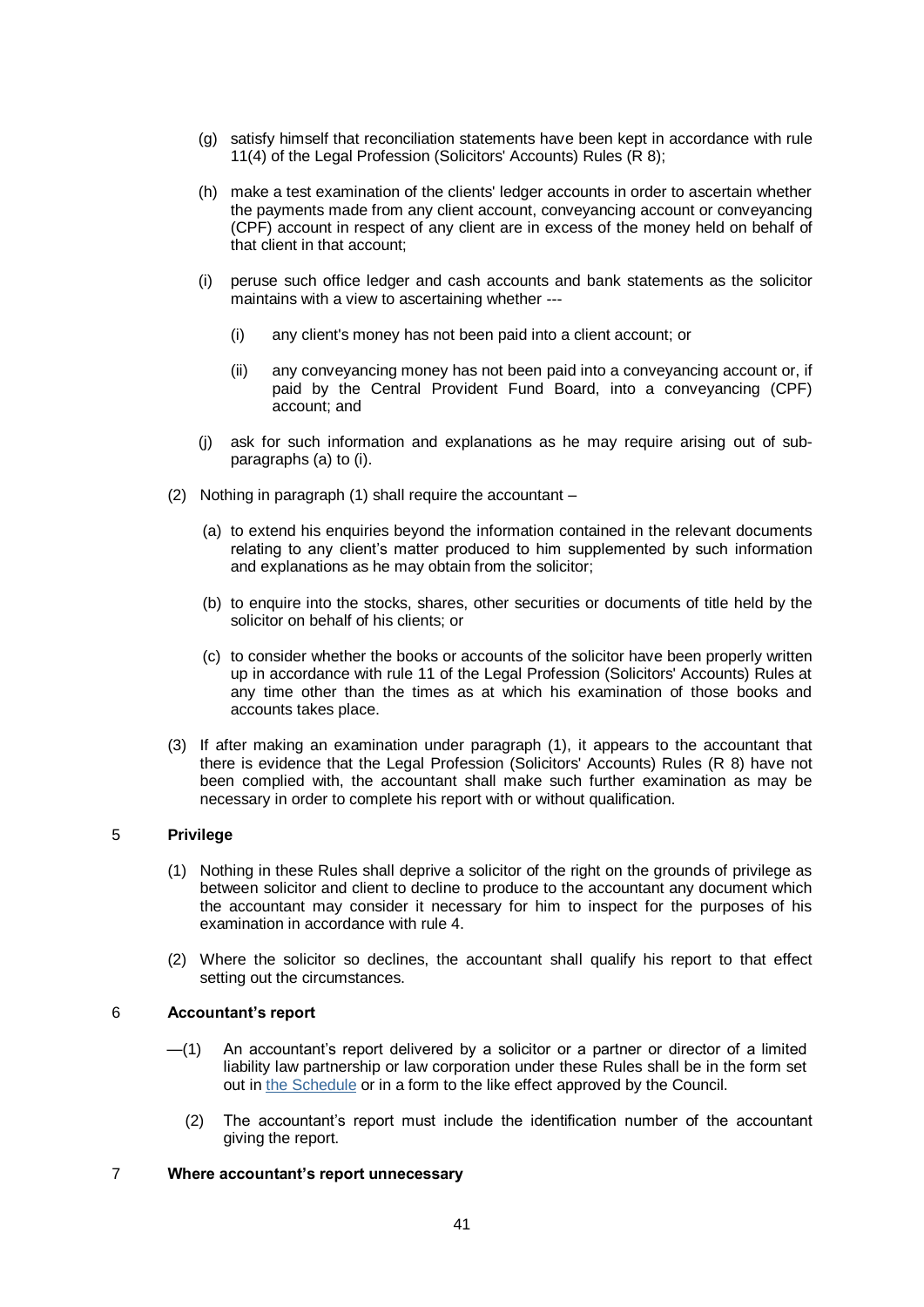The Council will, in each practice year, be satisfied that the delivery of an accountant's report under section 73(1) of the Act is unnecessary and shall not require evidence of that fact, in the case of any solicitor who -

- (a) does not hold a practising certificate and
	- (i) has never held one; or
	- (ii) having held one, has not practised in any Singapore law practice at any time during the accounting period ending on the date upon which he ceased to practise, or has delivered an accountant's report in respect of his practice in a Singapore law practice covering the accounting period ending on the date upon which he ceased to practise and to hold or receive client's money or conveyancing money, or both; or
- (b) holds a current practising certificate
	- (i) for the first time;
	- (ii) for the first time, after having for 12 months or more ceased to do so; or
	- (iii) has satisfied the Council that
		- (A) the Legal Profession (Solicitors' Accounts) Rules (R 8) are not applicable to him because he is employed only as an assistant solicitor by another solicitor or firm of solicitors or limited liability law partnership or law corporation and has not, during the period to which the said application relates, practised alone or in partnership or been held out to the public as a partner or director of a firm of solicitors, limited liability law partnership or law corporation or held or received client's money or conveyancing money; or
		- (B) the Legal Profession (Solicitors' Accounts) Rules are not applicable to him because during the period to which the said application relates he has not practised as a solicitor alone or as a partner or director of a firm of solicitors, limited liability law partnership or law corporation or been held out to the public as a partner or director of a firm of solicitors, limited liability law partnership or law corporation or has not held or received client's money or conveyancing money.

#### 8 **Accounting period for solicitor exempted under rule 7 obliged to deliver first report**

- (1) In the case of a solicitor who
	- (a) becomes under an obligation to deliver his first accountant's report; or
	- (b) having been exempt under rule 7 from delivering an accountant's report in the preceding practice year, becomes under an obligation to deliver an accountant's report,

the accounting period shall begin on the date upon which he first held or received client's money or conveyancing money, or, after such exemption, began again to hold or receive client's money or conveyancing money.

(2) The accounting period referred to in paragraph (1) may cover less than 12 months and shall in other respects comply with the requirements of section 73(3) of the Act.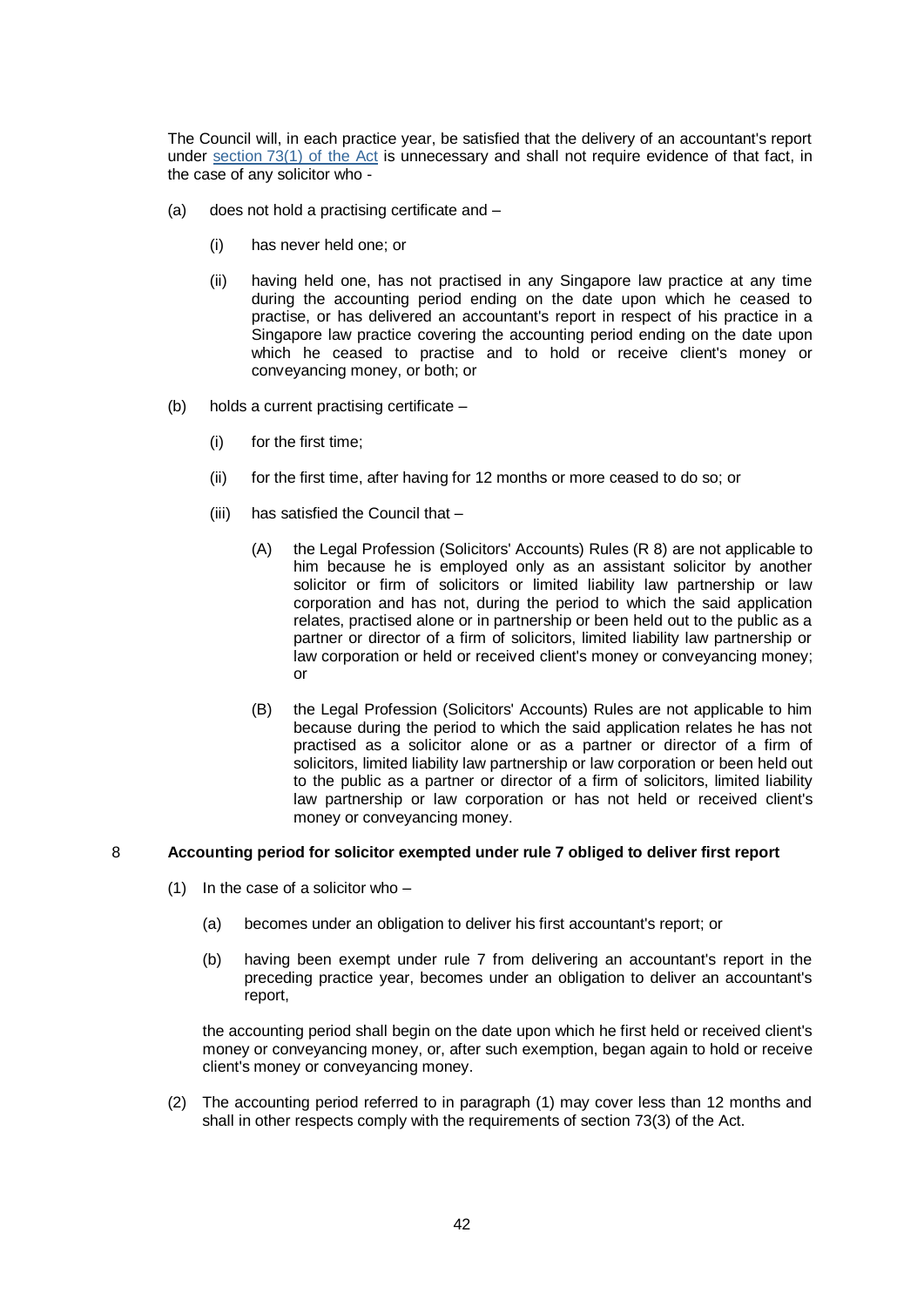- (3) In the case of a solicitor retiring from practice who, having ceased to hold or receive client's money or conveyancing money, or both, is under an obligation to deliver his final accountant's report; the accounting period ---
	- (a) shall end on the date upon which he ceased to hold or receive client's money or conveyancing money, or both;
	- (b) may cover less than 12 months; and
	- (c) shall in all other respects comply with the requirements of section 73(3) of the Act.

#### 9 **Accounting period for other solicitors**

In the case of a solicitor who -

- (a) was not exempt under rule 7 from delivering an accountant's report in the preceding practice year; and
- (b) since the expiry of the accounting period covered by his last accountant's report has become, or ceased to be, a member of a firm of solicitors or a partner or director of a limited liability law partnership or a law corporation,

the accounting period may cover less than 12 months and shall in all other respects comply with the requirements of section 73(3) of the Act.

#### 10 **Requirements of Council – how made**

Every requirement to be made by the Council of a solicitor under these Rules -

- (a) shall be made in writing under the hand of the Director or a member of the Council designated by the Council for the purpose; and
- (b) may be served on the solicitor by sending the document by registered post to his usual or last known address.

#### 11 **Notice given by Council to accountants**

Every notice to be given by the Council to an accountant under these Rules -

- (a) shall be in writing under the hand of the Director or a member of the Council designated by the Council for this purpose; and
- (b) may be served on the accountant by sending the notice by registered post to the address of the accountant as shown on the accountant's report or appearing in the Register of Public Accountants kept and maintained under the Accountants Act (Cap. 2).

#### 12 **Power to waive provisions**

The Council may, if it thinks fit in any particular case, waive any of the provisions of these Rules in writing, subject to such terms and conditions as the Council may impose.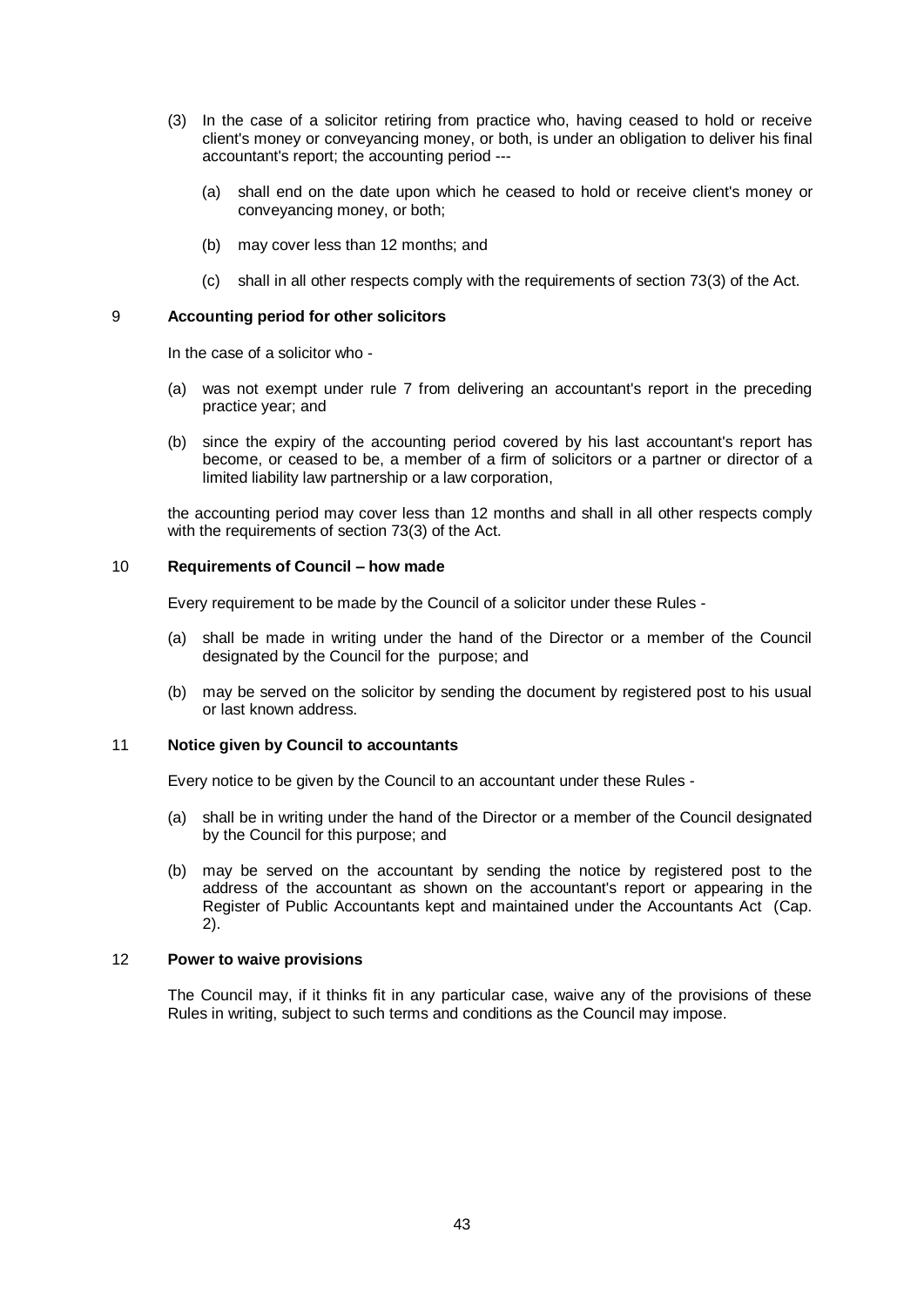#### THE SCHEDULE

Rule 6(1)

#### LEGAL PROFESSION ACT (CHAPTER 161)

#### LEGAL PROFESSION (ACCOUNTANT'S REPORT) RULES

#### ACCOUNTANT'S REPORT FOR SOLICITOR IN SINGAPORE LAW PRACTICE

*Note*: In the case of a Singapore law practice with a number of partners or directors, carbon copies of the report may be delivered provided paragraph 1 below is completed on each report with the name of the individual solicitor.

1. Solicitor's full name

2. Name(s) and address(es) of Singapore law practice

\_\_\_\_\_\_\_\_\_\_\_\_\_\_\_\_\_\_\_\_\_\_\_\_\_\_\_\_\_\_\_\_\_\_\_\_\_\_\_\_\_\_\_\_\_\_\_\_\_\_\_\_\_\_\_\_\_\_\_\_\_\_\_

\_\_\_\_\_\_\_\_\_\_\_\_\_\_\_\_\_\_\_\_\_\_\_\_\_\_\_\_\_\_\_\_\_\_\_\_\_\_\_\_\_\_\_\_\_\_\_\_\_\_\_\_\_\_\_\_\_\_\_\_\_\_\_

\_\_\_\_\_\_\_\_\_\_\_\_\_\_\_\_\_\_\_\_\_\_\_\_\_\_\_\_\_\_\_\_\_\_\_\_\_\_\_\_\_\_\_\_\_\_\_\_\_\_\_\_\_\_\_\_\_\_\_\_\_\_\_

\_\_\_\_\_\_\_\_\_\_\_\_\_\_\_\_\_\_\_\_\_\_\_\_\_\_\_\_\_\_\_\_\_\_\_\_\_\_\_\_\_\_\_\_\_\_\_\_\_\_\_\_\_\_\_\_\_\_\_\_\_\_\_

Note: All addresses in Singapore at which the solicitor practises must be covered by an accountant's report or reports.

3. State whether practising alone/in partnership/as a partner in a limited liability law partnership/as a director in a law corporation

4. Accounting period(s) \_\_\_\_\_\_\_\_\_\_\_\_\_\_\_\_\_\_\_\_\_\_\_\_\_\_\_\_\_\_\_\_\_\_\_\_\_\_\_\_\_\_\_

- Note: The period(s) must comply with section 73 of the Legal Profession Act and the Legal Profession (Accountant's Report) Rules (R 10).
- 5. In compliance with section 73 of the Legal Profession Act and the Legal Profession (Accountant's Report) Rules, I have examined to the extent required by rule 4 of the said Rules the books, accounts and documents produced to me in respect of the above practice(s) of the abovenamed solicitor.
- 6. In so far as an opinion can be based on this limited examination, I am satisfied that during the abovementioned period(s) he has complied with the provisions of the Legal Profession (Solicitors' Accounts) Rules (R 8), except in so far as concerns —
	- \*(a) certain trivial breaches due to clerical errors or mistakes in book-keeping, all of which were rectified on discovery and none of which, I am satisfied, resulted in any loss to any client;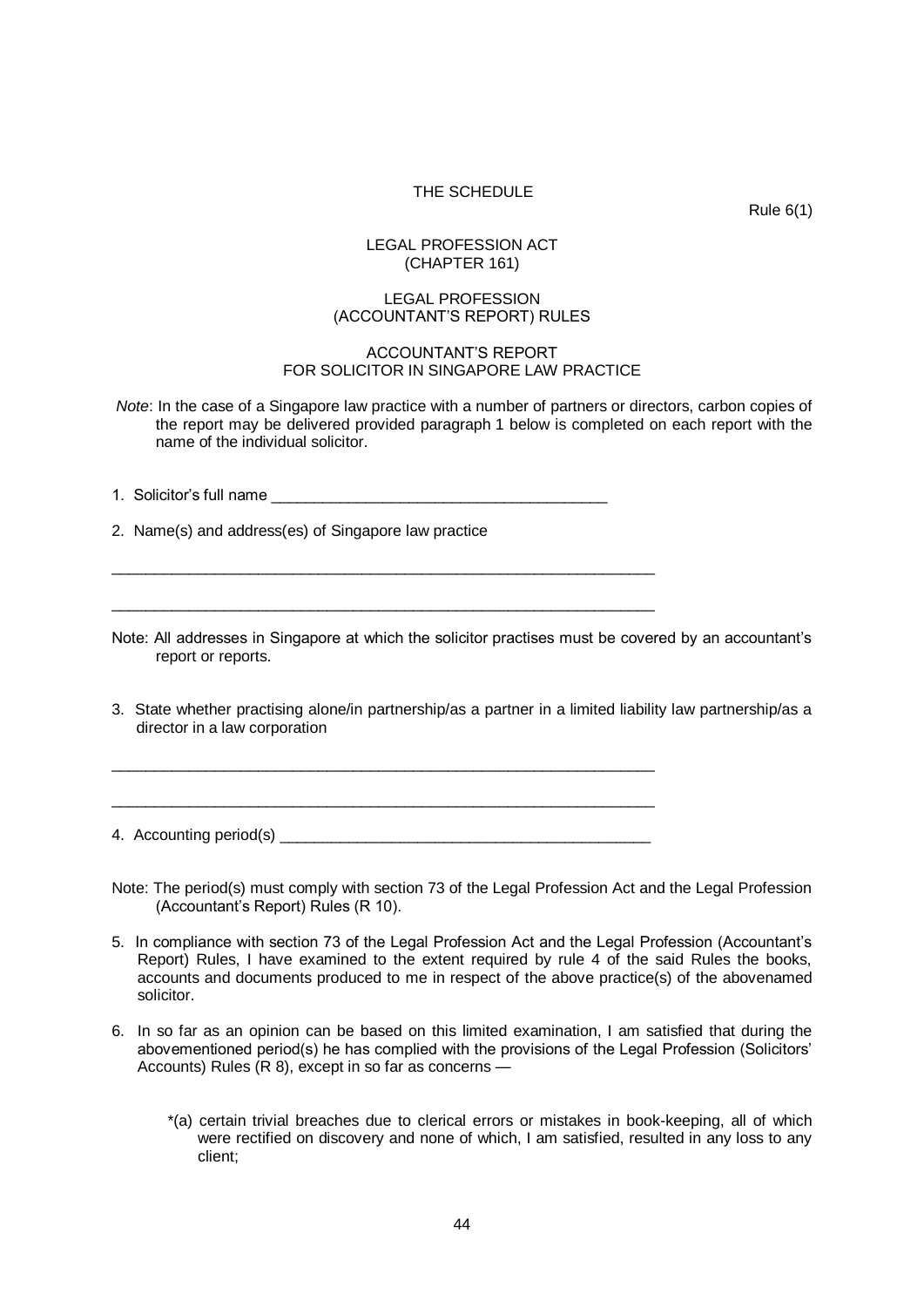- \*(b) the matters set out in the First Section hereof, in respect of which I have not been able to satisfy myself for the reasons therein stated;
- \*(c) the matters set out in the Second Section hereof, in respect of which it appears to me that the solicitor has not complied with the provisions of the Legal Profession (Solicitors' Accounts) Rules.
- 7. The results of the comparisons required under rule 4(1)(f) of the Legal Profession (Accountant's Report) Rules (R 10), at the dates selected by me were as follows:

| (a) at |                                                                                                                                                                                              |    |
|--------|----------------------------------------------------------------------------------------------------------------------------------------------------------------------------------------------|----|
|        | *(i) the figures were in agreement;                                                                                                                                                          |    |
|        | *(ii) there was a difference computed as follows:                                                                                                                                            |    |
|        | Liabilities to clients as shown by clients'<br>ledger accounts                                                                                                                               | \$ |
|        | Total amount of cash held in every client<br>account, conveyancing account and<br>conveyancing (CPF) account, after<br>allowance for outstanding cheques and<br>lodgments cleared after date | S  |
|        |                                                                                                                                                                                              |    |

| *(i) the figures were in agreement;                                                                                                                                                          |                |
|----------------------------------------------------------------------------------------------------------------------------------------------------------------------------------------------|----------------|
| *(ii) there was a difference computed as follows:                                                                                                                                            |                |
| Liabilities to clients as shown by clients'<br>ledger accounts                                                                                                                               | \$             |
| Total amount of cash held in every client<br>account, conveyancing account and<br>conveyancing (CPF) account, after<br>allowance for outstanding cheques and<br>lodgments cleared after date | \$<br>\$.      |
| 8.*(a) Having retired from active practice as a solicitor, the said<br>client's money or conveyancing money, or both, on                                                                     | ceased to hold |
| (b) Having ceased to practise under the style or as a partner/director of                                                                                                                    | the said       |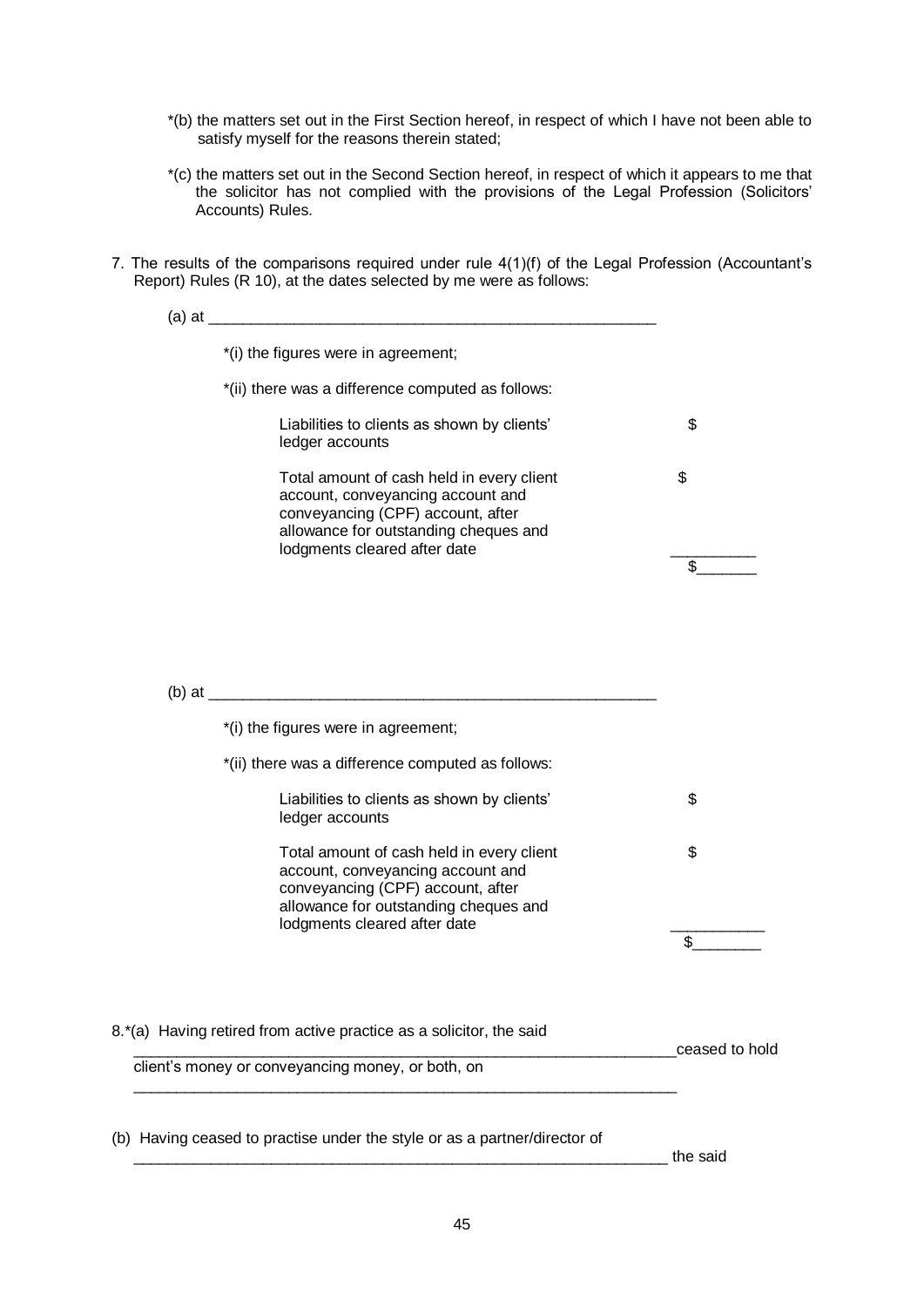|                                                                 | ________________________________ ceased to hold client's money or conveyancing money, or |  |
|-----------------------------------------------------------------|------------------------------------------------------------------------------------------|--|
|                                                                 |                                                                                          |  |
|                                                                 |                                                                                          |  |
| Particulars of Accountant:                                      |                                                                                          |  |
|                                                                 |                                                                                          |  |
|                                                                 |                                                                                          |  |
|                                                                 |                                                                                          |  |
|                                                                 |                                                                                          |  |
|                                                                 |                                                                                          |  |
|                                                                 |                                                                                          |  |
|                                                                 |                                                                                          |  |
| To: The Council,<br>The Law Society of Singapore,<br>Singapore. |                                                                                          |  |

### FIRST SECTION

 Matters in respect of which the accountant has been unable to satisfy himself and the reasons for the inability:

#### SECOND SECTION

 Matters (other than trivial breaches) in respect of which it appears to the accountant that the solicitor has not complied with the provisions of the Legal Profession (Solicitors' Accounts) Rules (R 8):

\_\_\_\_\_\_\_\_\_\_\_\_\_\_\_\_\_\_\_\_\_\_\_\_\_\_\_\_\_\_\_\_\_\_\_\_\_\_\_\_\_\_\_\_\_\_\_\_\_\_\_\_\_\_\_\_\_\_\_\_\_\_\_

\*Delete whichever is inapplicable.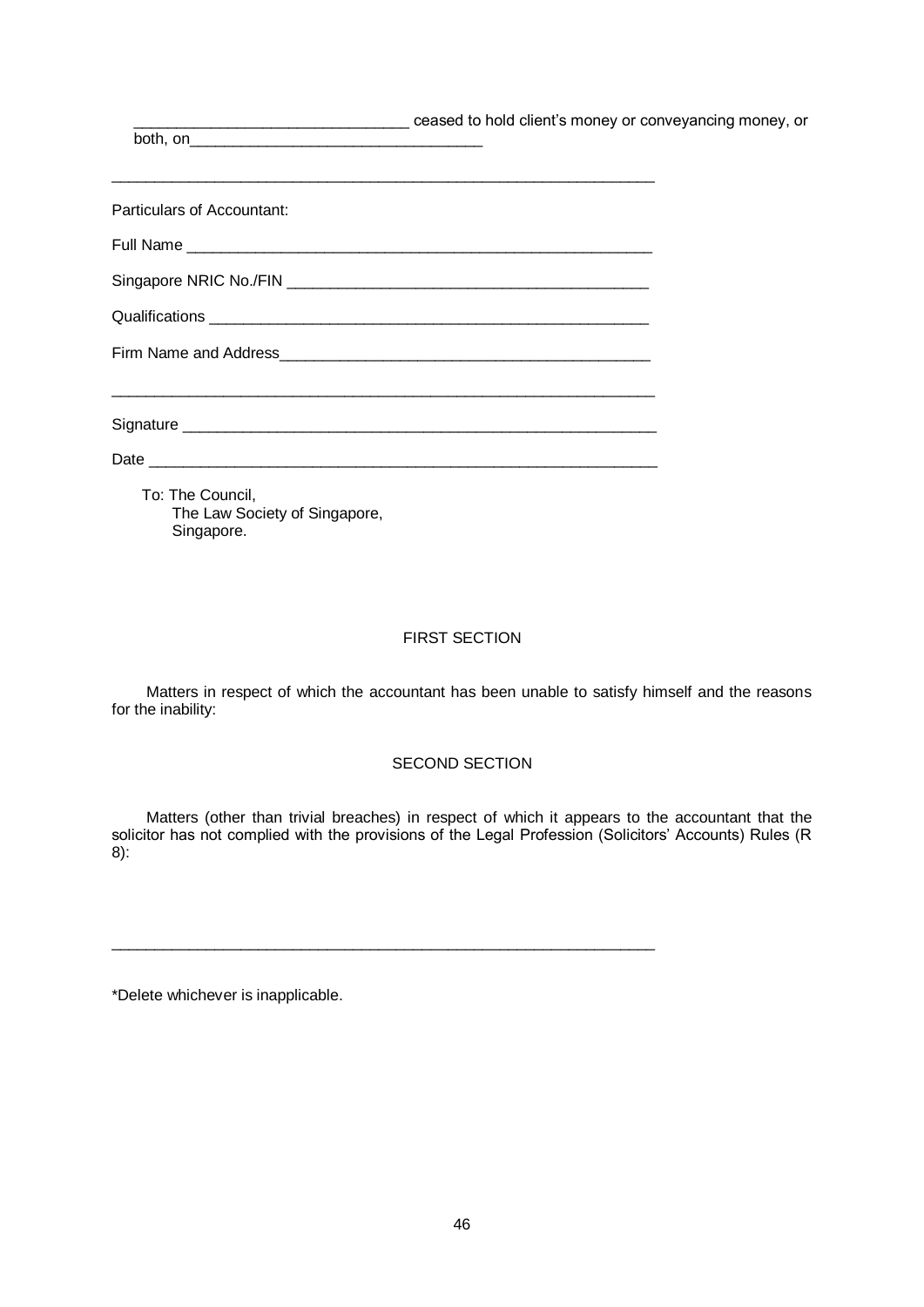## **Appendix 2 Charities**

## **Contents**

|                                               | paragraphs     |
|-----------------------------------------------|----------------|
| Foreword                                      |                |
| Introduction                                  | $1 - 6$        |
| Scope                                         | $1 - 3$        |
| Definitions                                   | $4 - 6$        |
| Accounting                                    | $7 - 12$       |
| Purpose of financial statements - stewardship | $\overline{7}$ |
| Form of financial statements                  | $8 - 9$        |
| Accounting policies                           | 10             |
| <b>Financial Reporting Standards</b>          | $11 - 12$      |
| Auditing                                      | $13 - 23$      |
| Scope                                         | $13 - 14$      |
| Key audit areas peculiar to charities         | $15 - 23$      |
| Procedures                                    | $24 - 51$      |
| Planning                                      | 25             |
| Audit evidence                                | $26 - 28$      |
| Internal controls                             | $29 - 46$      |
| Audit of financial statements                 | $47 - 51$      |
| Reporting                                     | $52 - 58$      |
| Form of unmodified auditor's report           | 55             |
| Modifications in auditor's reports            | $56 - 58$      |

## **Foreword**

This Statement is based on the Auditing Guideline on 'Charities' issued by the Institute of Chartered Accountants in England and Wales. The Institute of Singapore Chartered Accountants (ISCA) acknowledges its gratitude to the Institute.

This Statement should be read in conjunction with Appendix 1(I) of AGS  $1^1$ .

 1 AGS 1, *Sample Independent Auditor's Reports*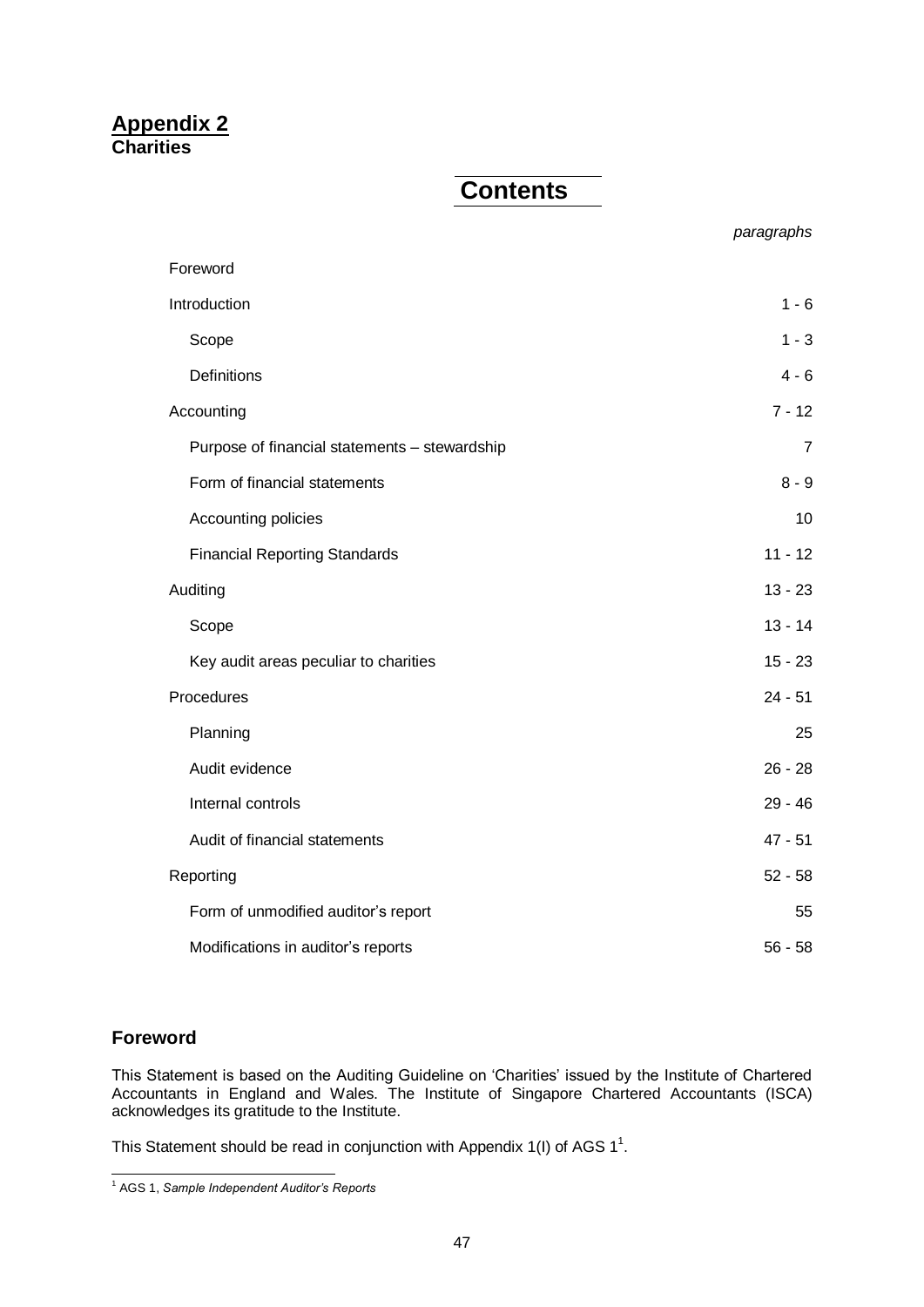## **Introduction**

## **Scope**

- 1. This Statement applies to the independent examination of, and expression of an opinion on, the financial statements of charitable organisations by an appointed auditor in pursuance of that appointment and in compliance with any relevant statutory obligation. It is particularly relevant to the audit of charities which would normally expect to receive a substantial proportion of their income from voluntary sources, including those small charities which have a few voluntary workers and relatively small income.
- 2. The audit of financial statements of charities may be required by statute, by the charity itself (e.g. by the constitution, by specific request of the governing body) or by the Commissioner of Charities under section 14 of the Charities Act (Cap 37).
- 3. This Statement does not apply in circumstances where the engagement relates to the preparation of financial statements and not to the audit of those financial statements.

## **Definitions**

- 4. A *Charity* is defined in the Charities Act (Cap 37), to mean 'any institution, corporate or not, which is established for charitable purposes and is subject to the control of the High Court in exercise of the Court's jurisdiction with respect to charities.'
- 5*. Charitable purposes* is defined in the Charities Act (Cap 37) to mean 'purposes which are exclusively charitable according to the law of Singapore.'
- 6. In a U.K. case (Commissioner for Special Purposes of Income Tax v. Pemsel 1891), charitable purposes were classified by Lord MacNaghten into four principal divisions:
	- (i) the relief of poverty;
	- (ii) the advancement of education;
	- (iii) the advancement of religion; and
	- (iv) other purposes beneficial to the community not falling under any of the preceding heads.

## **Accounting**

## **Purpose of Financial Statements - Stewardship**

7. Charities exist not to generate profits but to meet an identified objective; consequently their performance is often measured in financial terms, not by the surplus of income over expenditure, but rather by the size of the income and the way in which it has been spent. Thus the primary purpose of the annual financial statements of a charity is to account for the stewardship of the funds entrusted to it by the public, the state and others. Financial statements may also be necessary for other reasons. For example, in the case of a corporate charity, financial statements must be prepared in a manner to comply with statutes. Section 16 of the Charities Act (Cap 37) also requires the annual report, which includes the financial statements, to be submitted to the Commissioner of Charities within 6 months from the end of the financial year.

## **Form of Financial Statements**

8. Under sections 12 and 13 of the Charities Act (Cap 37), charities are required to keep proper accounting records. The Charities (Accounts and Annual Report) Regulations 2011 require a statement of accounts to be prepared for each financial year, with the corresponding sum for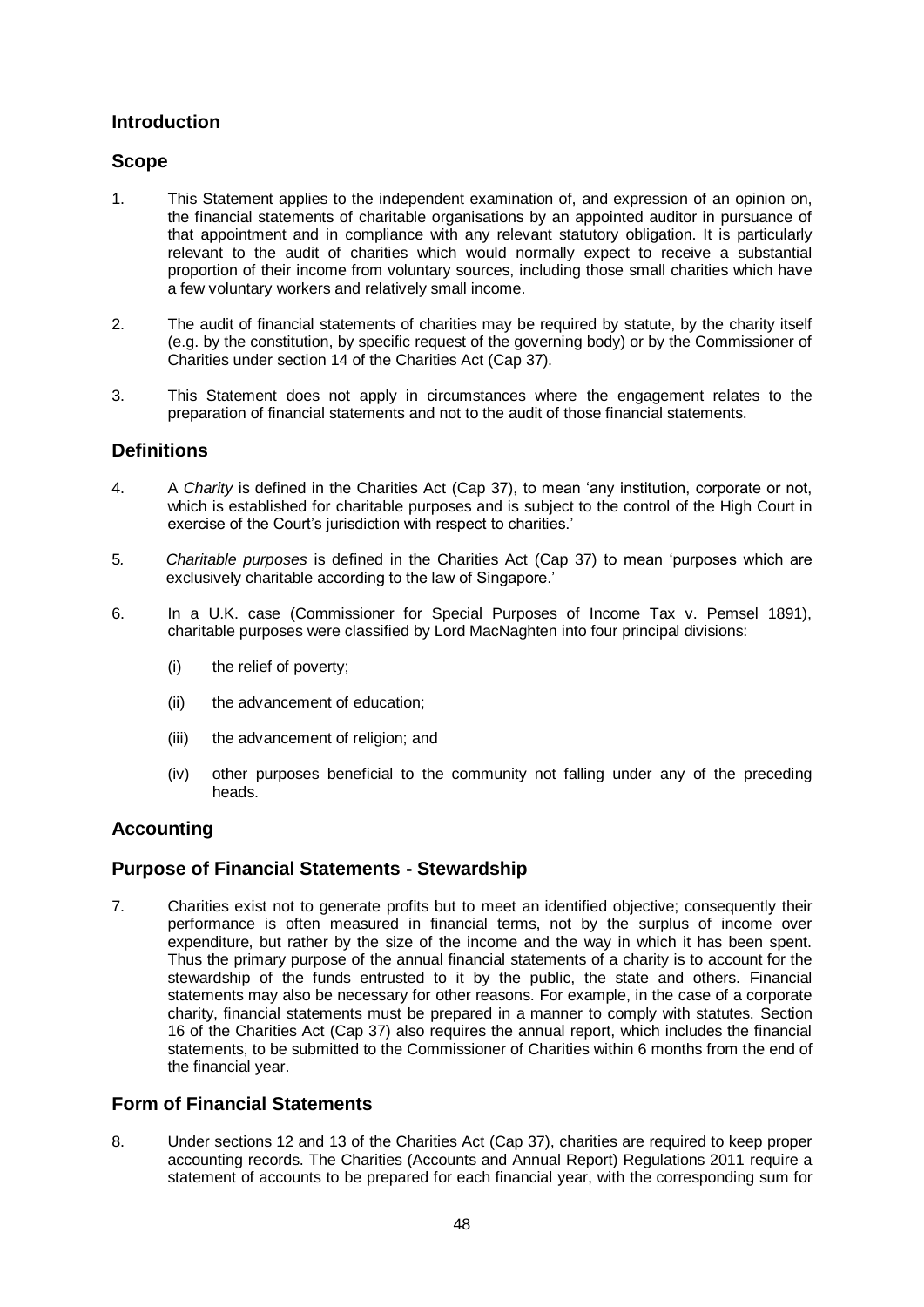the previous financial year to be stated for each sum disclosed in the statement of accounts or in the notes to the statement of accounts. Where a charity is subject to other statutory regulations, there may be a requirement in these for proper accounting records.

The form of the financial statements should comply with the applicable reporting standards, i.e. the Charities Accounting Standard (CAS) or Financial Reporting Standards in Singapore (FRSs). Charities that adopt the FRSs may elect to present the statement of comprehensive income based on the presentation format of a statement of financial activities as required by the CAS.

The financial statements should comprise:

- (a) an income and expenditure account showing the income and expenditure of the charity during the financial year;
- (b) a balance–sheet showing the assets, liabilities and funds of the charity at the end of the financial year;
- (c) an explanation of the accounting policies used to prepare the accounts;
- (d) the details of transactions relating to, and the state of, the various funds of the charity;
- (e) notes on –

(i) how the funds reflected in the balance-sheet must or may be utilised because of restrictions imposed by donors; and

(ii) the relationships between, and analyses of, the information contained in the income and expenditure account and balance-sheet; and

- (f) notes which explain, expand on or provide the circumstances relating to, or other useful information on, the information contained in the income and expenditure account and balance-sheet.
- 9. Where the gross income in any financial year of a charity, that is not a company, does not exceed \$50,000, the governing board members may, in respect of that year, elect to prepare a receipts and payments account and a statement of assets and liabilities, instead of a financial statements as stated under paragraph 8 above.

## **Accounting Policies**

- 10. It is essential that the financial statements of all charities should include a statement of the main accounting policies in accordance with the CAS or FRS 1. The disclosure of significant accounting policies assumes greater importance than for other enterprises in the absence of specific guidance on the application of FRS 1 to non-profit organisations and charities in particular. The most important accounting policies for a charity will probably include:
	- (a) the basis on which income has been taken to the credit of the revenue account (for example, accruals or cash basis, policy with regard to legacy income, gross or net profit from trading activities);
	- (b) the basis on which expenditure has been charged to the statement of financial activities for the financial period (for example, accrual or cash);
	- (c) the accounting treatment of property, plant and equipment and investments, including donated assets;
	- (d) the presentation of the special funds and the movements thereon; and
	- (e) the treatment of branches.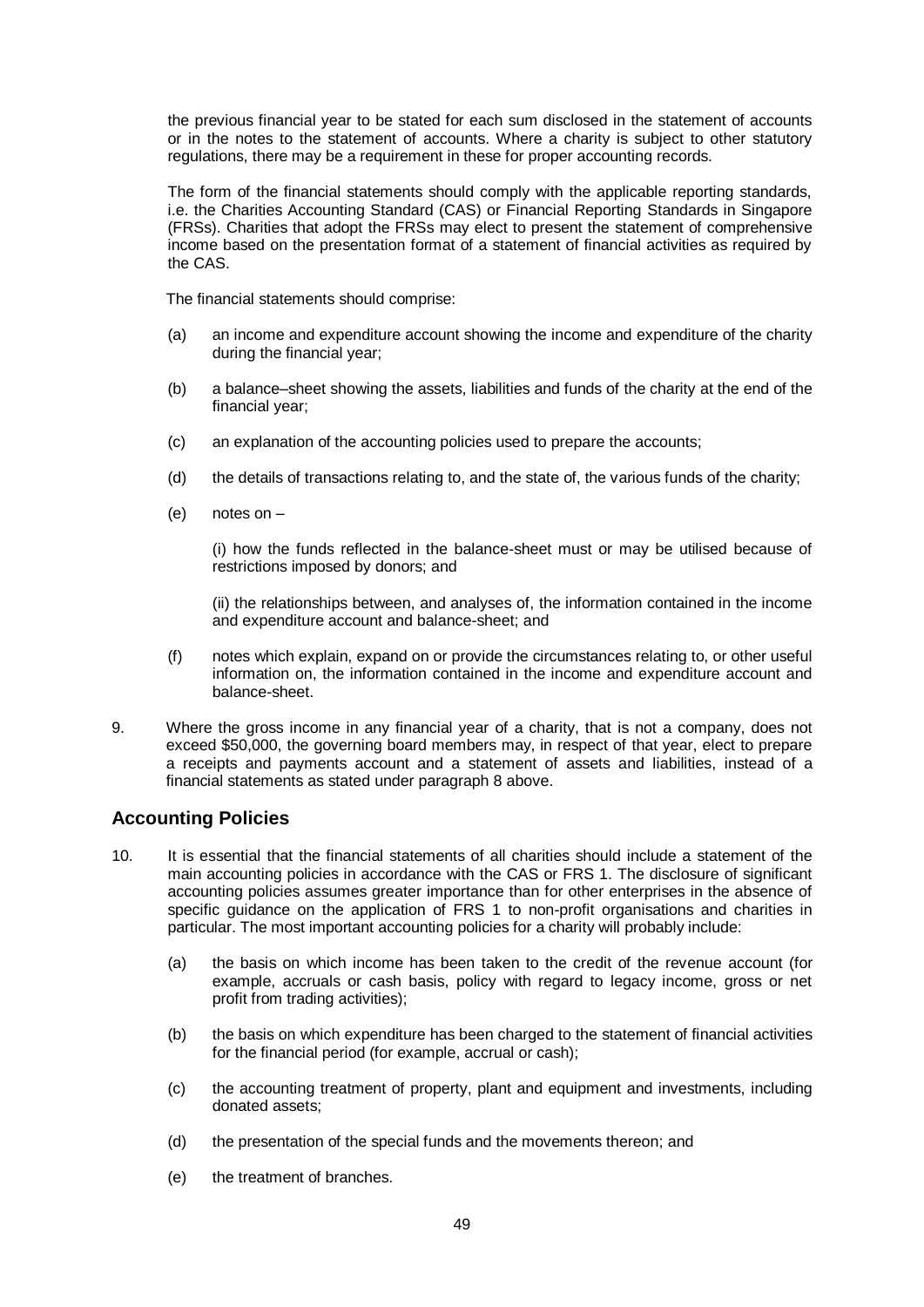## **Financial Reporting Standards**

- 11. All charities are subject to a statutory or constitutional requirement to present statements of accounts and it is clearly desirable that a true and fair view should be given. As indicated in the preface to FRS, FRSs apply to all general financial statements intended to provide information about the financial position, performance and cash flows of an entity that is useful to those users in making economic decisions.
- 12. The FRSs are applicable to all charities registered under the Charities Act when preparing their financial statements covering periods beginning on or after 1 July 2011. The CAS was issued by the Accounting Standards Council on 24 June 2011 and applies to charities when they prepare their financial statements for financial periods beginning on or after 1 July 2011. The CAS is available as an alternative financial reporting framework to FRSs for all registered charities and Institutions of a Public Character that are registered under the Charities Act, except for charities that hold significant investments in any subsidiary, associate or joint venture that is not a charity. Such charities shall adopt the FRSs as their financial reporting framework.

Charities that adopt the FRSs are required to comply with the additional regulatory requirement(s) specified under the Charities (Accounts and Annual Report) Regulations 2011 to provide specific disclosures in their financial statements on loans extended to any parties. These specific disclosures are set out under paragraph 280 of the CAS.

## **Auditing**

## **Scope**

- 13. The scope of the audit will depend on the status of the charity and the form of report to be given. The charity may have been constituted:
	- (a) by trust deed;
	- (b) as a society;
	- (c) as a company limited by guarantee under the Companies Act; or
	- (d) by special Act of Parliament.
- 14. Where the charity is a company, a society or in many cases where it is incorporated by special Act of Parliament, the minimum audit requirements are laid down by statute. In other cases, the constitutional documents should be examined to determine audit requirements and discussions held with the trustees of the charity. Even in cases where the audit requirements are well defined, the trustees *should* be consulted, as they may wish to expand the scope of the audit to cover, for example, specific instructions for the auditors to look for fraud. Once the scope of the audit has been established, it should be defined and explained in a suitably worded letter of engagement.

## **Key Audit Areas Peculiar to Charities**

15. *Donations and fund-raising*. It may be difficult to ensure the completeness and accuracy of recording of income from donations and fund-raising activities. Notwithstanding that income should be recognised based on the principles set out in CAS or FRSs, the cut-off date for the cash income of some charities is not always the year-end date. A later date is sometimes being adopted because of the importance of accounting for income collected but not yet remitted by voluntary supporters. Donations can also take the form of capital gifts such as shares or property, which require to be valued.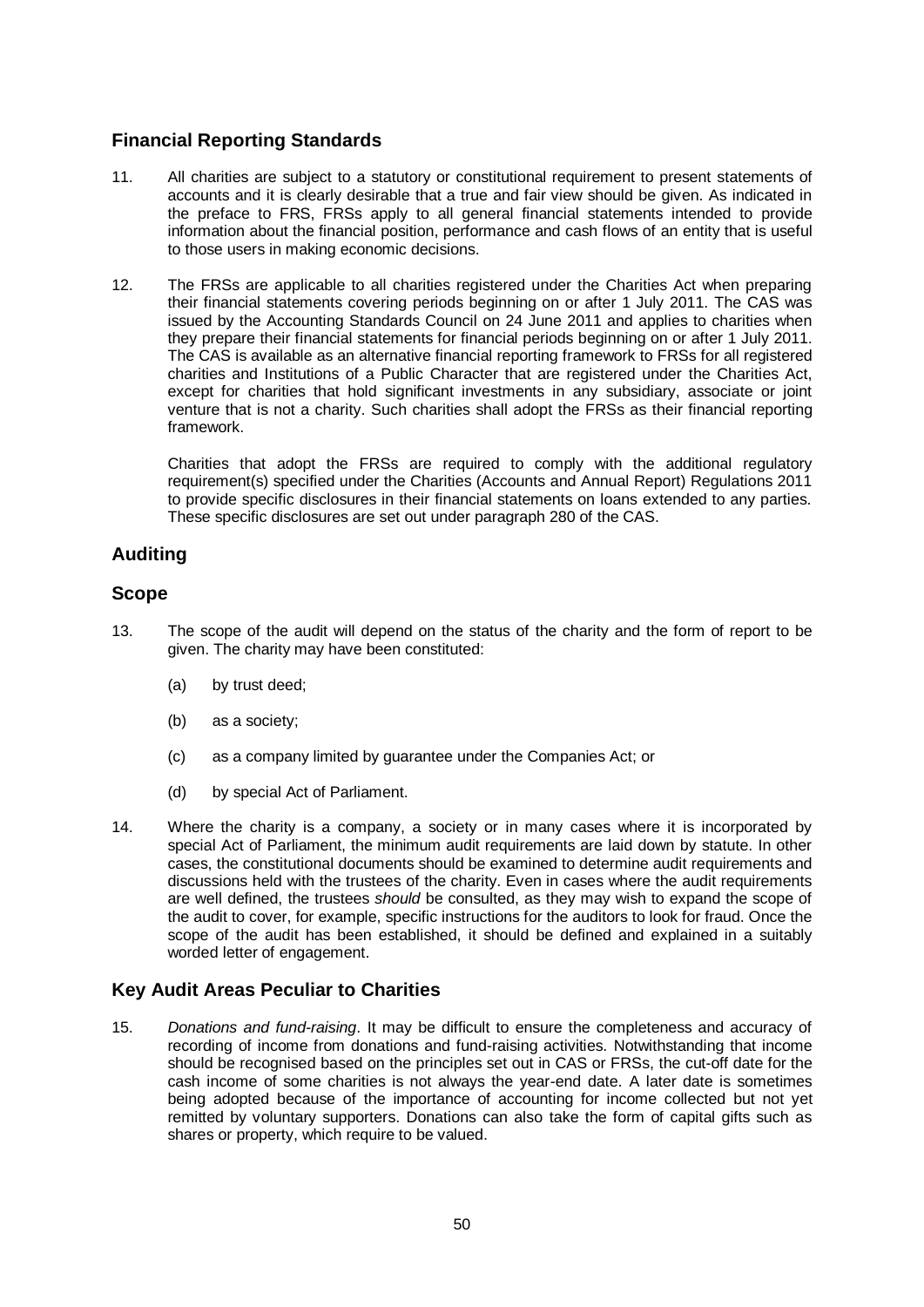- 16. Sources and types of income which may require the special attention of the auditor include:
	- (a) donation boxes;
	- (b) deeds of covenant;
	- (c) flag days and door-to-door collections;
	- (d) functions and meetings;
	- (e) other fund-raising events;
	- (f) donations in kind; and
	- (g) income subject to restrictions.

The auditor should consider the areas highlighted in paragraphs 29 to 46 when the above sources and types of donations are involved.

- 17. *Legacies*. These may give rise to problems of completeness where, for example, they involve reversionary gifts. The auditor's procedures should confirm that, where possible, the charity has followed up legacies.
- 18. *Government grants and loans.* Charities can be eligible for a number of loans and grants. The auditor should be familiar with the *workings* of the grant or loan system and the accepted ways of treating grants or loans in the financial statements. In addition, the auditor needs to be aware of the differences in accounting treatment between CAS and FRSs. Under CAS, charities are not allowed to defer grant income over the useful life of the asset, and should be recognised as income in the year that it is received, unless there are pre-conditions to be met.
- 19. *Branches*. Some charities regard a voluntary organiser in a particular area as a branch, while others only confer branch status on a local office. It can thus be difficult to decide the status of a branch, and whether its transactions and balances should or can be included in the main financial statements. This is a matter which should be dealt with in a letter of engagement. A charity that operates through 'branches' to raise funds and/or carry out its charitable purposes shall account for these branches as part of the charity, by including them within the charity's own financial statements. Where a branch has its own separate constitution which is quite different from that of the main charity, its transactions and balances will properly be excluded from the financial statements of the charity. Where branches are excluded, it is essential that adequate disclosure is made in the financial statements, and consideration given as to whether the auditor's report should be suitably modified. There may also be a problem for the auditor in forming an opinion on branches which do not have proper accounting disciplines.
- 20. *Overseas activities*. Where records are maintained overseas and the amounts are material, the auditor should give consideration to a local audit. If remittances to overseas branches are treated as an expense when made, evidence of receipt will be required.
- 21. *Unrestricted and restricted funds*. Charities may produce separate accounts to detail movements in certain funds which represent monies raised for specific projects. Tests will need to be designed to confirm that these funds have been correctly accounted for and applied according to any restrictions placed.
- 22. *Grants to beneficiaries*. The auditor should confirm that the bona fides of the recipient have been established. For example, the auditor will look for evidence of the payment and bona fides of a sample of grants made by the charity, and scrutinise all grants of an unusual size or nature.
- 23. *Related party transactions*. A related party transaction is defined in the CAS and FRSs as a transfer of resources, services or obligations between related parties, regardless of whether a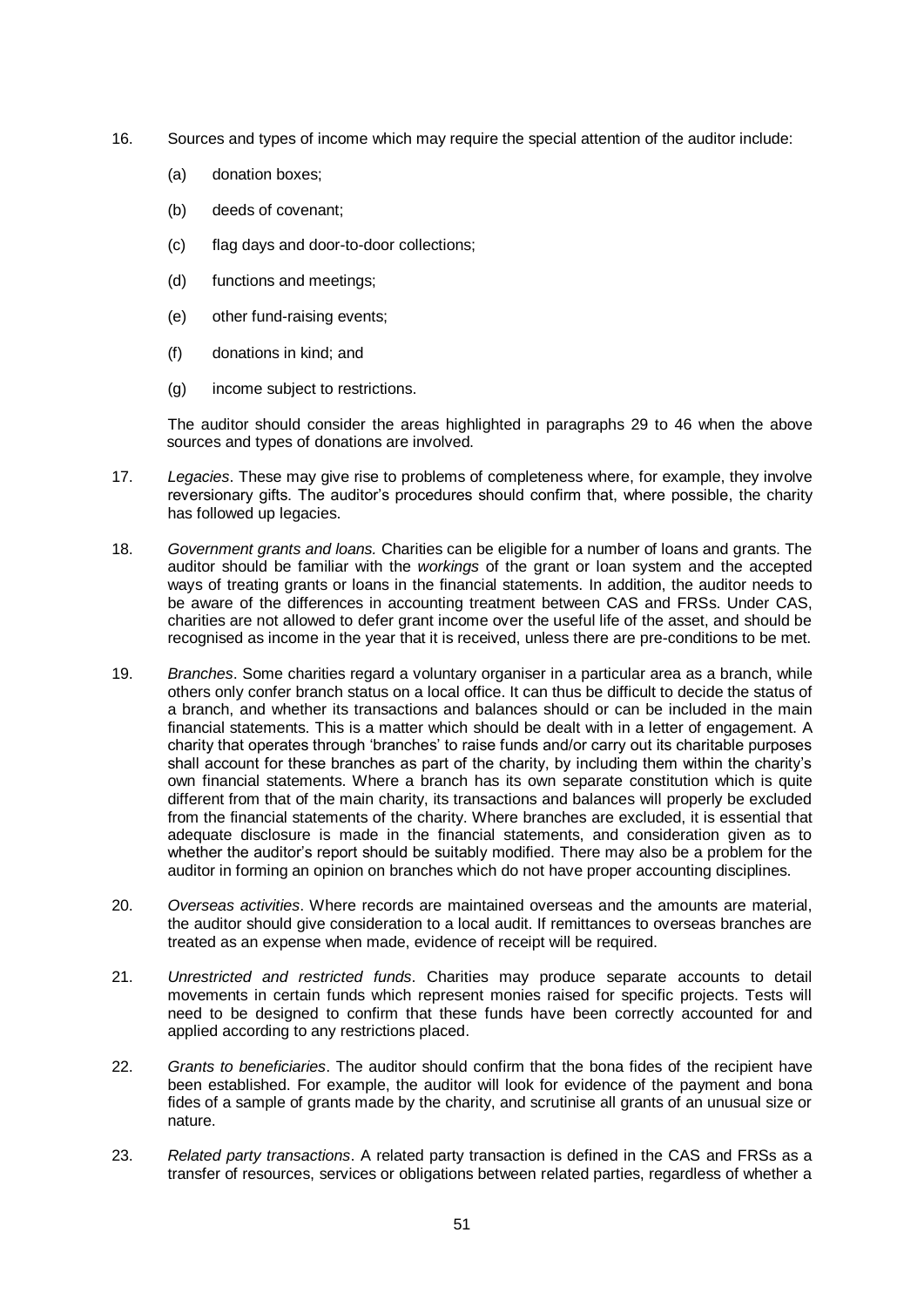price is charged. The auditor should look into the nature of the related party relationships, as well as information about transactions and outstanding balances, including commitments the charity has with these parties and ensure that proper disclosures have been made.

## **Procedures**

24. In all audits, the scope will be determined by, and the audit procedures used will vary in accordance with, the terms of the auditor's appointment. The level of audit evidence to be obtained will be a matter of judgement for the auditor in each individual case.

### **Planning**

- 25. When planning the audit of a charity the auditor should particularly consider the following:
	- (a) the scope of the audit (see paragraph 13);
	- (b) recent recommendations and guidances of the Commissioner of Charity or the other regulatory bodies;
	- (c) the acceptability of accounting policies adopted;
	- (d) changes in circumstances in the sector in which the charity operates;
	- (e) changes in the scale or nature of the charity's operations;
	- (f) past experience of the effectiveness of the charity's accounting system;
	- (g) key audit areas (see paragraphs 15 to 23);
	- (h) the amount of detail included in the financial statements on which the auditor is required to report; and
	- (i) whether the entity is a public interest entity.

## **Audit Evidence**

- 26. When designing substantive tests for charities the auditor should give special attention to the possibility of:
	- (a) understatement or incompleteness of the recording of all income including gifts in kind, cash donations, and legacies;
	- (b) overstatement of cash grants or expenses;
	- (c) mis-analysis or misuse in the application of funds;
	- (d) mis-statement or omission of assets including donated properties and investments; and
	- (e) the existence of restricted or uncontrollable funds in foreign or independent branches.
- 27. The extent of testing required will depend on the scope of the audit. Similarly, while the level of audit testing would provide reasonable expectation of detecting material mis-statements resulting from fraud, the charity may seek further assurance that fraud has not taken place.
- 28. Analytical review procedures as applied to a commercial enterprise, including the comparison of one year's financial statements with another, may need to be modified in the case of a charity. Particular consideration should be given to the relationship between appeals income and related expenses, loans to related parties, and investments and the income from such investments. In addition, in the case of a charity, a comparison between the actual results and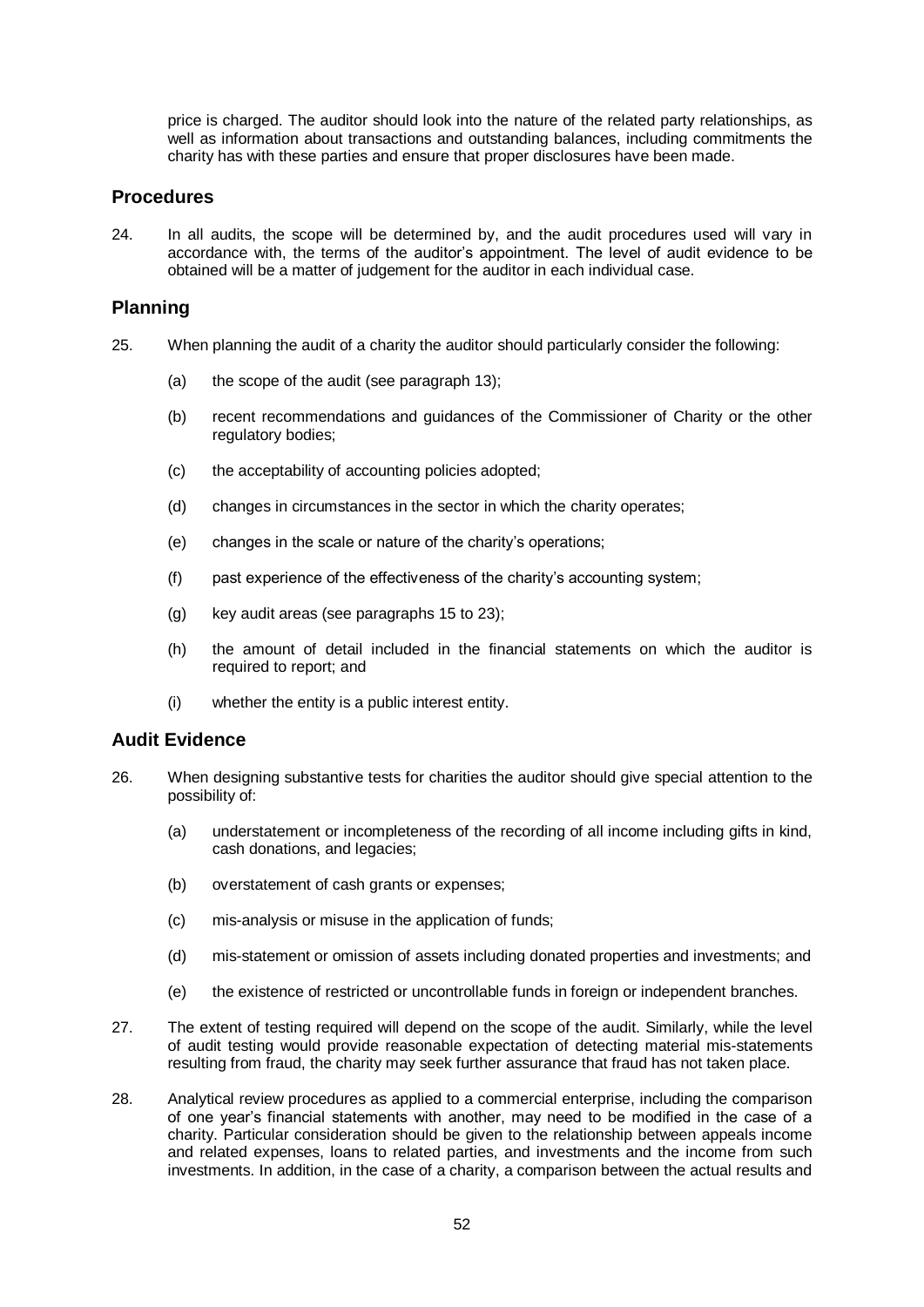the budget approved by the governing board may also be performed as part of the procedures. A comparison of the fund raised by particular branches from one period to the next may also be carried out and explanations obtained for significant differences.

### **Internal Controls**

- 29. The auditor will have to consider whether there are any internal controls on which he may wish to rely, or whether he will need to carry out extensive substantive testing. Large charities should have the internal controls appropriate to any large enterprise, and the auditor should look for and encourage the charity to implement internal controls and reporting systems, particularly for financial matters in key areas, that are adequate for the scale of operations.
- 30. Small charities will generally suffer from internal controls weaknesses common to small enterprises, such as lack of segregation of duties and use of unqualified staff. The auditor will have to consider particularly carefully whether he will be able to obtain adequate assurance that the accounting records do reflect all the transactions of the enterprise. Adequate control may often be available in a small charity by means of increased review and authorisation procedures by the trustees or other officials of the charity.
- 31. In considering internal controls the auditor should bear in mind any related reporting requirements, as in the case of an audit performed by order of the Commissioner of Charities under section 14 of the Charities Act (Cap 37).
- 32. Generally, the auditor will hope to be able to rely on the internal controls of the charity in one or more key areas wherever the volume of transactions makes this reliance desirable. For example, the auditor might wish to rely on the charity's system of authorising and controlling grants payments by the grants committee. His compliance tests might include checking with the minutes concerned and other documentation.
- 33. Examples of the internal controls which are expected to be present in most charities are given in paragraphs 34 to 46 below. Other areas where the auditor might seek to rely on internal controls are dealt with in SSA 315 (Revised) $^2$  and SSA 330 $^3$ .
- 34. Donations donation boxes and tins
	- (a) Numerical control over donation boxes and tins;
	- (b) Satisfactory sealing of boxes and tins so that any opening prior to recording is apparent;
	- (c) Regular collection and recording of proceeds from donation boxes; and
	- (d) Dual control over opening of donation boxes, counting and recording of proceeds.
- 35. Donations postal and cash
	- (a) Dual control over the opening of mail; and
	- (b) Immediate recording of donations on opening mail or receipt of cash.
- 36. Donations internet
	- (a) Security of the computer systems including system access rights and password controls; and
	- (b) Reliability of commercial fund-raisers or commercial participators who collect donations on behalf of the charities.

 2 SSA 315 (Revised), *Identifying and Assessing the Risks of Material Misstatement through Understanding the Entity and its Environment*

<sup>3</sup> SSA 330, *The Auditor's Responses to Assessed Risks*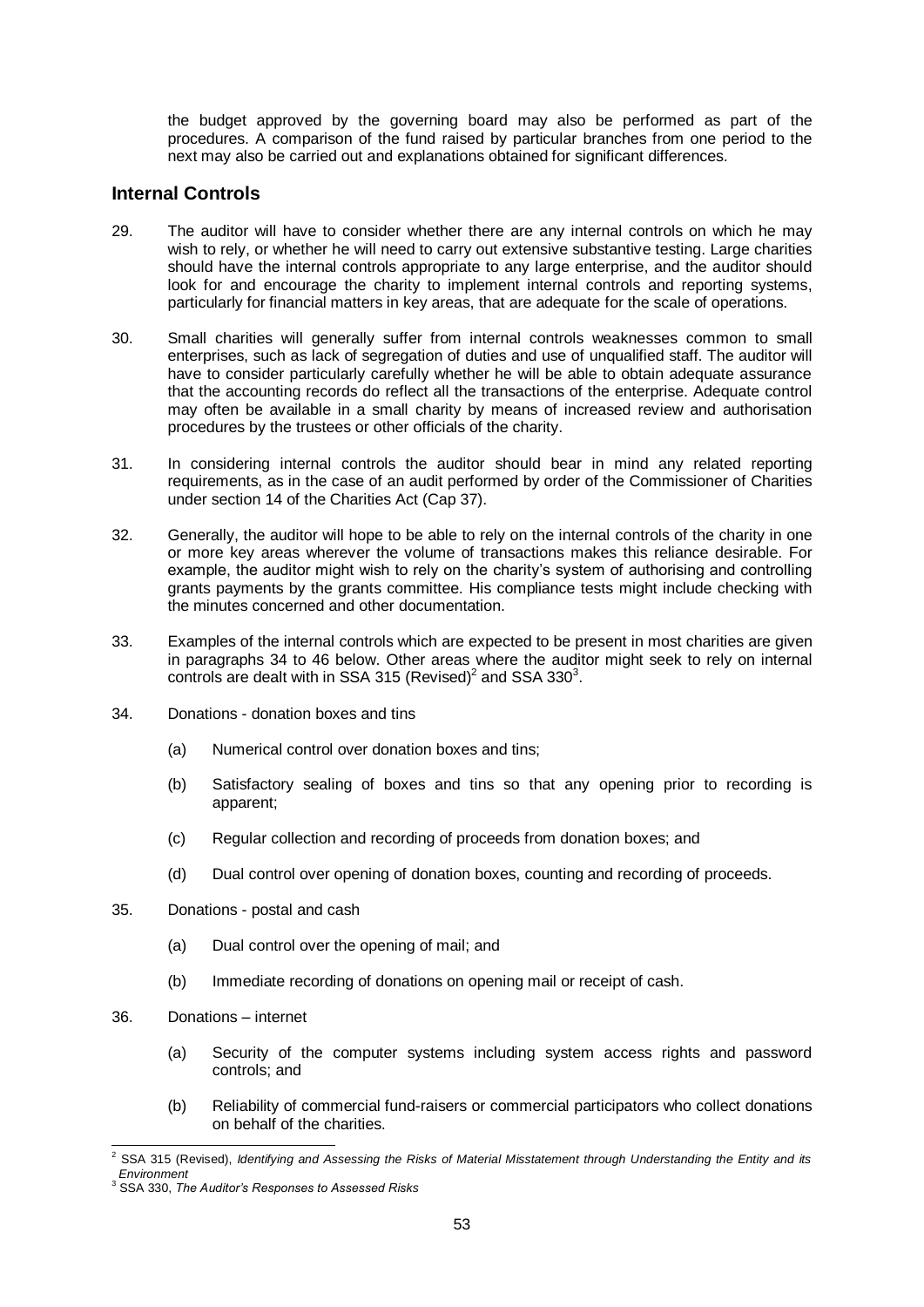- 37. Donations flag day
	- (a) Collectors should be properly supervised;
	- (b) Collections should be carried out by a two-person team;
	- (c) Collection bags/boxes should be properly numbered and sealed; and
	- (d) Collectors should make signature upon receipt and return of collection bags/boxes.
- 38. Deeds of covenant
	- (a) Regular checks and follow-up procedures to ensure due amounts are received; and
	- (b) Regular checks to ensure all tax repayments have been obtained.

#### 39. Legacies

- (a) Comprehensive correspondence files maintained in respect of each legacy, numerically controlled;
- (b) Search agency reports of legacies receivable; and
- (c) Regular reports and follow-up procedures undertaken in respect of outstanding legacies.
- 40. Fund-raising activities
	- (a) Records maintained for each fund-raising event;
	- (b) Check that the total fund raising expenses of a charity shall not exceed 30% of the total receipts from fund-raising and sponsorships for that financial year;
	- (c) Comparable controls maintained over receipts as for normal donations; and
	- (d) Comparable controls maintained over expenses as for administrative expenses.
- 41. Government grants and loans
	- (a) Regular checks that all sources of income or funds are fully exploited and appropriate claims made;
	- (b) Ensuring income or funds are correctly applied in accordance with the terms of the grant or loan; and
	- (c) Comprehensive records of applications made and follow-up procedures for those not discharged.
- 42. Branches
	- (a) Any branch, office or individual representative of the charity should make regular reports or returns to the charity, and checks should be made to ensure that all these are received;
	- (b) Any reports of the misuse of the charity's name should be promptly investigated;
	- (c) Wherever the trustees of the charity have direct control over the branches, internal controls should be of equivalent standard to that of the main charity;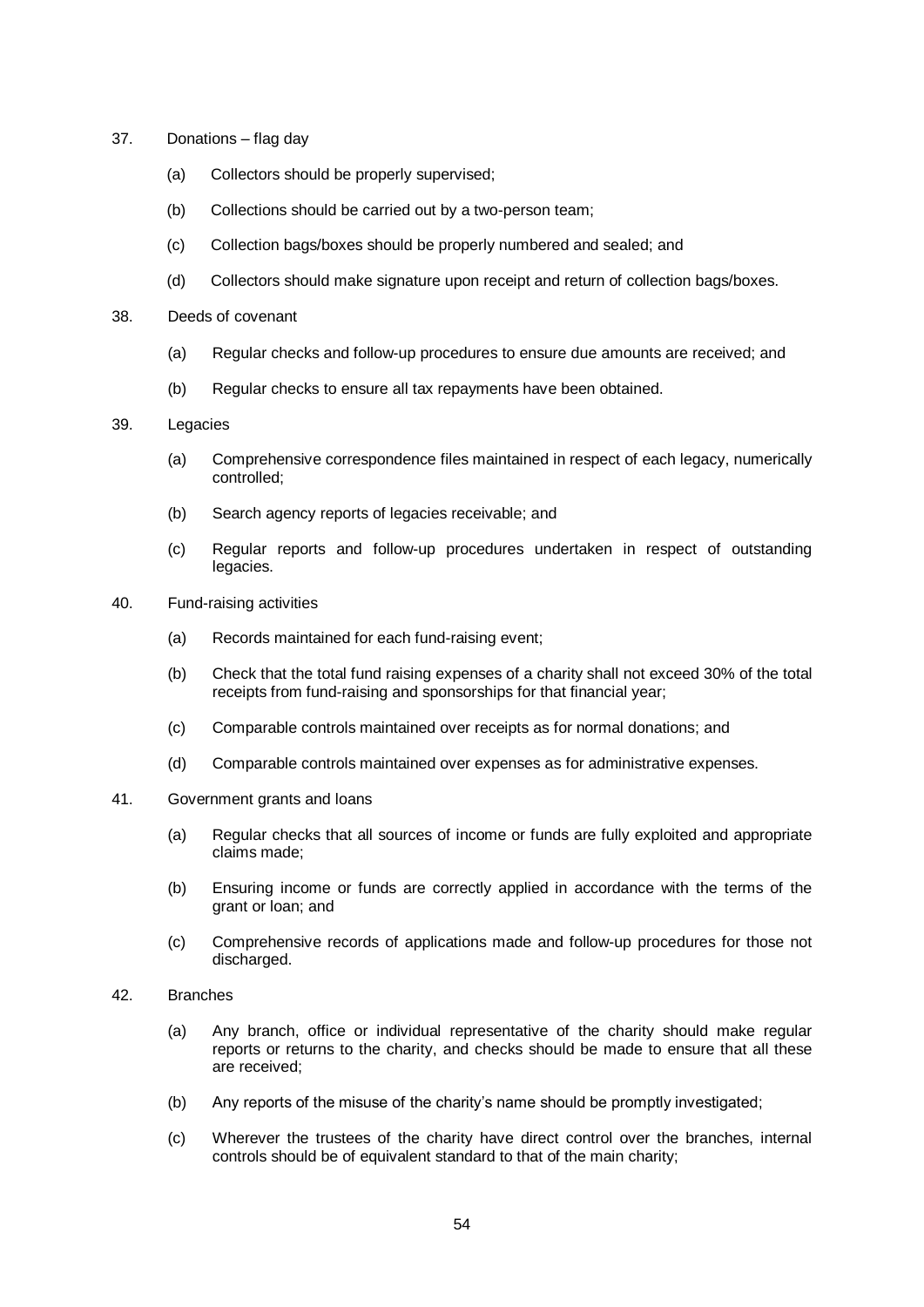- (d) Consideration of an accounts manual and the standardisation of procedures at all branches; and
- (d) Proper acknowledgements of remittances to and from abroad.
- 43. Property, plant and equipment and depreciation
	- (a) A register of property, plant and equipment maintained including donated assets;
	- (b) Assets vested in the Official Custodian, where appropriate;
	- (c) Donated assets recorded at approximate market value, where appropriate; and
	- (d) Depreciation calculated and recorded as for commercial enterprises, where the accounting policy requires.
- 44. Unrestricted and restricted funds

Records maintained of:

- (a) separate revenue and assets accounts;
- (b) terms controlling application of fund monies; and
- (c) applications of fund monies.
- 45. Grants to beneficiaries
	- (a) Records maintained of all requests for material grants received and their treatments;
	- (b) Checks made to ensure the bona fides of applicants for substantial grants, and that amounts paid are intra vires;
	- (c) Minutes maintained of all Grants Committee meetings with record of decisions made; and
	- (d) Adequate documentation given to Committee for them to base their decision on the accurate facts.

#### 46. Bank records

The following controls will have particular significance:

- (a) prompt banking of receipts;
- (b) independent agreement of banking records to receipts records;
- (c) regular bank reconciliations;
- (d) scrutiny of returned cheques for unusual or frequent endorsements; and
- (e) adequate arrangements for bank signatories.

### **Audit of Financial Statements**

47. If the charities are required to be audited, such audits shall be carried out by a public accountant. The auditor must consider carefully whether the accounting policies adopted are appropriate to the activities, constitution and objectives of the charity, and are consistently applied, and whether the financial statements adequately disclose these policies and fairly present the state of affairs and the results for the accounting period.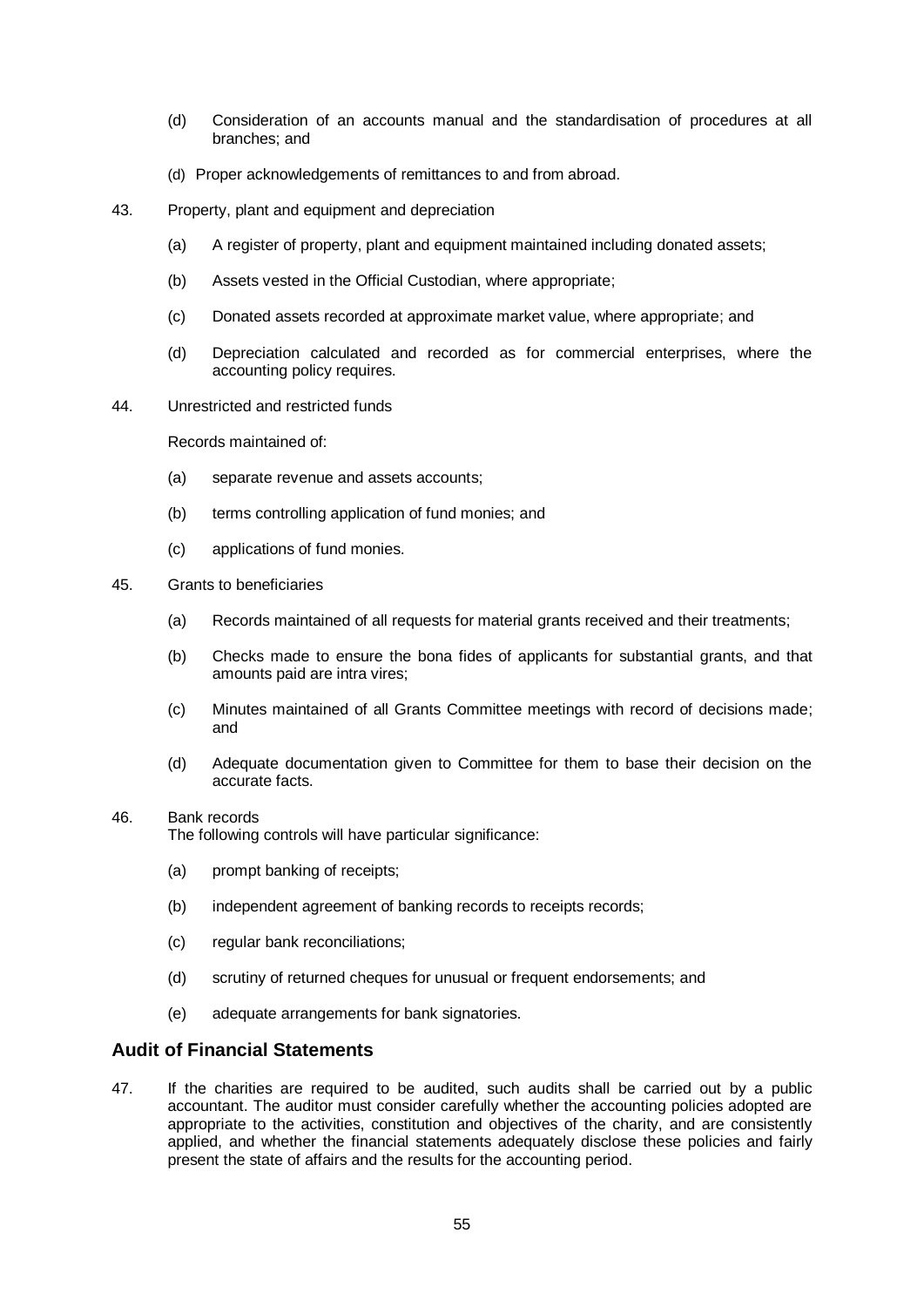- 48. In particular the auditor should consider the basis of:
	- (a) disclosing income from fund-raising activities (for example, net or gross);
	- (b) accounting for income and expenses (accruals or cash);
	- (c) the capitalising of expenditure on property, plant and equipment;
	- (d) apportioning administrative expenditure; and
	- (e) recognising income from donations and legacies.
- 49. In determining whether the financial statements comply with all relevant statutory requirements and other regulations, it is necessary to take account of the legal framework within which a particular charity operates.
- 50. In determining whether proper disclosures have been made, the auditor should refer to the disclosure requirements in the CAS and FRSs and consider the presentation of:
	- (a) special or irregular income or expenditure;
	- (b) unrestricted and restricted funds;
	- (c) net surplus/deficit for the period;
	- (d) allocation of funds;
	- (e) movements on particular funds;
	- (f) statements of source and application of funds;
	- (g) realised and unrealised surpluses/deficits on disposal or revaluation of assets;
	- (h) branch accounts; and
	- (i) detailed analysis of income and expenses.
- 51. Charities without significant endowments or accumulated funds will often be dependent upon future income from voluntary sources, in order to meet the financial commitments arising from the continuation of their activities. In these circumstances, the audit of the financial statements may lead the auditor to question whether a going concern basis of accounting is appropriate. He should therefore, in forming an opinion on the matter, take account of the amount of, and trends in, income and expenditure since the accounting date, any forecasts and representations by management as to future income and expenditure and (where relevant) the market value of the charity's tangible assets.

## **Reporting**

- 52. Where the auditor is to express an opinion on financial statements intended to give a true and fair view this statement should also be read in conjunction with SSA 700 (Revised)<sup>4</sup>.
- 53. The form of the auditor's report should take into account the requirements of the Charities Act and its regulations. In addition, the form of auditor's report and the persons to whom it will be addressed will depend on the constitution of the particular charity concerned. For example, the auditor's report on the financial statements of a charity registered under the Companies Act is determined in accordance with the provisions of that Act and addressed to the members or appropriate governing body. The auditor's report on the financial statements of a charity registered under the Societies Act will be in another form and addressed to the charity

 4 SSA 700 (Revised), *Forming an Opinion and Reporting on Financial Statements*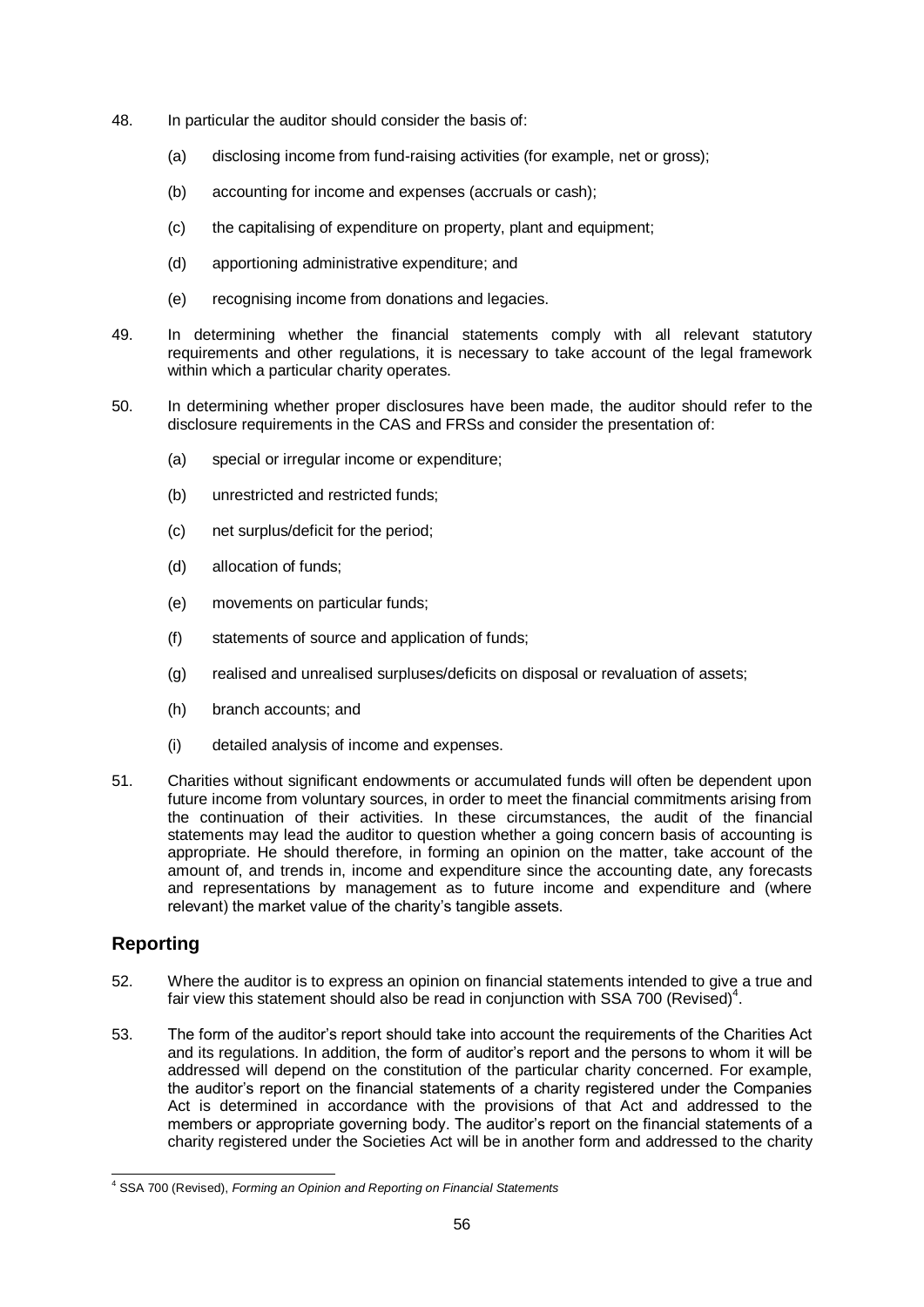itself. In other cases, where charities are not governed by statute, the auditor's report will be determined in accordance with the terms of the auditor's appointment. For example, it may be appropriate for the auditor to report only that the financial statements have been prepared in compliance with regulations governing the charity's operations.

54. If applicable, the auditor should identify in his report the statutory provisions under which he has carried out his audit. Where appropriate he should state that the accounts comply with the Companies Act, relevant Regulations or the specific applicable Act of Parliament. Where a charity is not incorporated under an Act of Parliament, reference should normally be made to the trust deed or other constitutional document of the charity under which the accounts have been produced.

## **Form of Unmodified Auditor's Report**

55. Examples in AGS 1 Appendix 1(I) would be a suitable form of unmodified auditor's report for most charities.

## **Modifications in Auditor's Reports**

- 56 The basic criteria regarding modifications in auditor's reports are the same in charities as in other audits and thus SSA 705 (Revised)<sup>5</sup>.
- 57. A particular and frequent problem for many small charities is the difficulty of applying proper control over voluntary donations until they are entered in the accounting records. This creates a problem for auditors similar to that which exists in relation to many small businesses regarding evidence of completeness of income. Where such a problem does exist, even after the auditor has taken steps to obtain all the evidence which can reasonably be obtained he may conclude that he is unable to give an unmodified opinion on the financial statements in respect of the completeness of income. The auditor should refer to SSA 705 (Revised) and SSA 706 (Revised) $6$  for guidance on the form and the content of the modifications to the auditor's report.
- 58 Considerations relating to the disclosure of accounting policies by, and the application of FRSs and CAS to, charities are dealt with in paragraphs 10 to 12 above. Where there are departures from FRSs and CAS with which he concurs and these are adequately disclosed and explained in the financial statements, it should not be necessary for the auditor to refer to these in his report.

 5 SSA 705 (Revised), *Modifications to the Opinion in the Independent Auditor's Report*

<sup>6</sup> SSA 706 (Revised), *Emphasis of Matter Paragraphs and Other Matter Paragraphs in the Independent Auditor's Report*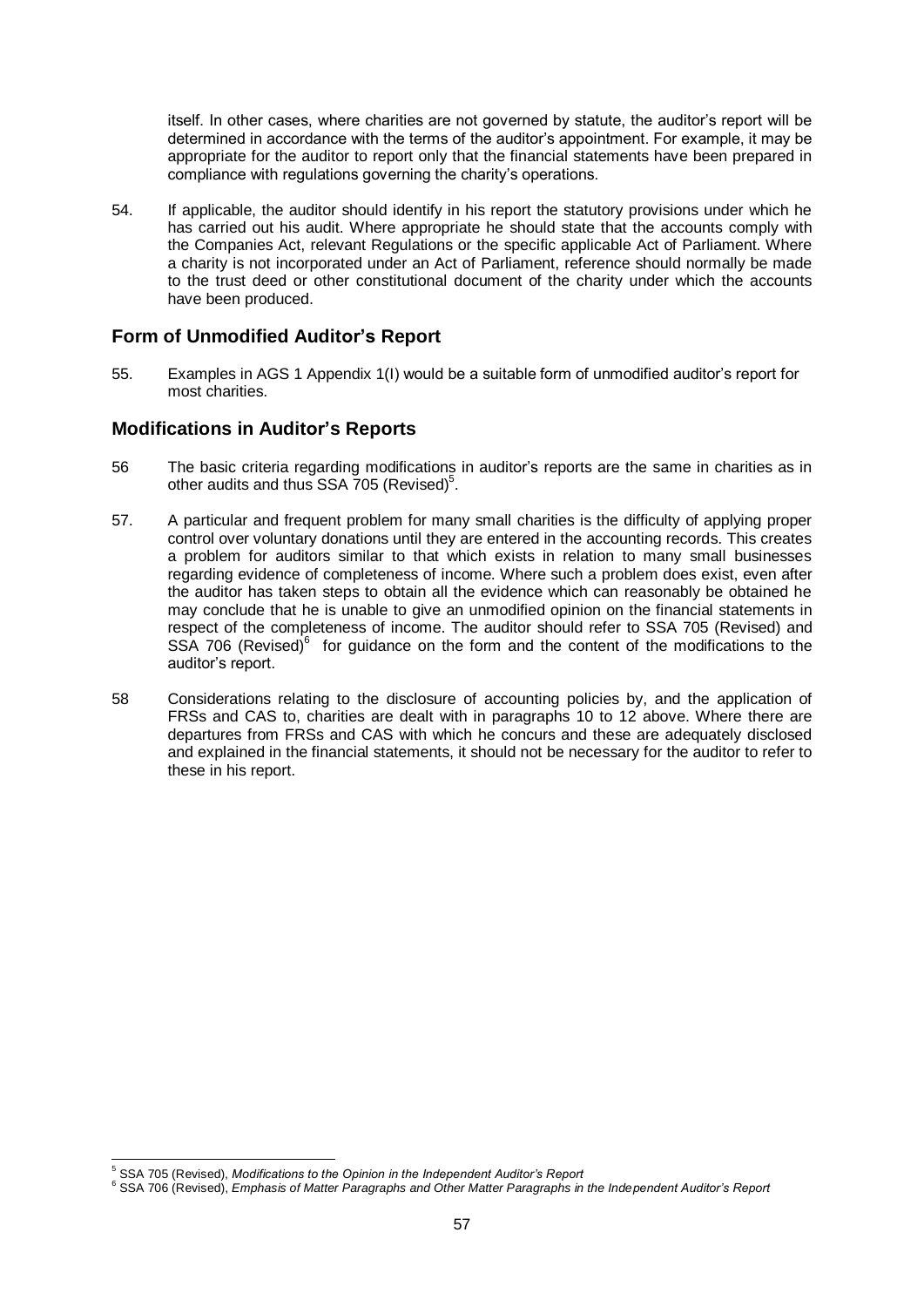## **Appendix 3 Audit of Trade Unions**

## **Contents**

|                                                               | paragraphs |
|---------------------------------------------------------------|------------|
| Introduction                                                  | $1 - 3$    |
| Provisions of the Act relating to accounts, funds and audit   | $4 - 13$   |
| Sections 44, 46, 47, 48, and 49 – Use and investment of funds | $4 - 7$    |
| Sections 51, 53 - Accounts and audit                          | $8 - 13$   |
| <b>Auditing Procedures</b>                                    | $14 - 42$  |
| Planning                                                      | $15 - 16$  |
| Accounting systems                                            | $17 - 19$  |
| Audit evidence                                                | $20 - 23$  |
| Internal controls                                             | $24 - 37$  |
| Audit of financial statements                                 | $38 - 42$  |
|                                                               |            |

Appendix

## **Introduction**

1. The Trade Unions Act, Cap. 333 (the Act) provides for the registration and control of trade unions in Singapore. A trade union is defined in section 2 of the Act as:

'Any association or combination of workmen or employers, whether temporary or permanent, whose principal object is to regulate relations between workmen and employers for any or all of the following purposes:

- (a) to promote good industrial relations between workmen and employers;
- (b) to improve the working conditions of workmen or enhance their economic and social status; or
- (c) to achieve the raising of productivity for the benefit of workmen, employers and the economy of Singapore;

and includes any federation'.

- 2. This Statement gives guidance on the special factors to be considered in the audit of trade union accounts which are required to be prepared under sections 51 and 53 of the Act for submission to the Registrar of Trade Unions (the Registrar) and to union members. It should be read in conjunction with the SSA 200<sup>1</sup> and other related SSAs.
- 3. This Statement is based on the law as at 31 July 2004. Members are advised to keep up to date with changes in the law relating to trade unions.

 1 SSA 200, *Overall Objectives of the Independent Auditor and the Conduct of an Audit in Accordance with Singapore Standards on Auditing*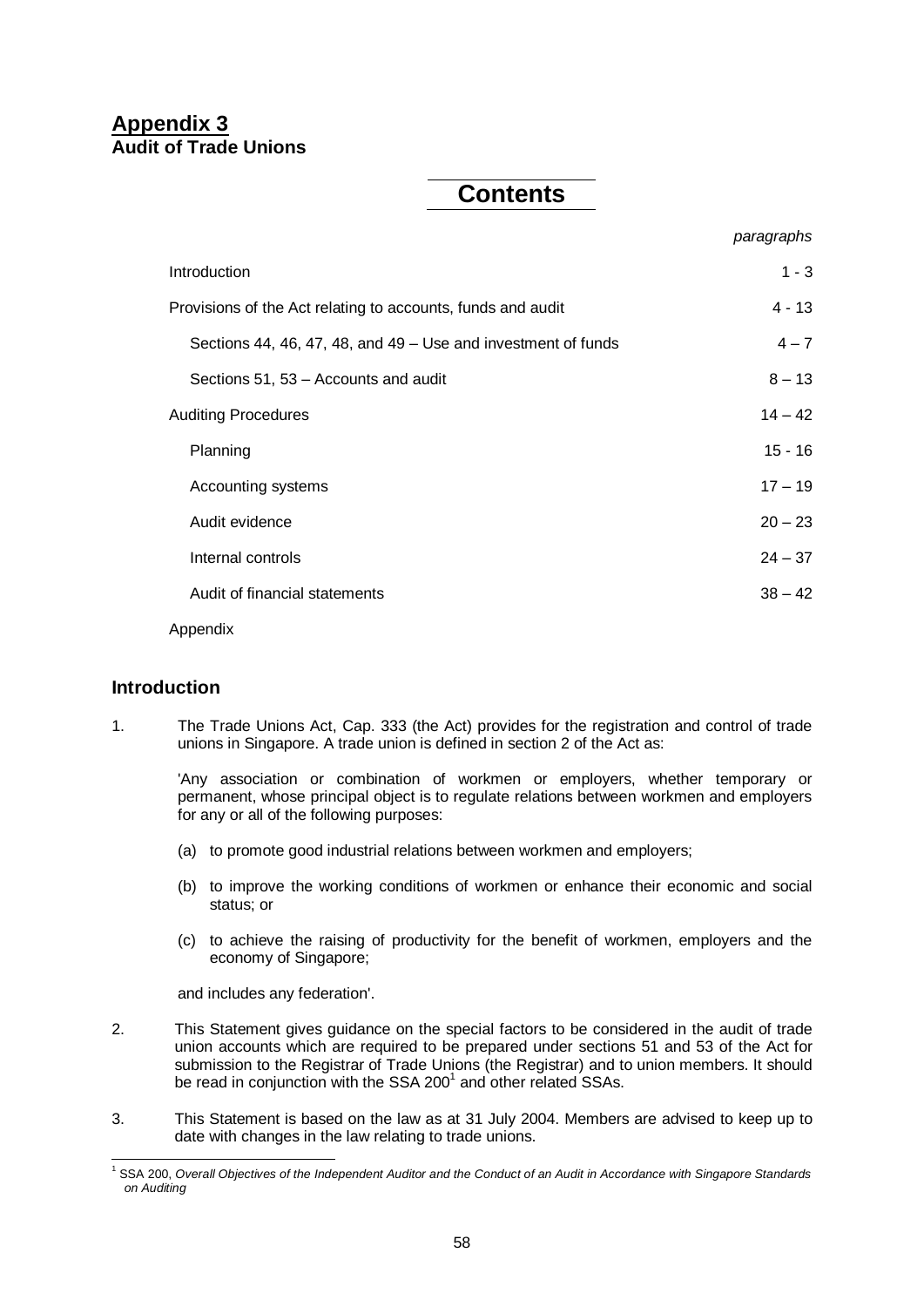## **Provisions of The Act Relating to Accounts, Funds and Audit**

*Sections 44, 46, 47, 48, and 49 - Use and Investment of Funds*

- 4. These sections deal with the application of funds and with specific prohibitions. Subject to the rules of the trade union and to the provisions of the Act, funds may only be expended for the following objects:
	- (a) remuneration of trade union officials;
	- (b) administration expenses;
	- (c) cost of legal proceedings for protecting the rights of the trade union and its members;
	- (d) cost of conducting trade disputes;
	- (e) compensation to members for losses arising out of trade disputes;
	- (f) allowances to members or their dependents, for death, old age, sickness, accidents and unemployment of such members;
	- (g) any other objects notified by the Minister in the Gazette.

Section 2 of the Trade Unions (Expenditure of Funds) Notification also indicates the objects for which funds may be expended for.

The committee of every registered trade union shall open a current account with a bank in the name of the trade union, and all monies received by the trade union, except moneys the disposal and custody of which are governed by rules relating to a benevolent fund, shall be paid into that account within 7 days of the receipt thereof, except that the treasurer of the secretary of the trade union may retain as cash-in-hand such sum as may, by the rules of the trade union, be prescribed. All cheques or withdrawal orders drawn on that account shall be signed by the chairman (or the analogous officer) or in his absence of the vice-chairman (or the analogous officer) and the treasurer or secretary.

5. Where monies have been collected from members for a specific purpose, such funds shall not be used for any other purpose without the requisite consent of members of the trade union.

A registered trade union shall not create a benevolent fund unless rules governing the creation, administration, protection, control and disposal of such fund and governing all matters connected therewith or incidental thereto have been approved in writing by the Registrar. The Registrar shall not approve such rules unless he is satisfied that the interests of the members of the trade union in such fund are adequately safeguarded.

- 6. The Act specifically prohibits the use of funds for:
	- (a) payment of fines or penalties imposed on any person by the Court.
	- (b) contributions to political parties or for a political purpose.
- 7. After 2 April 1983, funds can be invested only in:
	- investments authorised by law for the investment of trust money;
	- interest earning deposits with banks or finance companies;
	- in shares of co-operatives established by any registered trade union; or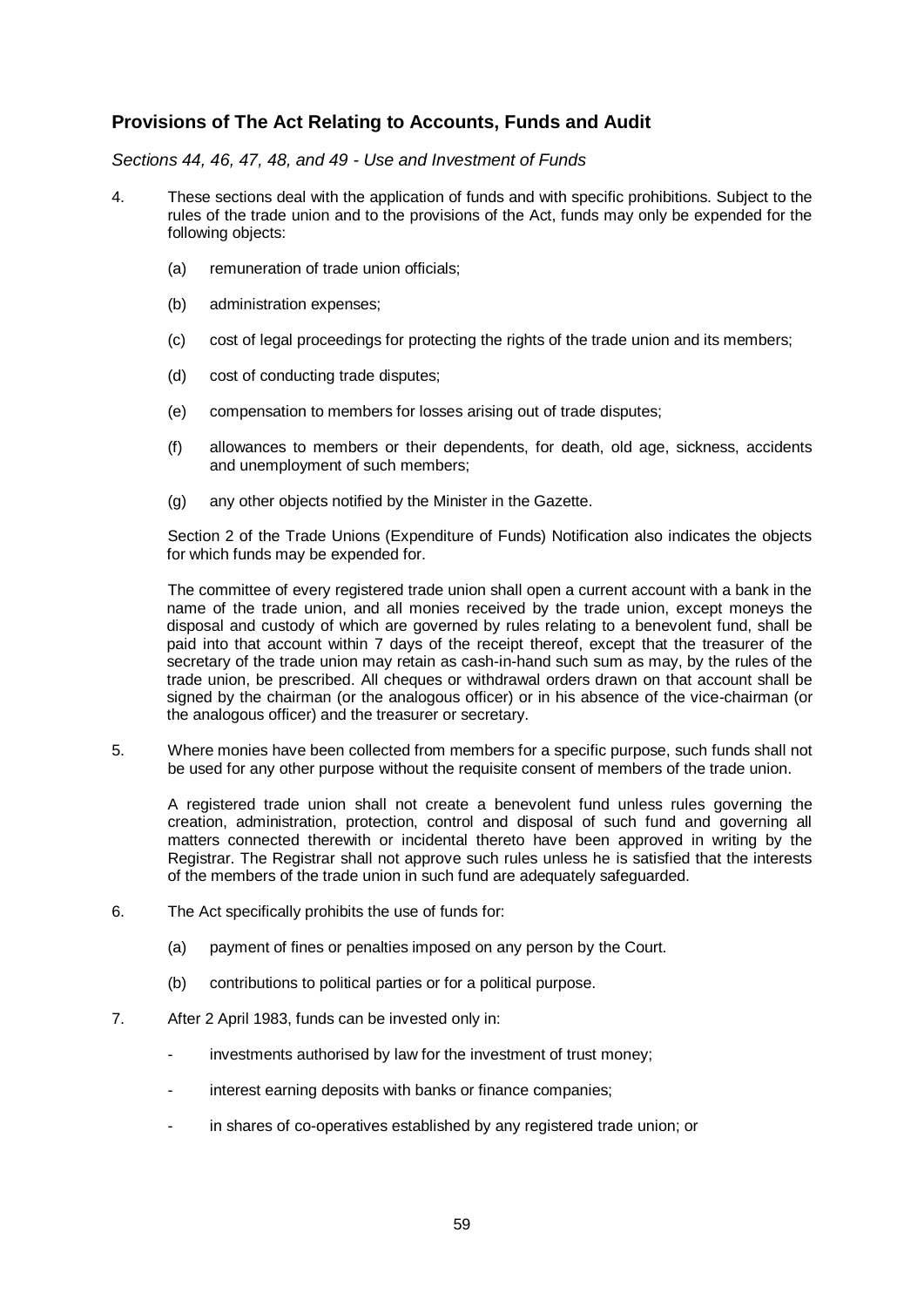such undertaking, enterprise or scheme, the promoter or proprietor of which is the Singapore Labour Foundation or a company formed by or related to the Singapore Labour Foundation, as the Minister may approve for the purposes of this paragraph.

Prior to this date, any other investments that were lawfully made will still be valid.

Subject to section 46(2) of the Act, the trade union may also purchase or lease land or any buildings and to subsequently sell, exchange, lease, or charge such assets.

Section 44 of the Act requires all property, movable or immovable, of a registered trade union to be vested in its trustees for the use and benefit of the trade union and its members and shall be under the control of the trustees.

#### *Sections 51, 53 - Accounts and Audit*

- 8. Section 51 of the Act requires the treasurer of a registered trade union to render to the union and its members a just and true account of the funds under his custody or control:
	- (a) upon resigning or vacating his office;
	- (b) at least once in every year at such time as may be specified by the rules of the union;
	- (c) at any other times at which he may be required to do so by a resolution of the members or by the rules of the union.
- 9. The accounts shall cover the period which has elapsed since the date of his assuming office or since the last date upon which he has rendered such accounts. The accounts which may be in a form prescribed by the Trade Unions Regulations, shall be verified by statutory declaration and audited by a person approved by the Registrar and shall be an accountant within the meaning of the Accountants Act (Cap. 2).
- 10. Section 53 of the Act requires every trade union to submit an annual return, relating to its affairs, to the Registrar. The annual return is to be for twelve months ending on 31 March and to be filed on or before a prescribed date, which is stipulated as on or before 30 September in each year under section 17 of the Trade Unions Regulations.
- 11. The accounts contained in the annual return shall show all receipts and expenditure during the twelve months and the assets and liabilities of the trade union as at that year-end.
- 12. As indicated in the Preface to FRS, FRS apply to all general financial statements intended to provide information about the financial position, performance and cash flows of an entity that is useful to those users in making economic decisions. Where a true and fair view opinion is given on the accounts of a trade union, it is important for the auditor to use his judgement as to the appropriateness or otherwise of a FRS to the individual circumstances of the trade union concerned.
- 13. Accounts prepared under the above sections are required to be audited by an auditor approved by the Registrar. A specimen of the Auditors' Report to be issued on such accounts is given in the Appendix. The regulations also list the following specific items that have to be reported if noticed during the audit:
	- any unauthorised payments
	- any losses incurred by the trade union as a result of negligence or misconduct of any person
	- any funds belonging to the trade union that have not been brought into account by any person.

Any instances of the above should be included in a long-form report.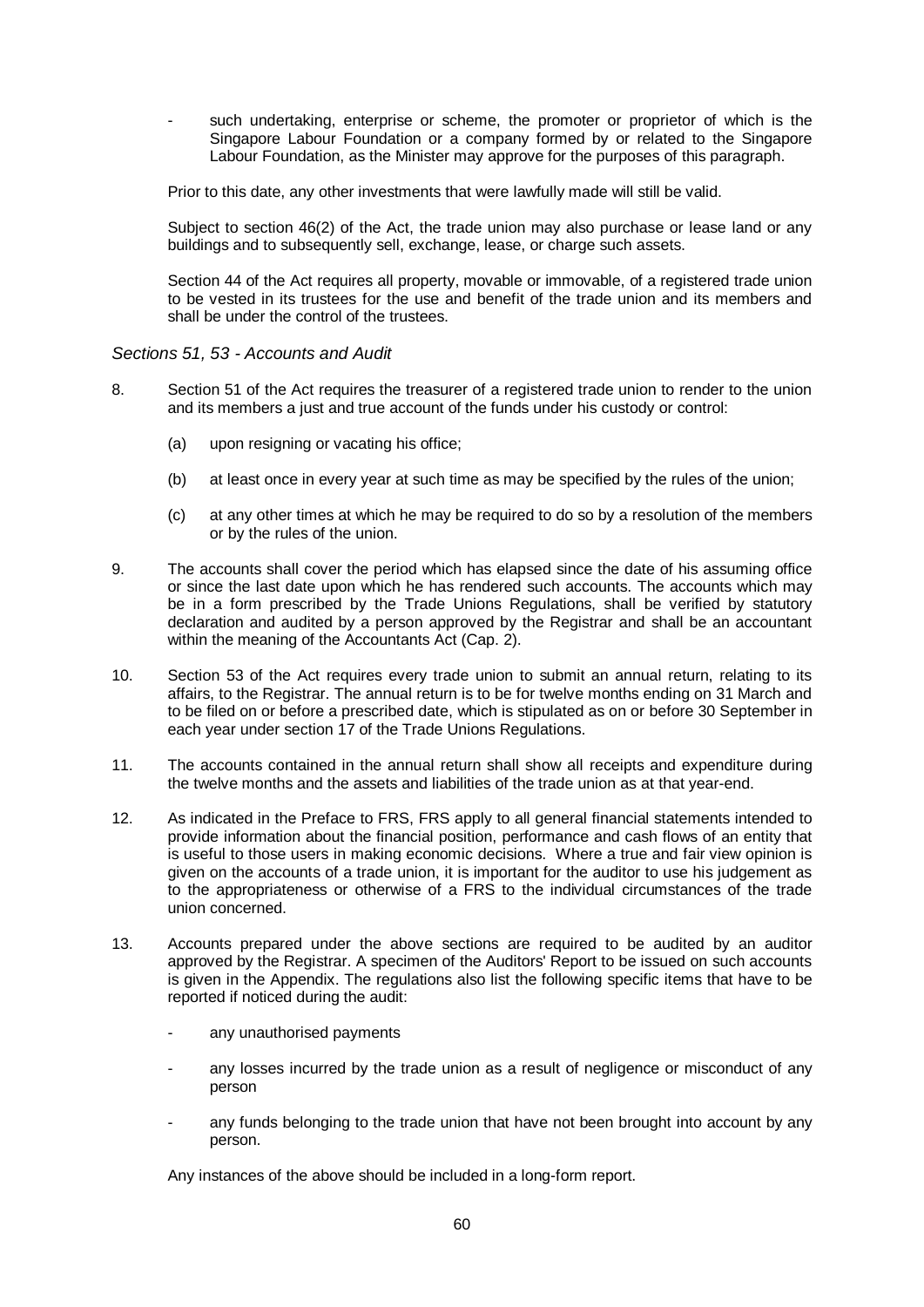## **Auditing Procedures**

14. The following procedures are supplementary to those given in the SSAs.

### *Planning*

- 15. The auditor should pay particular attention to the wording of the union's constitution, rules and to minutes recording decisions regarding audit made by the executive committee of a trade union. He should send an engagement letter to the executive committee to confirm his understanding of the terms of his appointment. The letter should indicate that the audit will be performed in accordance with SSAs and should also indicate the matters which he is required to state in his report. The auditor should also use the engagement letter to exclude any requirements which he cannot reasonably fulfil, such as requirement for the auditor to 'certify' the accounts as being 'correct'.
- 16. When planning the audit of a trade union, the auditor should also consider:
	- (a) the need, to perform risk assessment procedures to provide a basis for the identification and assessment of risks of material misstatement at the financial statement and assertion levels;
	- (b) the extent of understanding of the trade union, its environment (including its internal control), based on the auditor's professional judgment;
	- (c) the amount of detail included in the accounts on which he is required to report;
	- (d) decisions of the executive committee of the trade union which affect the audit on the matters upon which he is required to report:
	- (e) any comments made by the Registrar following the submission of the previous year's annual return;
	- (f) any changes which might have taken place in the law and regulations relating to trade unions.

#### *Accounting Systems*

- 17. The auditor should consider the union's accounting system and related internal controls to gain an understanding of the flow of transactions and the specific control procedures to be able to make a preliminary evaluation and identification of those internal controls on which it might be effective and efficient to rely in conducting his audit.
- 18. Members' contributions represent the largest source of income for trade unions. It will therefore be necessary for the auditor to obtain an understanding of the accounting system in respect of contributions. In order to make an assessment of its adequacy, he will have to consider its completeness and proper cut-off methodologies. This will involve his examining the methods for updating membership and contribution records, the procedures for ensuring that all contributions due (including those collected by employers) are properly received and the arrangements for ensuring that all contributions are banked promptly and intact. He should also examine the systems dealing with arrears of contributions.
- 19. In particular, where there are delays between the date of collection and remittance to the trade union, the auditor will need to satisfy himself as to the appropriateness of the method of determining arrears and the reasonableness of the figures produced.

#### *Audit Evidence*

20. Particularly important sources of evidence in respect of a trade union are the membership and contribution records. Normally, an examination of these records, and the figures contained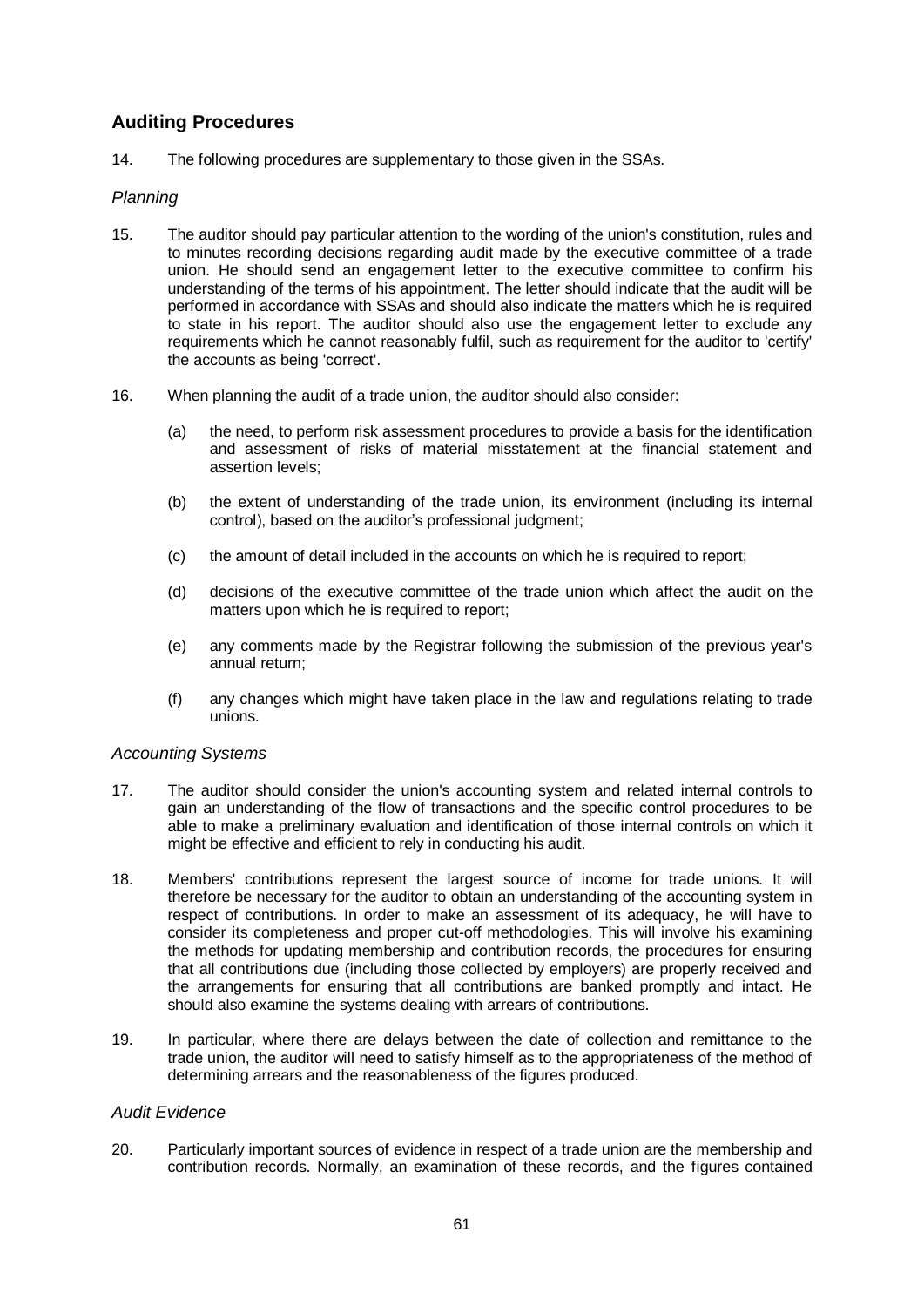within them, will assist the auditor in obtaining the assurance that he requires in respect of members' contribution income.

- 21. There may be circumstances, however, where the auditor is unable to satisfy himself that the membership and contribution records are adequately maintained or it may not be possible to obtain adequate audit evidence as to the completeness of contributions. In such circumstances and where alternative auditing procedures are not available, the auditor should consider whether he has received all the information and explanations that he requires in order to form an opinion. He may have to conclude that there is uncertainty as to whether:
	- (a) the accounts show a true and fair view;
	- (b) the trade union has kept proper accounting records; and
	- (c) the trade union has maintained a satisfactory system of control over its transactions.
- 22. Other important sources of audit evidence are the constitutions, rules and minuted decisions. The minuted decisions represent an important source because many significant decisions affecting financial matters may be taken by specific committees. Examples of key areas where the auditor will have to rely on trade union constitutions, rules and minuted decisions are as follows:
	- (a) *Contributions, entrance and affiliation fee*. The auditor will have to consider whether contributions, entrance and affiliation fees have been collected at the correct rates.
	- (b) *Fines and special levies receivable*. The auditor will have to consider whether the trade union has power to enforce fines and certain special levies.
	- (c) *Benefits payable*. Most benefits are recurring expenditure for which the trade union rules lay down the basis of entitlement, the scales of benefit and the terms and conditions of benefit. One of the principal conditions is usually that the applicant is not in arrears with his contributions and is eligible for the benefits.
	- (d) *Travel, subsistence and attendance payments and allowances.* Apart from day-to-day travel and subsistence of officials or employees in the course of trade union business, payments are frequently made in connection with attendance at conferences, negotiating committees and fraternal delegations. The auditor will have to consider whether such payments made are in accordance with agreed scales.
	- (e) *Dispute payments and receipts.* Industrial disputes sometimes involve payment of dispute benefit (strike pay) and related expenses, and occasionally involve the receipt of donations. Although these situations are usually referred to in the trade union constitutions and rules, they are normally too infrequent and the circumstances too varied to warrant detailed treatment. The conduct of such disputes is accordingly usually determined by decisions of the appropriate executive committee. The auditor should, therefore, take note of the detailed proposals for the conduct of the dispute as expressed in the relevant minutes or satisfy himself that decisions taken are in accordance with properly delegated authority. He should also devise tests to check whether receipts and payments are in accordance with the system laid down and are properly evidenced.
	- (f) *Petty cash limits* The auditor will have to consider the petty cash limit to be kept by the General Treasurer. All other receipts by or for the trade union above the petty cash limit shall be paid into such banking accounts of the trade union and all funds of the trade union shall be deposited with such banks or such other financial institutions as may by the constitutions, rules and minuted decisions of the trade union.
	- (g) *Expenditure approval limits* The auditor will have to consider the expenditure approval limits for the administration of the trade union, by the respective officers of the trade union.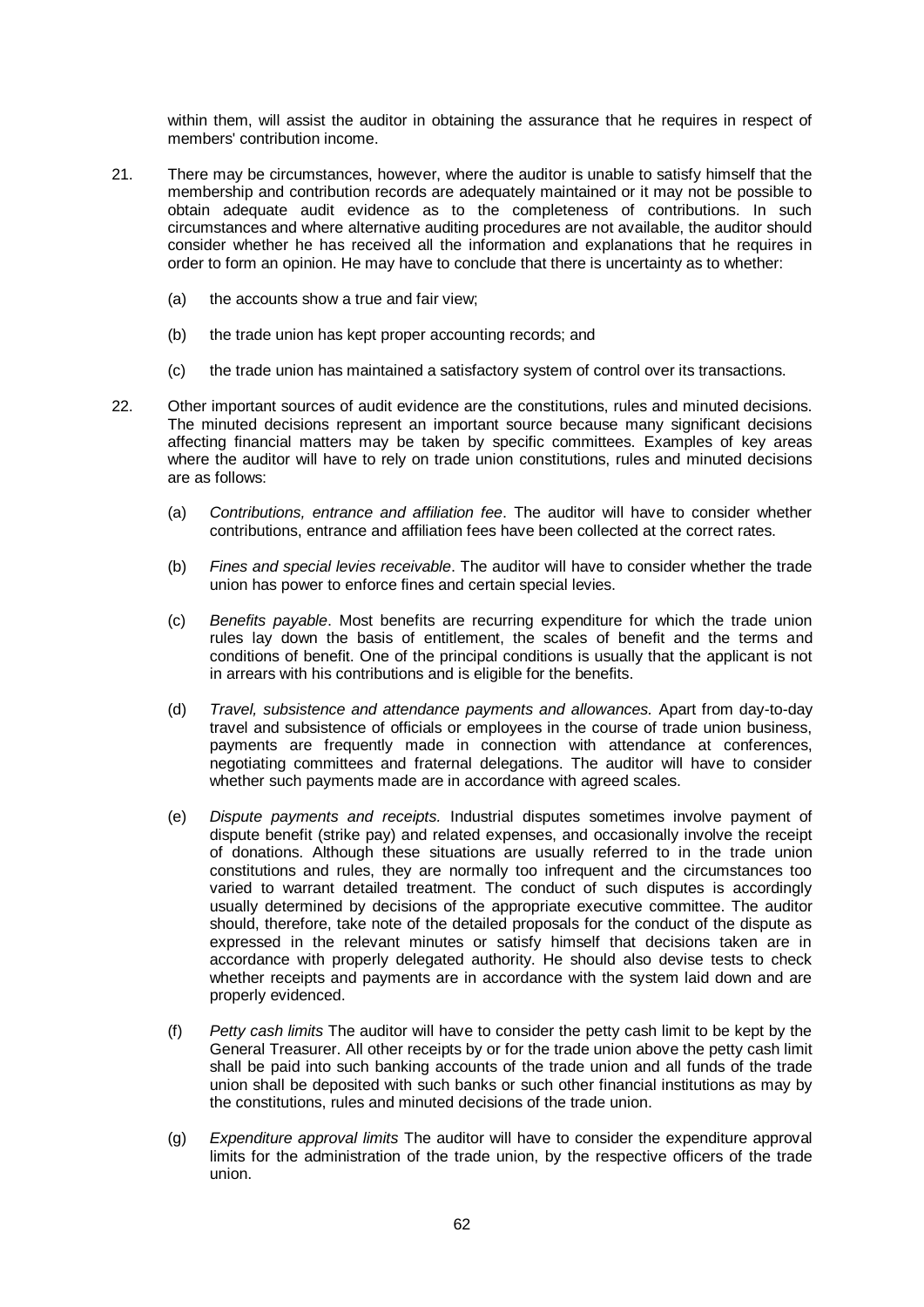23. Representations by management are another source of audit evidence. Such representations should be confined to matters which are material to the accounts and which are mainly considerations affecting judgement and opinion. Matters of fact can also be included, however, where they are material and where knowledge of the fact is confined to management. In the case of a trade union, knowledge of the fact that all trade union funds and transactions for the period have been disclosed to the auditor may be confined to senior officials and therefore may need to be confirmed in writing. A letter addressed to the auditor confirming such representations should be approved by the body responsible for approving the accounts and should be signed on its behalf by the general secretary or other designated officer of the trade union.

#### *Internal Controls*

- 24. Large trade unions should have the internal controls appropriate to any large enterprise, and the auditors should look for and encourage such a trade union to implement normal internal controls and reporting systems in keeping with the scale of operations.
- 25. Small trade unions will generally suffer from internal control weaknesses common to all small enterprises, such as lack of segregation of duties and use of unqualified or part-time staff. Shortcomings may possibly arise in the implementation of formal procedures from the staff's lack of training, particularly if they are volunteers. Adequate control may often be available by means of increased review and authorisation procedures by committee members or other officials of the trade union.
- 26. Some indications of the internal controls which might be present in most trade unions are given below:
	- (a) Bank signatories do not have access to cheque books.
	- (b) Cheque books are not pre-signed.
	- (c) Office holders do not keep accounts but have engaged accounting staff to handle accounts.
	- (d) Bank reconciliation statements are prepared and reviewed regularly.
	- (e) Monthly financial statements are scrutinised at executive committee meetings.
	- (f) Office holders have approval limits. Any expenditure above approval limits are approved by executive committee before they are incurred.
	- (g) Investments are registered in the name of the trustees.
- 27. Financial organisation
	- (a) Preparation and appraisal of budgets.
	- (b) Comparison of actual performance against budgets.
	- (c) Monitoring in detail by specific committees or officers of expenditure incurred.
- 28. Contributions and entrance fees
	- (a) Regular checks to ensure that the membership, contribution and affiliation records are being kept up-to-date.
	- (b) Ensuring that contributions, entrance and affiliation fees are collected at the appropriate rates.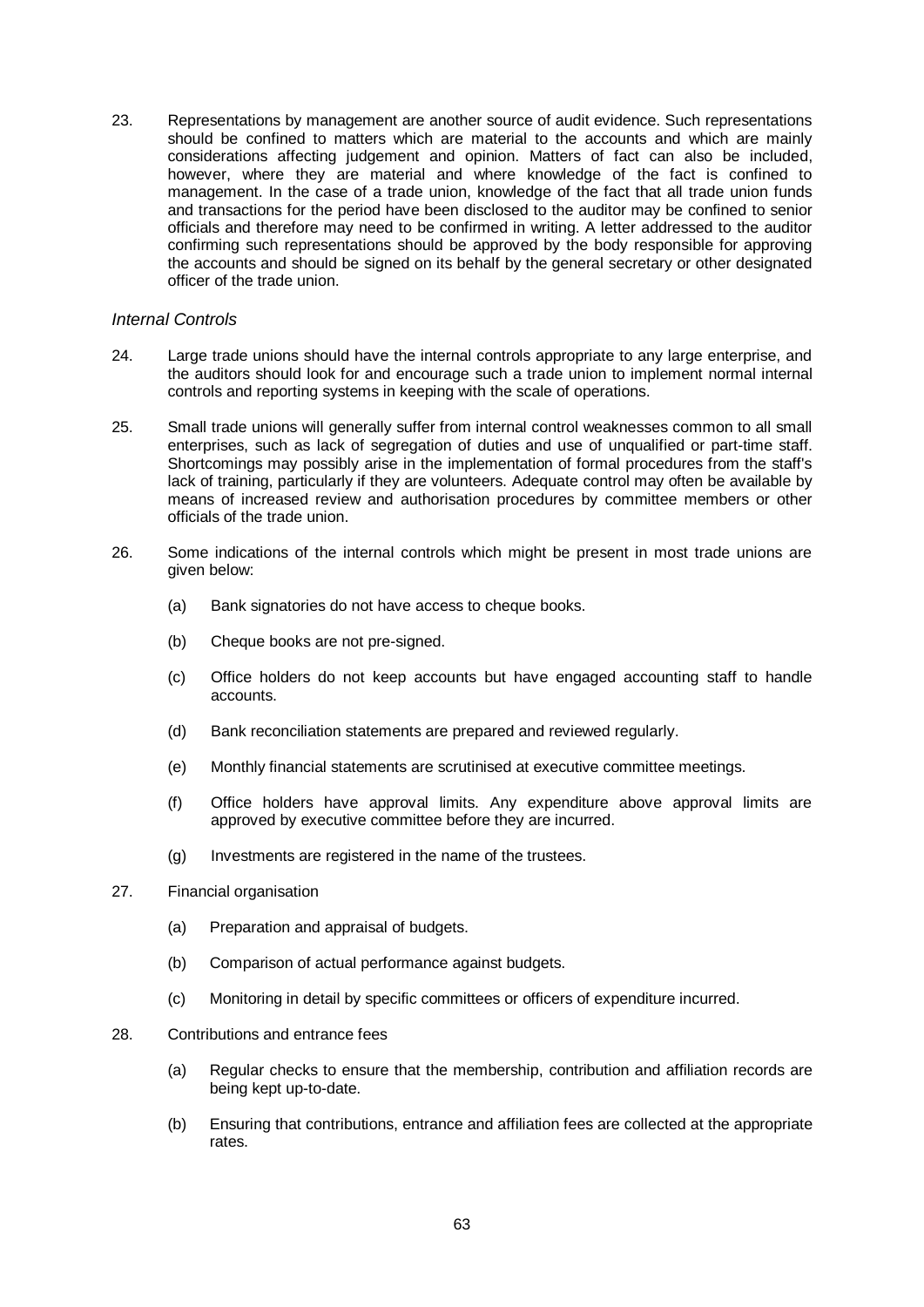- (c) Reconciliations between contributions, entrance and affiliation fees received and the membership records.
- (d) Investigation of arrears by officials. Where possible, these officials should not be responsible for collecting or handling contributions, entrance and affiliation fee monies.
- (e) Checks to ensure that any amount accounted for by officers or other persons collecting contributions and affiliation fees are in accordance with agreed rates and any deductions for collecting commissions or included expenditure are properly controlled.
- 29. Fines and special levies receivable

Regular checks to ensure that fines and special levies receivable are properly imposed and recorded and are in accordance with agreed rates.

- 30. Benefits payable
	- (a) Regular checks to ensure that benefits payable are properly recorded.
	- (b) Checks to ensure that applicants fulfil all conditions necessary before receiving benefits.
- 31. Travel, subsistence and attendance payments and allowances
	- (a) Regular checks to ensure that claims are bona fide
	- (b) Ensuring that payments are made in accordance with agreed scale rates
	- (c) Checks to ensure that claims for loss of earnings are properly supported
- 32. Dispute payments and receipts
	- (a) Ensuring that dispute payments and receipts are properly recorded;
	- (b) Checks to ensure that dispute payments and receipts are dealt with in accordance with the trade unions constitutions, rules, minuted decisions or decisions made by officials with appropriate authority.
- 33. Separate funds
	- (a) Ensuring that separate funds are set up for different purposes;
	- (b) Checks to ensure that receipt and expenditure, assets and liabilities and numbers of members contributing are properly identified and recorded in respect of each separate fund.
- 34. Cash and bank
	- (a) Prompt banking of receipts
	- (b) Independent agreement of banking records to receipt records
	- (c) Regular bank reconciliations
	- (d) Adequate arrangements for bank signatories
	- (e) Periodic checking of petty cash by an independent official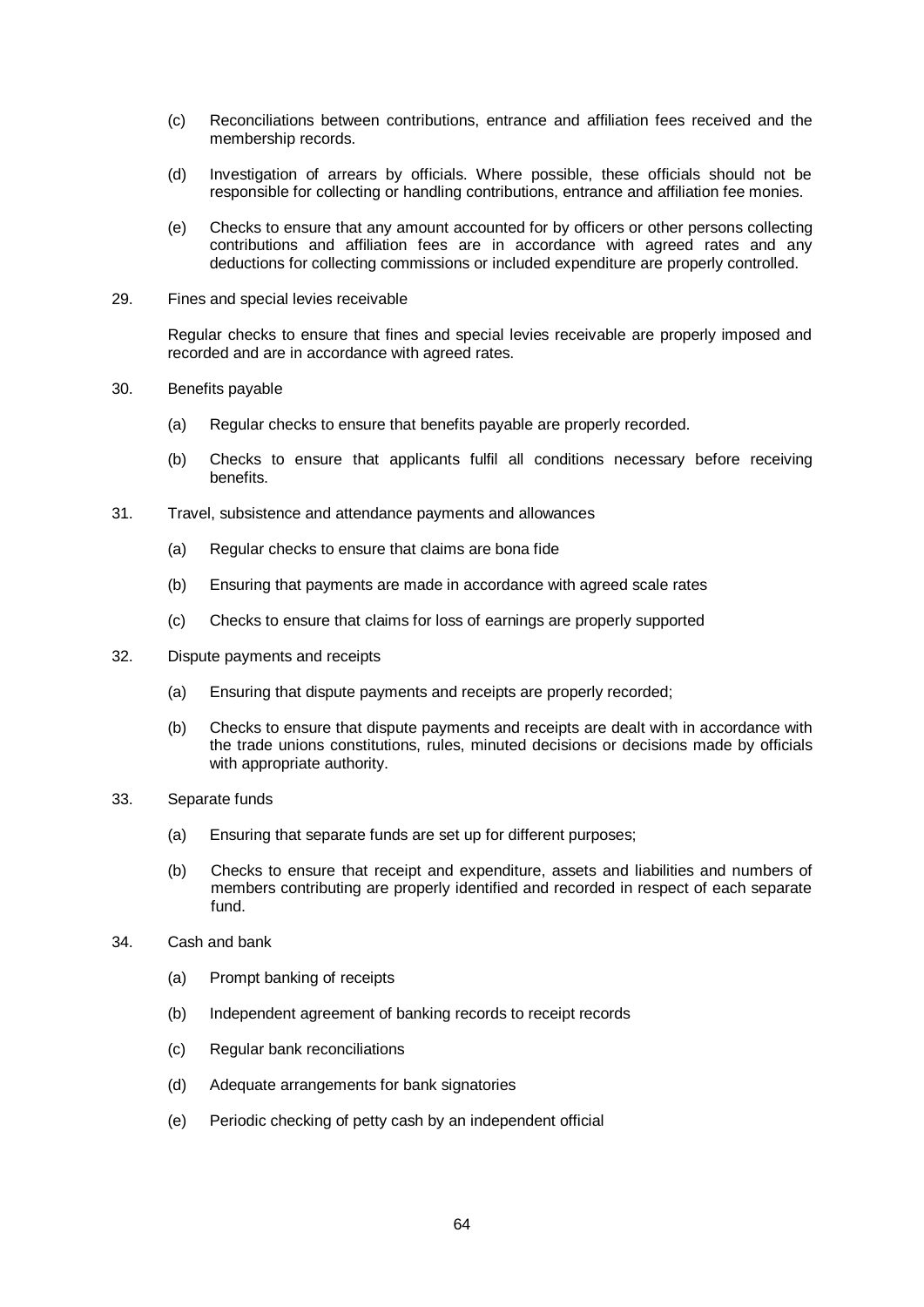#### 35. Investments

- (a) Ensuring that investments are properly recorded and vested with the union's trustees who should be in control of the investments
- (b) Periodic checks to ensure that investment income due is in fact received,
- (c) Proper authorisation of purchases and disposals of investments
- (d) Regular checking of the register of investments with evidence of title
- (e) Investments approved by Executive Committee are in accordance to the Act and its constitution and thereafter vested with the trustees.
- (f) Ensuring that investments are registered in the names of the Trustees i.e. "Trustee named A, Trustee named B and Trustee name C, as Trustees of Union Name".

#### 36. Properties

- (a) Ensuring all property transactions are properly authorised and in accordance with the Act
- (b) Ensuring that all properties are properly recorded and that all rental income due is in fact received.
- (c) Ensuring all properties are invested in the names of the Trustees i.e. "Trustee named A, Trustee named B and Trustee name C, as Trustees of Union Name".
- 37. Other fixed assets
	- (a) Ensuring fixed assets acquisition, disposal and write off are properly authorised as per the expenditure approval limits stated in the constitution.

#### *Audit of Financial Statements*

- 38. In addition to accounting policies, the auditor should consider:
	- (a) the basis for apportioning administrative expenses and taxation between funds; and
	- (b) the basis for the transfers of funds designated for various purposes.
- 39. Certain trade unions may adopt a system of budgetary control over expenses. During his general review, therefore, the auditor should compare the income and expenditure for the period under review with budgeted figures and consider the explanations for any variances arising.
- 40. In connection with the presentation and disclosure, the auditor should consider whether:
	- (a) the treatment of transactions, assets and liabilities in relation to the rules and objects of the trade union is appropriate;
	- (b) there has been proper disclosure of separate funds;
	- (c) there has been appropriate disclosure of the allocation of the income and expenditure between funds and of any transfers between funds; and
	- (d) a single statement of source and application of funds is appropriate where there is several revenue accounts produced, each covering separate activities of the trade union.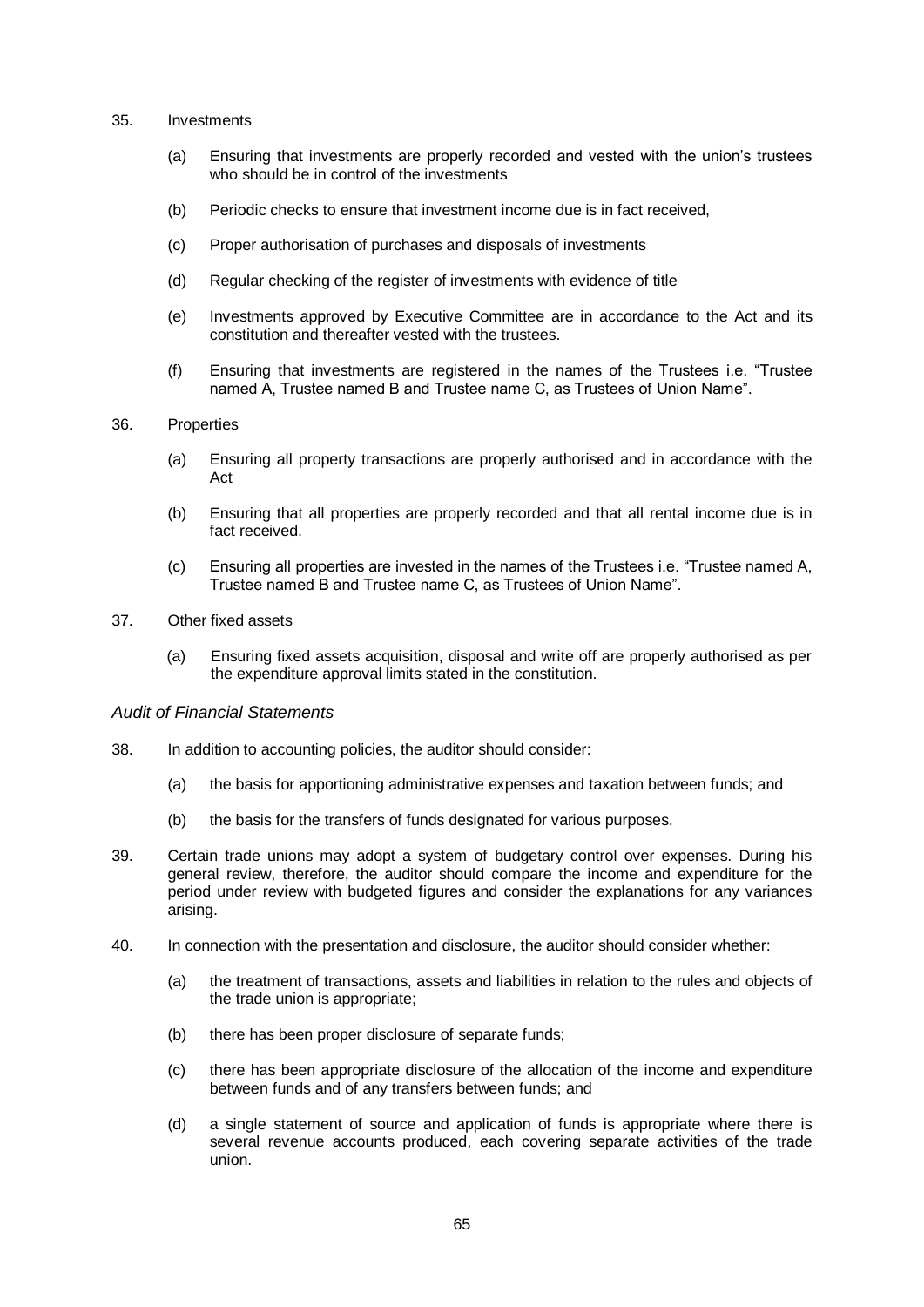- 41. Where the annual return is completed some considerable time after the auditor has signed his auditor's report on the accounts, the auditor should update his review of events after the balance sheet date and consider the effect that this might have on his report on the accounts contained in the annual return. The review should cover the period from the auditor's report date to the date of the annual return.
- 42. In reviewing the accounts contained in the annual return to ensure compliance with the relevant requirements, the auditor should consider:
	- (a) the trade union constitutions, rules and executive committee decisions; and
	- (b) the relevant Acts, Regulations and Notifications made thereunder.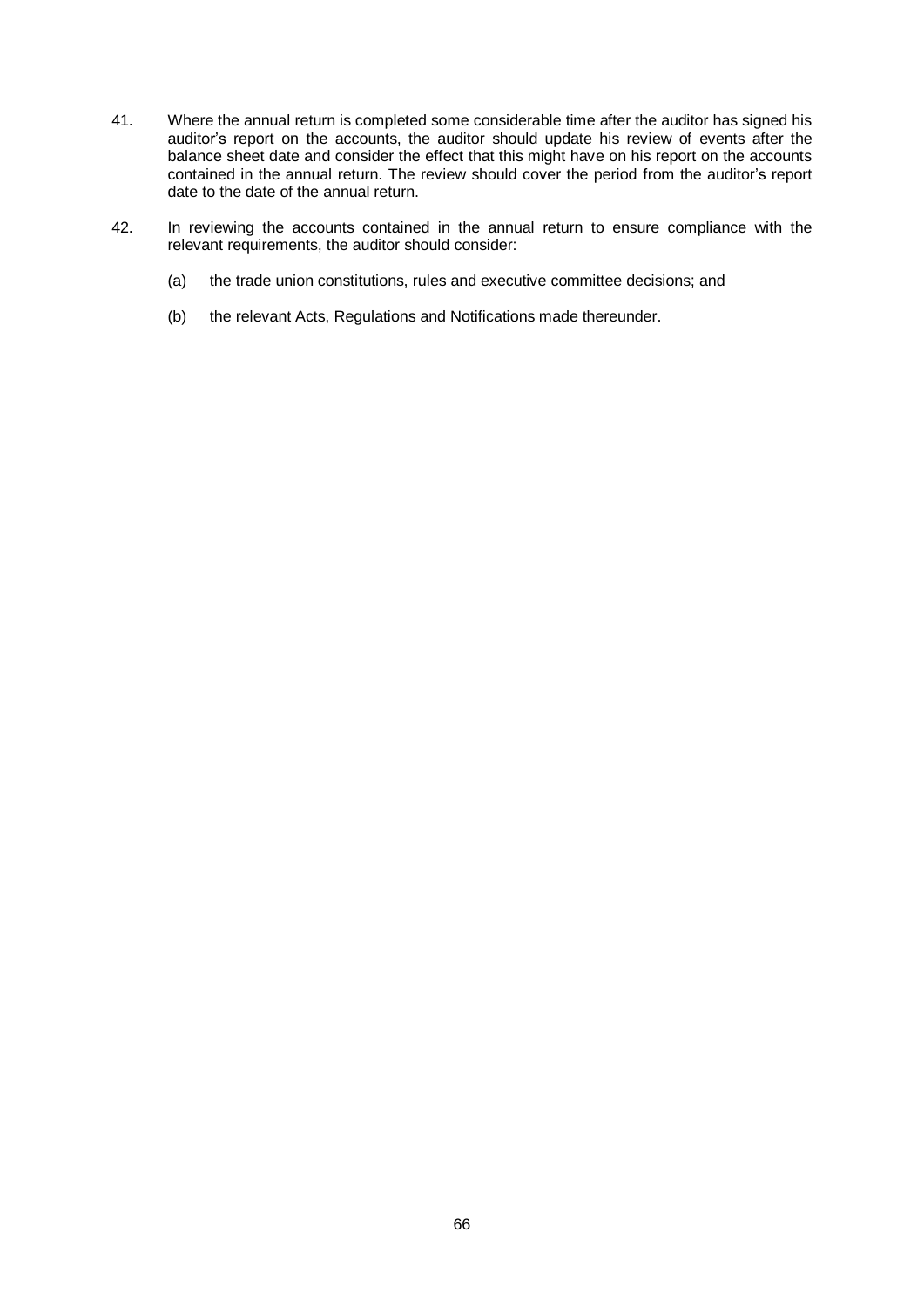## **APPENDIX**

Auditor's Report on Financial Statements of a Trade Union Prepared in Accordance with a Fair Presentation Framework

For purposes of this illustrative auditor's report, the following circumstances are assumed:

- Audit of a complete set of financial statements of a Trade Union (Union) using a fair presentation framework. The audit is not a group audit (i.e., SSA 600 $^2$  does not apply).
- The financial statements are prepared by management of the Union in accordance with Financial Reporting Standards in Singapore (a general purpose framework).
- The terms of the audit engagement reflect the description of management's responsibility for the financial statements in  $S\tilde{S}A$  210<sup>3</sup>.
- The auditor has concluded an unmodified (i.e., "clean") opinion is appropriate based on the audit evidence obtained.
- The relevant ethical requirements that apply to the audit comprise the Accounting and Corporate Regulatory Authority (ACRA) *Code of Professional Conduct and Ethics for Public Accountants and Accounting Entities* (ACRA Code) together with the ethical requirements relating to the audit in Singapore, and the auditor refers to both.
- Based on the audit evidence obtained, the auditor has concluded that a material uncertainty does not exist related to events or conditions that may cast significant doubt on the Union's ability to continue as a going concern in accordance with SSA 570 (Revised)<sup>4</sup>.
- The auditor is not required, and has otherwise not decided, to communicate key audit matters in accordance with SSA 701<sup>5</sup>.
- The auditor has not obtained any other information prior to the date of the auditor's report.
- Those responsible for oversight of the financial statements differ from those responsible for the preparation of the financial statements.
- In addition to the audit of the financial statements, the auditor has other reporting responsibilities required under local law.

## **INDEPENDENT AUDITOR'S REPORT**

[Appropriate Addressee]

## **Report on the Audit of the Financial Statements**

#### **Opinion**

-

We have audited the financial statements of  $\qquad \qquad$  (the Union), which comprise the statement of financial position as at 31 December 20X1, and the statement of comprehensive income, statement of changes in equity and statement of cash flows for the year then ended, and notes to the financial statements, including a summary of significant accounting policies.

<sup>2</sup> SSA 600, *Special Considerations – Audits of Group Financial Statements (Including the Work of Component Auditors)*.

<sup>3</sup> SSA 210, *Agreeing the Terms of Audit Engagements.*

<sup>4</sup> SSA 570 (Revised), *Going Concern*.

<sup>5</sup> SSA 701, *Communicating Key Audit Matters in the Independent Auditor's Report*.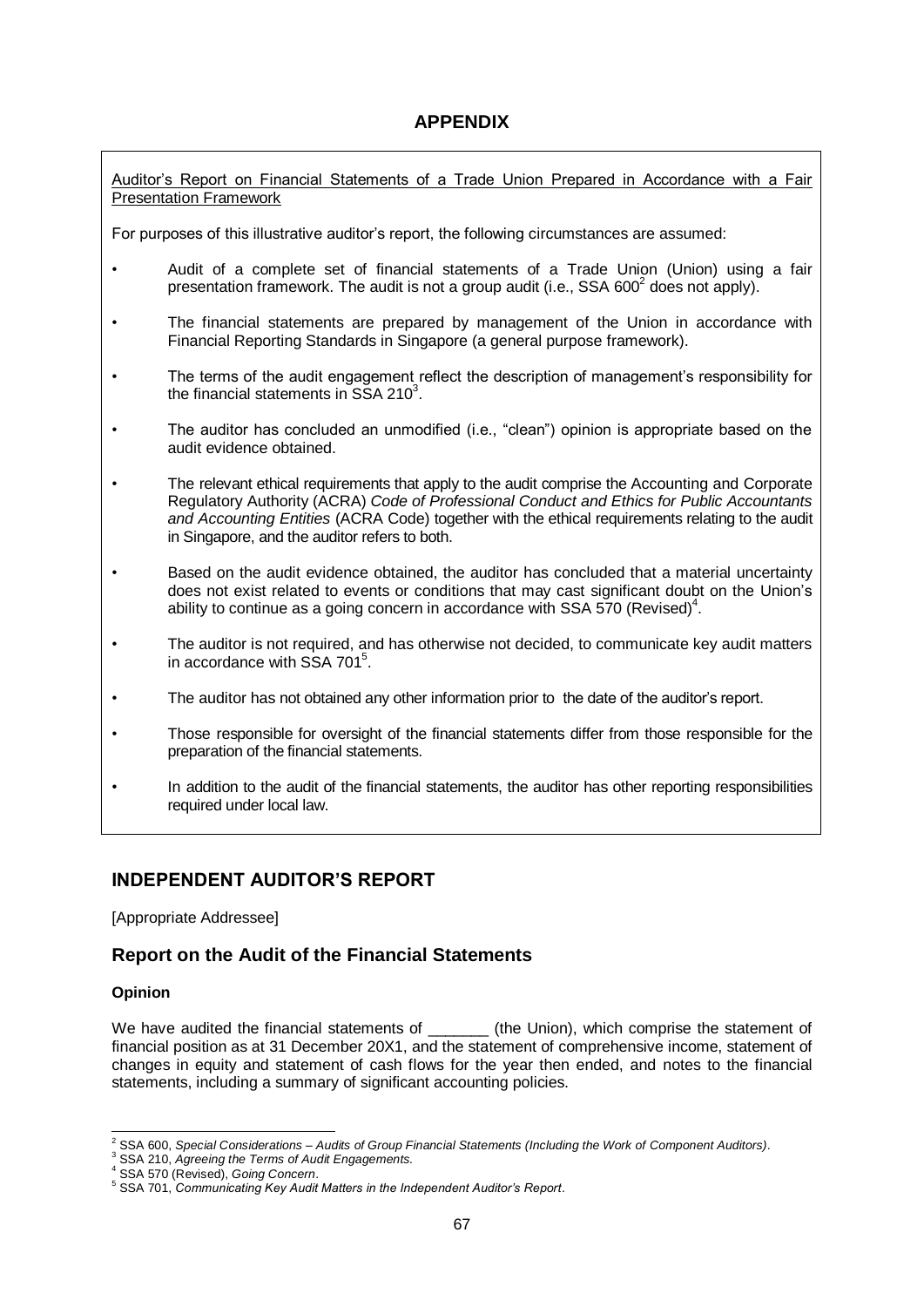In our opinion, the accompanying financial statements are properly drawn up in accordance with the provisions of the Trade Unions Act, Chapter 333 (the Act) and Financial Reporting Standards in Singapore (FRSs) so as to give a true and fair view of the state of affairs of the Union as at 31 December 20X1 and of the results, changes in equity and cash flows of the Union for the year ended on that date.

#### **Basis for Opinion**

-

We conducted our audit in accordance with Singapore Standards on Auditing (SSAs). Our responsibilities under those standards are further described in the *Auditor's Responsibilities for the Audit of the Financial Statements* section of our report. We are independent of the Union in accordance with the Accounting and Corporate Regulatory Authority (ACRA) *Code of Professional Conduct and Ethics for Public Accountants and Accounting Entities* (ACRA Code) together with the ethical requirements that are relevant to our audit of the financial statements in Singapore, and we have fulfilled our other ethical responsibilities in accordance with these requirements and the ACRA Code. We believe that the audit evidence we have obtained is sufficient and appropriate to provide a basis for our opinion.

#### **Responsibilities of Management and Those Charged with Governance for the Financial Statements<sup>6</sup>**

Management is responsible for the preparation of financial statements that give a true and fair view in accordance with the provisions of the Act and FRSs, and for such internal control as management determines is necessary to enable the preparation of financial statements that are free from material misstatement, whether due to fraud or error.

In preparing the financial statements, management is responsible for assessing the Union's ability to continue as a going concern, disclosing, as applicable, matters related to going concern and using the going concern basis of accounting unless management either intends to liquidate the Union or to cease operations, or has no realistic alternative but to do so.

Those charged with governance are responsible for overseeing the Union's financial reporting process.

#### **Auditor's Responsibilities for the Audit of the Financial Statements**

Our objectives are to obtain reasonable assurance about whether the financial statements as a whole are free from material misstatement, whether due to fraud or error, and to issue an auditor's report that includes our opinion. Reasonable assurance is a high level of assurance, but is not a guarantee that an audit conducted in accordance with SSAs will always detect a material misstatement when it exists. Misstatements can arise from fraud or error and are considered material if, individually or in the aggregate, they could reasonably be expected to influence the economic decisions of users taken on the basis of these financial statements.

As part of an audit in accordance with SSAs, we exercise professional judgement and maintain professional scepticism throughout the audit. We also:

- Identify and assess the risks of material misstatement of the financial statements, whether due to fraud or error, design and perform audit procedures responsive to those risks, and obtain audit evidence that is sufficient and appropriate to provide a basis for our opinion. The risk of not detecting a material misstatement resulting from fraud is higher than for one resulting from error, as fraud may involve collusion, forgery, intentional omissions, misrepresentations, or the override of internal control.
- Obtain an understanding of internal control relevant to the audit in order to design audit procedures that are appropriate in the circumstances, but not for the purpose of expressing an opinion on the effectiveness of the Union's internal control.<sup>7</sup>

<sup>6</sup> Or other term that is appropriate in the context of the legal framework in the particular jurisdiction.

<sup>7</sup> This sentence would be modified, as appropriate, in circumstances when the auditor also has a responsibility to issue an opinion on the effectiveness of internal control in conjunction with the audit of the financial statements.